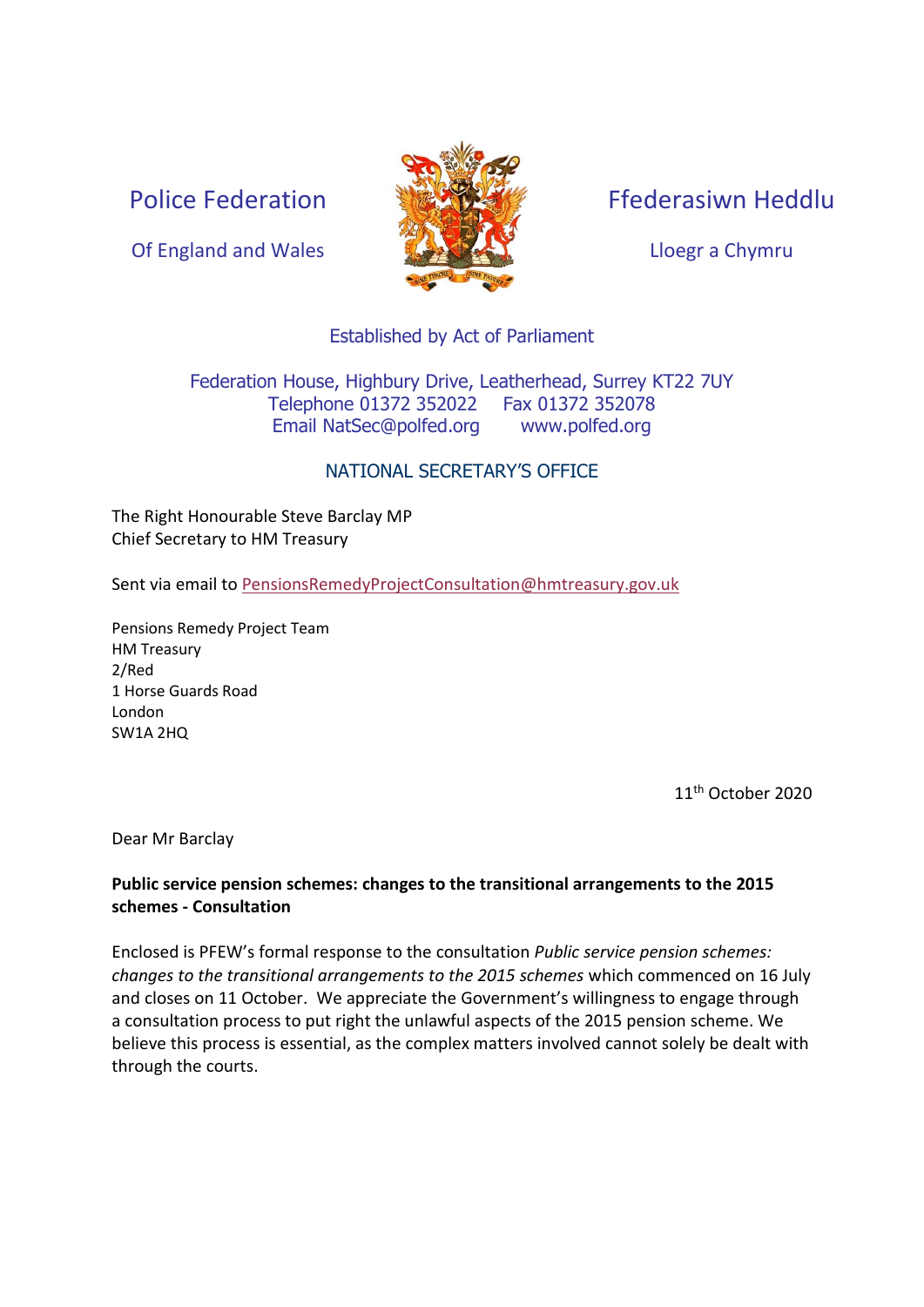As requested, we have responded to the twenty-four questions in the Remedy consultation. PFEW is also a participant in the Scheme Advisory Board, and we have engaged fully in that process. Many of our positions are captured in the SAB response: but in the document attached here we have taken the opportunity to set out any matters where our response differs from that of other bodies. We have also taken the opportunity to expand on and clarify points that we believe are of particular concern for our members.

Those principles that we believe must be held to in the Remedy design are: the existing discrimination must be removed; no further discrimination must be introduced; affected members should be put back into the position they would have been in had the discrimination not occurred, and no detriment should be caused to any members.

We have vested considerable time and resource in responding. It is, however, disappointing to note that several of the questions that we were invited to put to Government during the Scheme Advisory Board Technical Working Groups remain unanswered. This hampers SAB members' ability to help and advise.

Finally, although it is not formally a part of this consultation, we are compelled to note that we remain deeply concerned that the un-pausing of the cost cap and the actions proposed to complete the cost cap mechanism element of the 2016 valuation are inextricably linked to the Remedy, and that officers may be unfairly penalised for Government's error.

Yours sincerely

**ALEX DUNCAN, NATIONAL SECRETARY POLICE FEDERATION OF ENGLAND AND WALES**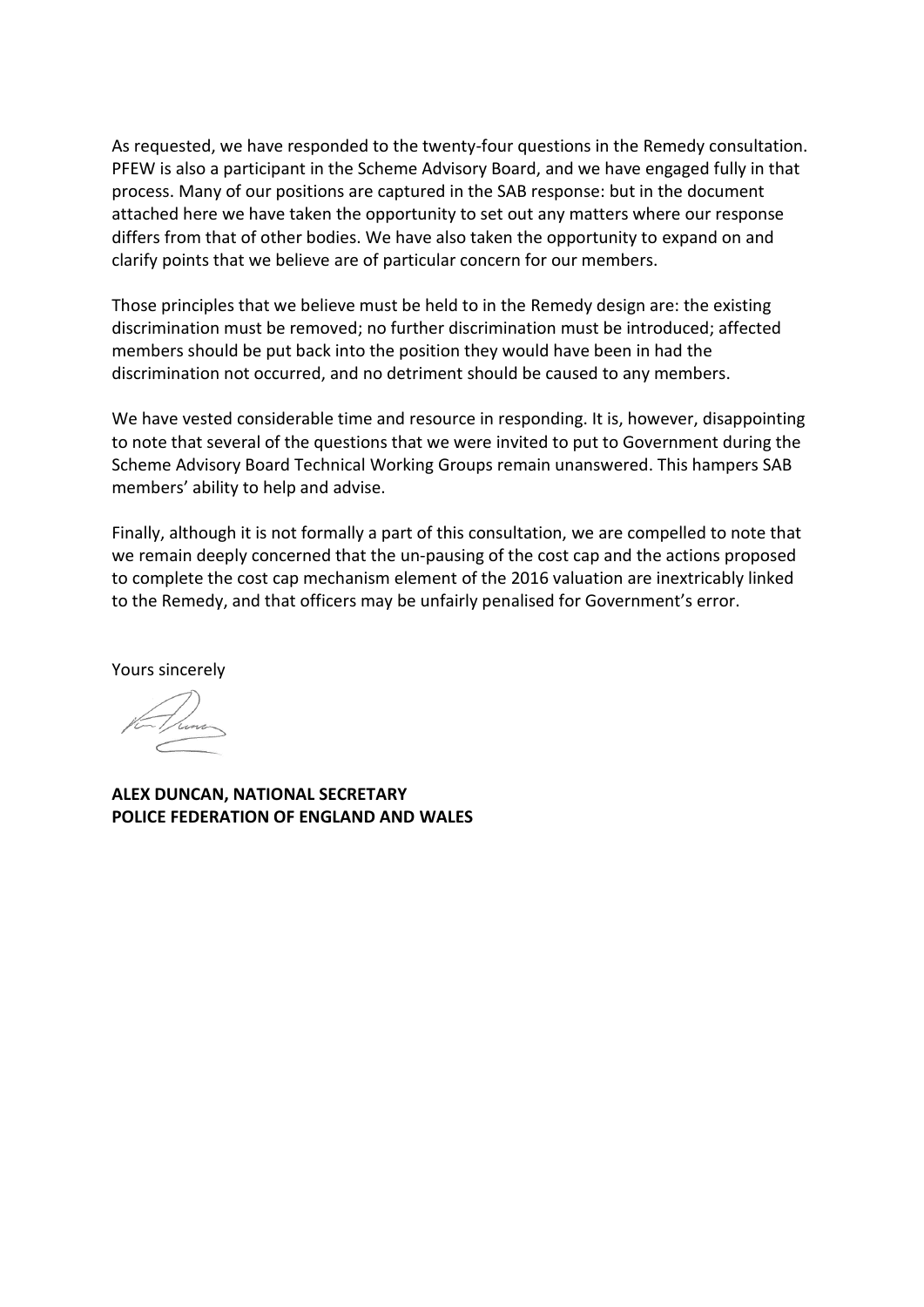PFEW Consultation Response



Response C003/2020

# Consultation response to the proposed Remedy to the discriminatory transitional arrangements in the 2015 police pension scheme 11th October 2020

Authors: M. Brown, G. Lofts, J. Donnelly Research and Policy Department, with support from J. Farrell, In-House Legal.

Prepared on behalf of PFEW National Secretary

Authorised by:



National Secretary

| <b>Security classification</b> | $\boxtimes$ Not protectively marked | May be published openly / immediately       |
|--------------------------------|-------------------------------------|---------------------------------------------|
|                                | $\Box$ Protected                    | Review whether broader publication          |
|                                | $\Box$ Restricted                   | Not for open publication.<br>Restricted to: |
|                                | $\Box$ Confidential                 |                                             |

Consultation on Remedy to Discrimination

Research and Policy M Brown, G Lofts, J Donnelly 3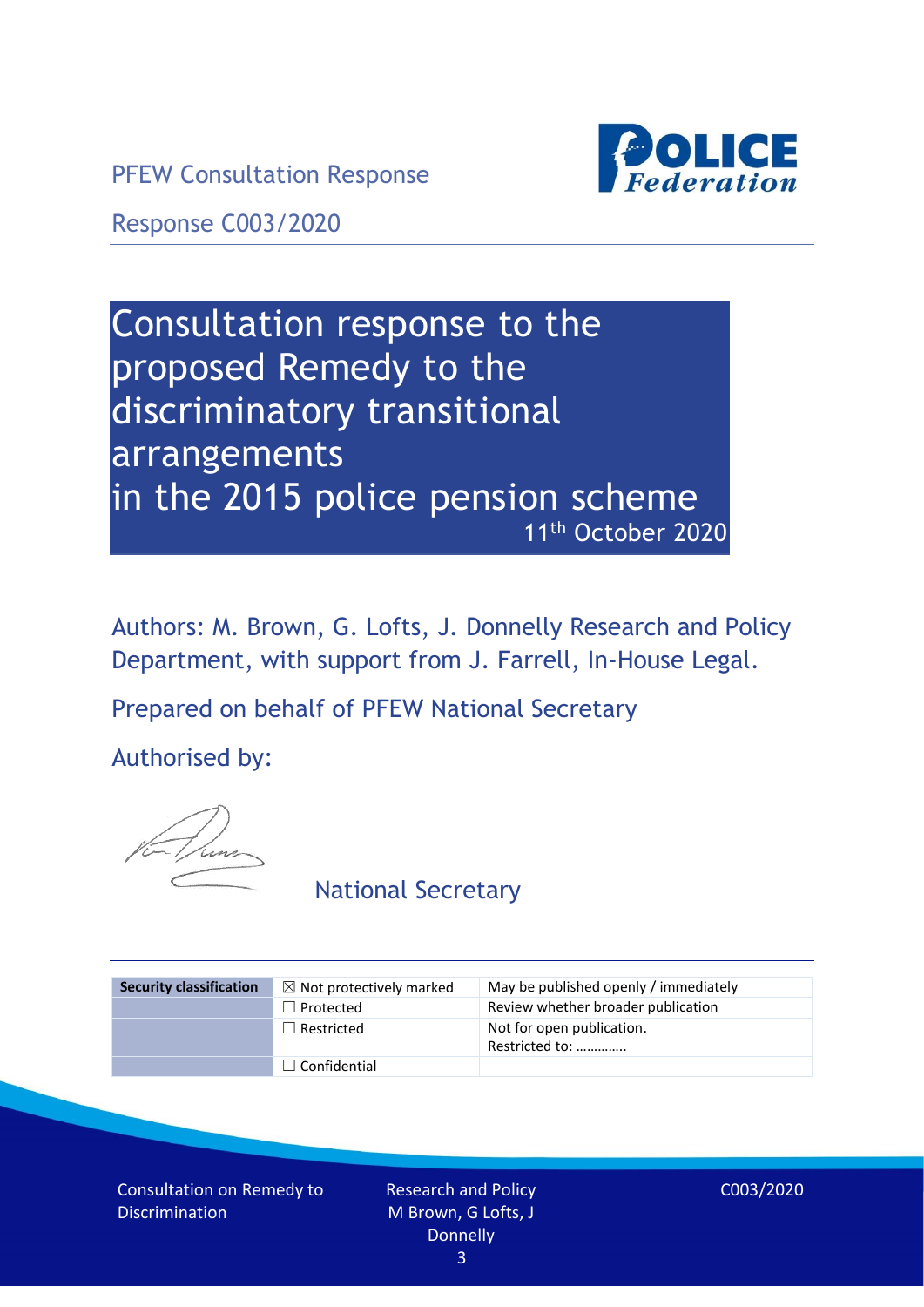#### Contents

| 1. |                                                                                |                                                                                                                                                                                                                                                                           |  |
|----|--------------------------------------------------------------------------------|---------------------------------------------------------------------------------------------------------------------------------------------------------------------------------------------------------------------------------------------------------------------------|--|
|    | 1.1.                                                                           |                                                                                                                                                                                                                                                                           |  |
|    | 1.2.                                                                           |                                                                                                                                                                                                                                                                           |  |
|    | 1.3.                                                                           |                                                                                                                                                                                                                                                                           |  |
|    |                                                                                |                                                                                                                                                                                                                                                                           |  |
|    | Group 2: late joiners to the 1987 scheme, whose protection runs beyond 2022 11 |                                                                                                                                                                                                                                                                           |  |
|    |                                                                                |                                                                                                                                                                                                                                                                           |  |
|    | 1.4.                                                                           |                                                                                                                                                                                                                                                                           |  |
|    |                                                                                |                                                                                                                                                                                                                                                                           |  |
|    |                                                                                |                                                                                                                                                                                                                                                                           |  |
|    |                                                                                |                                                                                                                                                                                                                                                                           |  |
|    |                                                                                |                                                                                                                                                                                                                                                                           |  |
|    |                                                                                |                                                                                                                                                                                                                                                                           |  |
|    |                                                                                |                                                                                                                                                                                                                                                                           |  |
|    | 1.5.                                                                           |                                                                                                                                                                                                                                                                           |  |
| 2. |                                                                                |                                                                                                                                                                                                                                                                           |  |
|    | 2.1.                                                                           | Question 1 - Do you have any views about the implications of the proposals set out<br>in this consultation for people with protected characteristics as defined in section 149 of<br>the Equality Act 2010? What evidence do you have on these matters? Is there anything |  |
|    | 2.2.                                                                           | Question 2 - Is there anything else you would like to add regarding the equalities                                                                                                                                                                                        |  |
|    | 2.3.                                                                           | Question 3 - Please set out any comments on our proposed treatment of members<br>who originally received tapered protection. In particular, please comment on any<br>potential adverse impacts. is there anything that could be done to mitigate any such                 |  |
|    | 2.4.                                                                           | Question 4 - Please set out any comments on our proposed treatment of anyone<br>who did not respond to an immediate choice exercise, including those who originally had                                                                                                   |  |

Consultation on Remedy to Discrimination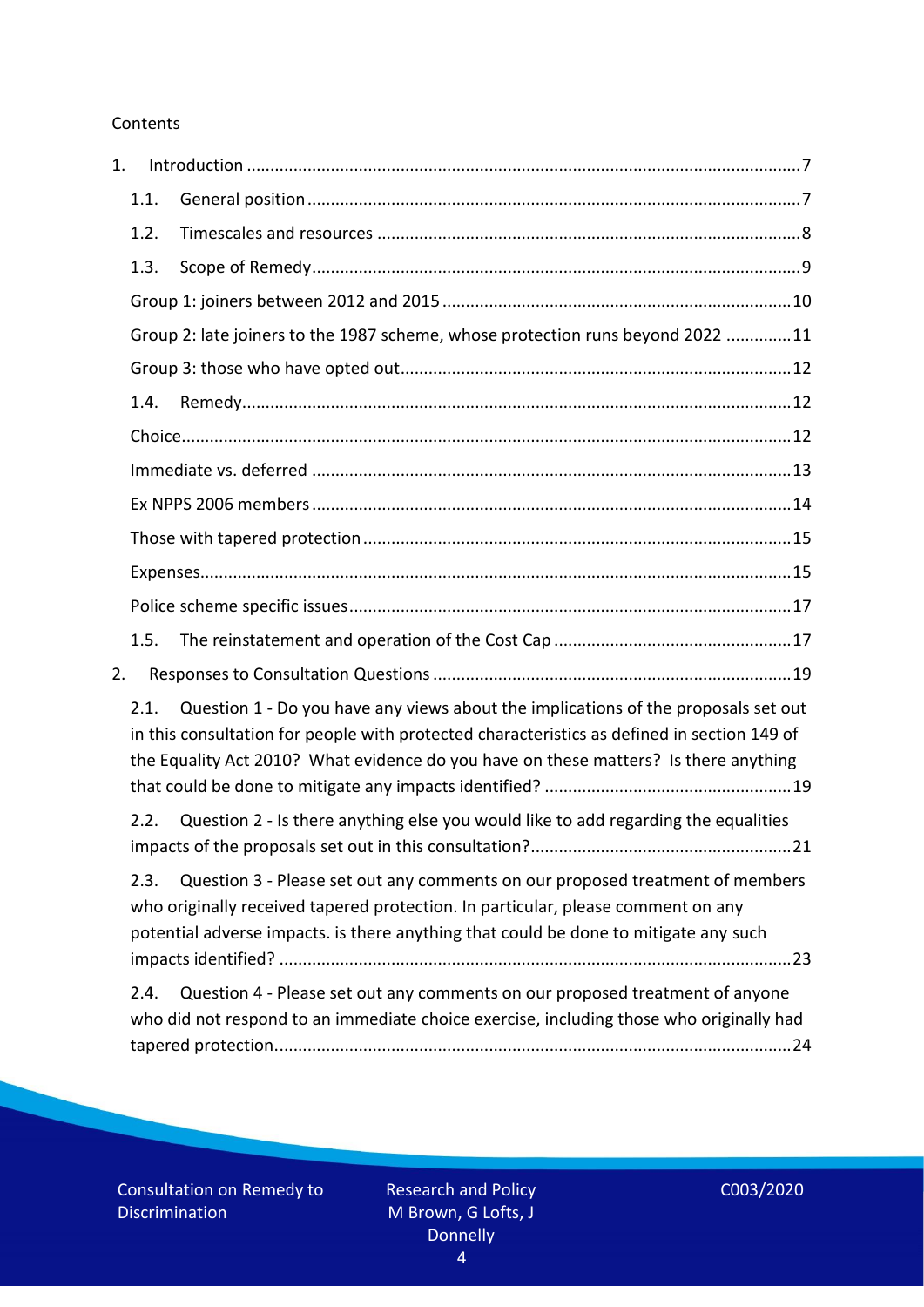| Question 5 - Please set out any comments on the proposals set out above for an<br>2.5.                                                                                                                                                                |  |  |  |  |
|-------------------------------------------------------------------------------------------------------------------------------------------------------------------------------------------------------------------------------------------------------|--|--|--|--|
| Question 6 - Please set out any comments on the proposals set out above for a<br>2.6.                                                                                                                                                                 |  |  |  |  |
| Question 7 - Please set out any comments on the administrative impacts of both<br>2.7.                                                                                                                                                                |  |  |  |  |
| 2.8.<br>Question 8 - Which option, immediate choice or DCU, is preferable for removing                                                                                                                                                                |  |  |  |  |
| Question 9 - Does the proposal to close legacy schemes and move all active<br>2.9.<br>members who are not already in the reformed schemes into their respective reformed<br>scheme from 1 April 2022 ensure equal treatment from that date onwards?31 |  |  |  |  |
| Question 10 - Please set out any comments on our proposed method of revisiting<br>2.10.                                                                                                                                                               |  |  |  |  |
| Question 11 - Please provide any comments on the proposals set out above to<br>2.11.<br>ensure that correct member contributions are paid, in schemes where they differ                                                                               |  |  |  |  |
| 2.12.<br>Question 12 - Please provide any comments on the proposed treatment of<br>voluntary member contributions that individuals have already made37                                                                                                |  |  |  |  |
| Question 13 - Please set out any comments on our proposed treatment of annual<br>2.13.                                                                                                                                                                |  |  |  |  |
| Question 14 - Please set out any comments on our proposed treatment of cases<br>2.14.                                                                                                                                                                 |  |  |  |  |
| Question 15 - Please set out any comments on our proposed treatment of cases<br>2.15.                                                                                                                                                                 |  |  |  |  |
| 2.16.<br>Question 16 - Please set out any comments on our proposed treatment of<br>individuals who would have acted differently had it not been for the discrimination                                                                                |  |  |  |  |
| Question 17 - If the DCU is taken forward, should the deferred choice be brought<br>2.17.                                                                                                                                                             |  |  |  |  |
| Question 18 - Where the receiving Club scheme is one of those schemes in<br>2.18.<br>scope, should members then receive a choice in each scheme or a single choice that                                                                               |  |  |  |  |

Consultation on Remedy to Discrimination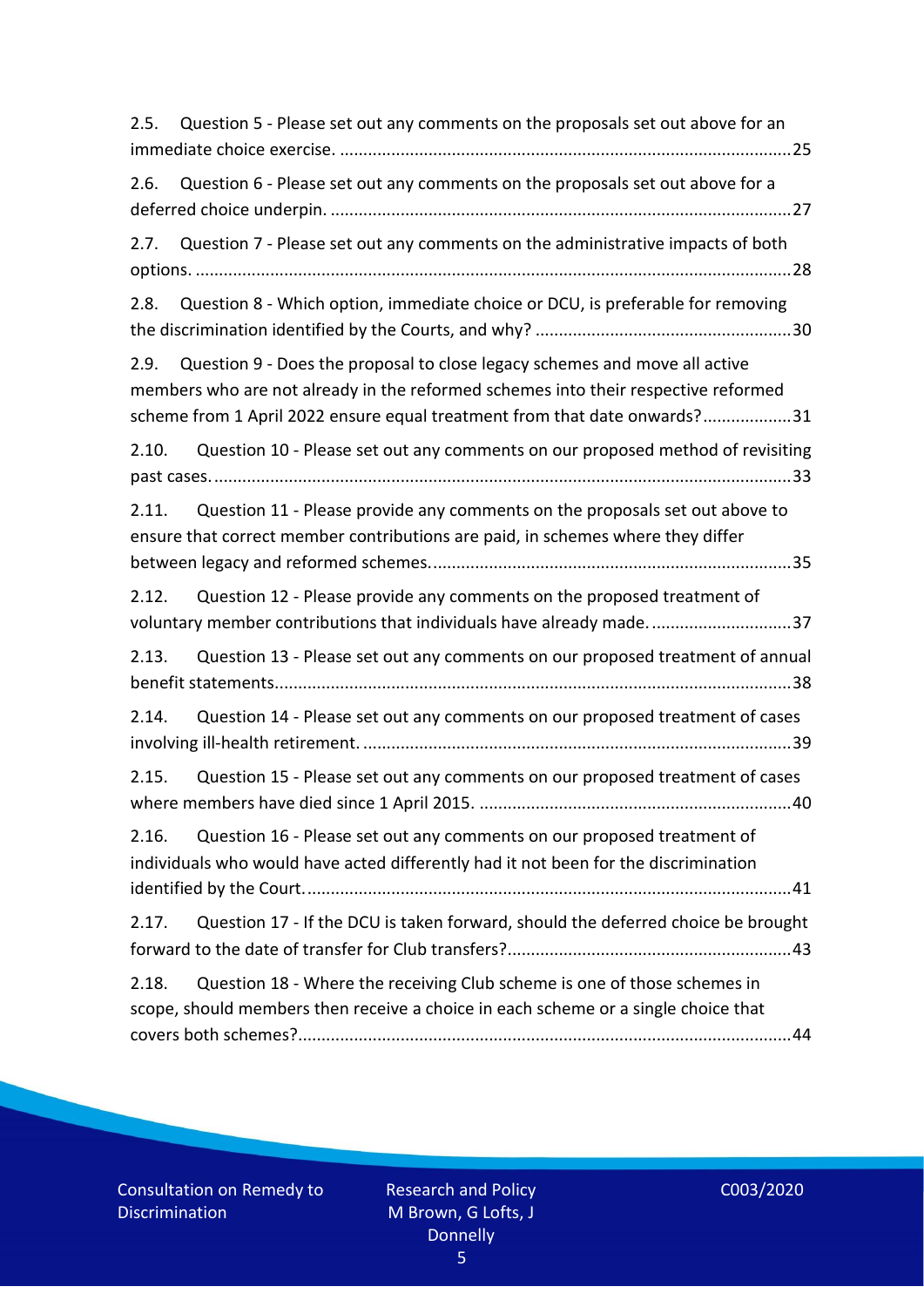|    | 2.19.                                                                                                                                                                         | Question 19 - Please set out any comments on our proposed treatment of                                                                                      |  |
|----|-------------------------------------------------------------------------------------------------------------------------------------------------------------------------------|-------------------------------------------------------------------------------------------------------------------------------------------------------------|--|
|    | 2.20.                                                                                                                                                                         | Question 20 - Should interest be charged on amounts owed to schemes (such as<br>member contributions) by members? If so, what rate would be appropriate? 46 |  |
|    | 2.21.                                                                                                                                                                         | Question 21 - Should interest be paid on amounts owed to members by                                                                                         |  |
|    | Question 22 - If interest is applied, should existing scheme interest rates be used<br>2.22.<br>(where they exist), or would a single, consistent rate across schemes be more |                                                                                                                                                             |  |
|    | 2.23.                                                                                                                                                                         | Question 23 - Please set out any comments on our proposed treatment of                                                                                      |  |
|    | 2.24.                                                                                                                                                                         | Question 24 - Please set out any comments on the interaction of the proposals in                                                                            |  |
| 3. |                                                                                                                                                                               |                                                                                                                                                             |  |
|    | 3.1.                                                                                                                                                                          |                                                                                                                                                             |  |
|    | 3.2.                                                                                                                                                                          |                                                                                                                                                             |  |
|    | 3.3.                                                                                                                                                                          |                                                                                                                                                             |  |
|    | 3.4.                                                                                                                                                                          |                                                                                                                                                             |  |

$$
COO3/2020
$$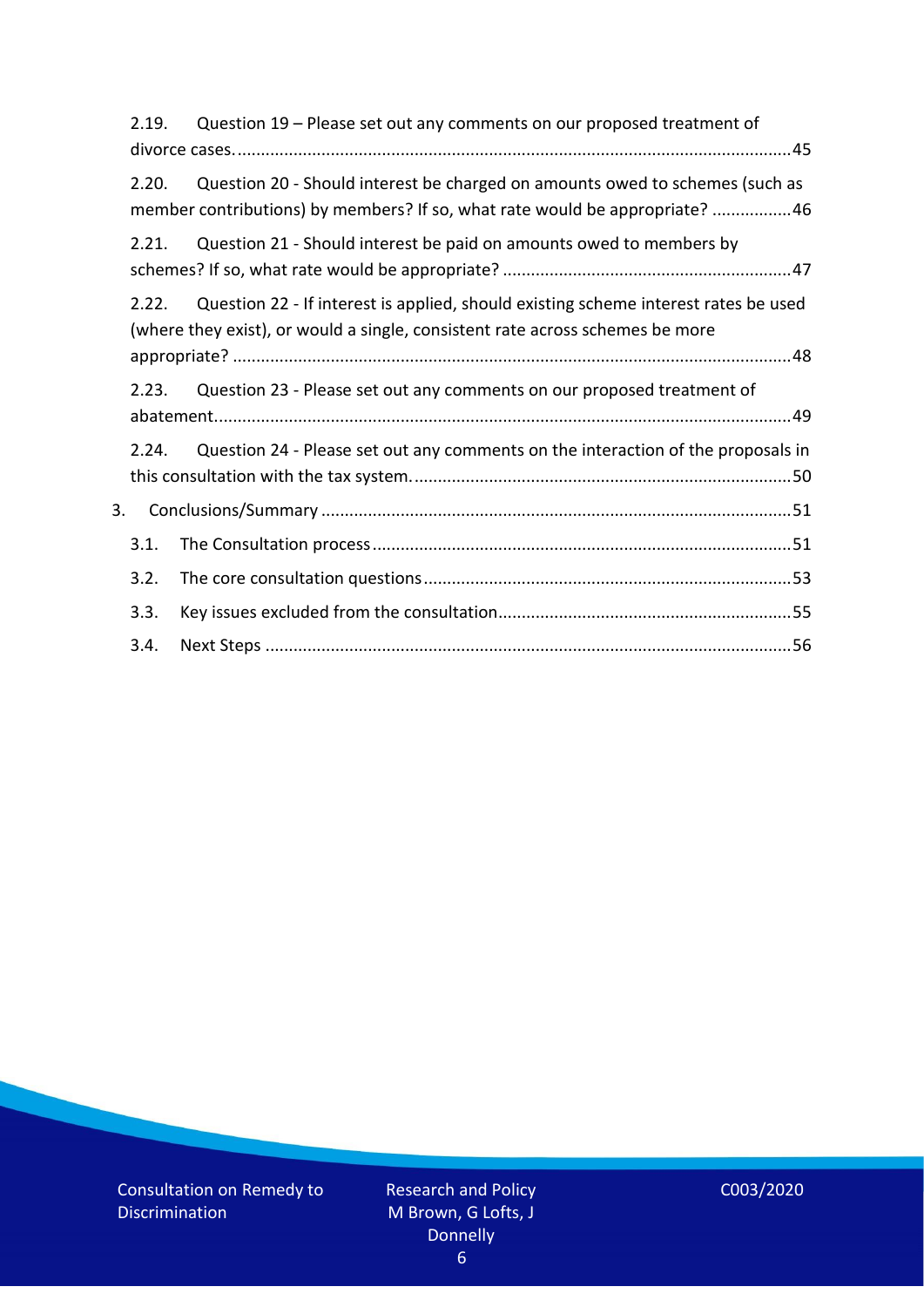# <span id="page-6-0"></span>**1. Introduction**

### <span id="page-6-1"></span>**1.1. General position**

- 1.1.1. It is important to reiterate PFEW's original position in relation to the introduction of the 2015 CARE Scheme, which was that only new recruits should be admitted to the reformed scheme and existing members should have been allowed to remain in their existing schemes until retirement. This remains PFEW's position, and we believe that had Government done as we sought, then the current situation could have been avoided, and no unlawful discrimination introduced.
- 1.1.2. It is also important to note that PFEW were not party to the discussions that Government had with the TUC prior to the introduction of the 2015 CARE Scheme and the transitional arrangements, but rather these were imposed upon the police scheme. Our subsequent engagement in discussions about the exact form of those transitional arrangements in respect of the police scheme arose after we were presented with the existence of transitional protections as a fait accompli, and having taken legal advice that suggested that, although the protections had known age discrimination, this could be justified by Government as a proportionate means to achieve a legitimate aim. On that basis we engaged in order to obtain the best situation possible for our members.
- 1.1.3. PFEW believes that the overriding principles behind the formation and implementation of the Remedy to the unlawful discrimination caused by the transitional provisions should be:
	- $\triangleright$  removal of the existing discrimination,
	- $\triangleright$  ensure no further discrimination,
	- $\triangleright$  affected members should be put back into the position they would have been in had the discrimination not occurred, and
	- $\triangleright$  no detriment is caused to any members.

Consultation on Remedy to **Discrimination** 

Research and Policy M Brown, G Lofts, J **Donnelly**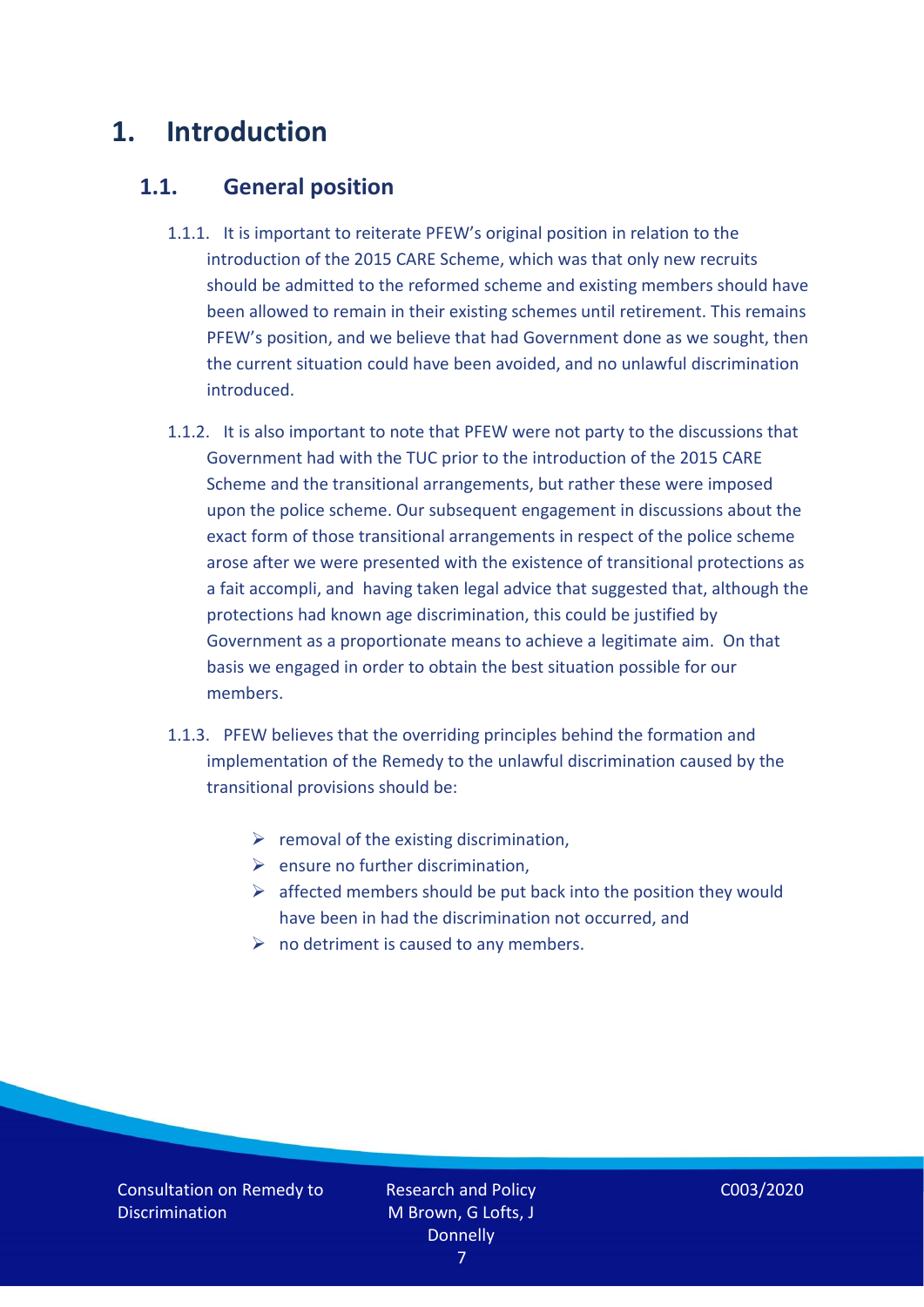- 1.1.4. Subject to our below comments, and our answers to the questions raised in this consultation, we do not have any fundamental objection to the use of the 2015 CARE Scheme for future pension provision. We acknowledge that the 2015 reformed scheme compares favourably for some members to the 2006 scheme, and to many other schemes in the UK, particularly for our members within the Federated ranks.
- 1.1.5. However, we do have some major concerns about how the 2015 CARE Scheme is perceived both within our membership and by those who will join the force in the future. There is some evidence that opt-out rates are higher than desirable and we believe that the Government, as the sponsor of the scheme, should be doing more to publicise the benefits of joining and remaining a member of the scheme to members of the force, especially in light of the current Uplift programme. This is relevant to the ongoing viability and sustainability of the scheme in the future and we are conscious that the attraction of scheme membership may be further compromised if the result of the un-pausing of the cost cap mechanism leads to an erosion of benefit accrual rate in the scheme.
- 1.1.6. Whilst we have addressed the consultation questions within the main body of our response, attention is drawn to the following matters, which we consider are of particular concern.

### <span id="page-7-0"></span>**1.2. Timescales and resources**

1.2.1. PFEW recognises that designing and implementing the processes necessary to Remedy the discrimination will require considerable resources and is concerned about the realistic likelihood of all parties being able to achieve readiness for implementation by 1 April 2022, especially as further scheme specific consultations will be required after this current consultation concludes. Whilst we understand the need to cease the ongoing discrimination and implement the Remedy as soon as possible, we have doubts about the feasibility of this deadline.

Consultation on Remedy to **Discrimination** 

Research and Policy M Brown, G Lofts, J **Donnelly** 8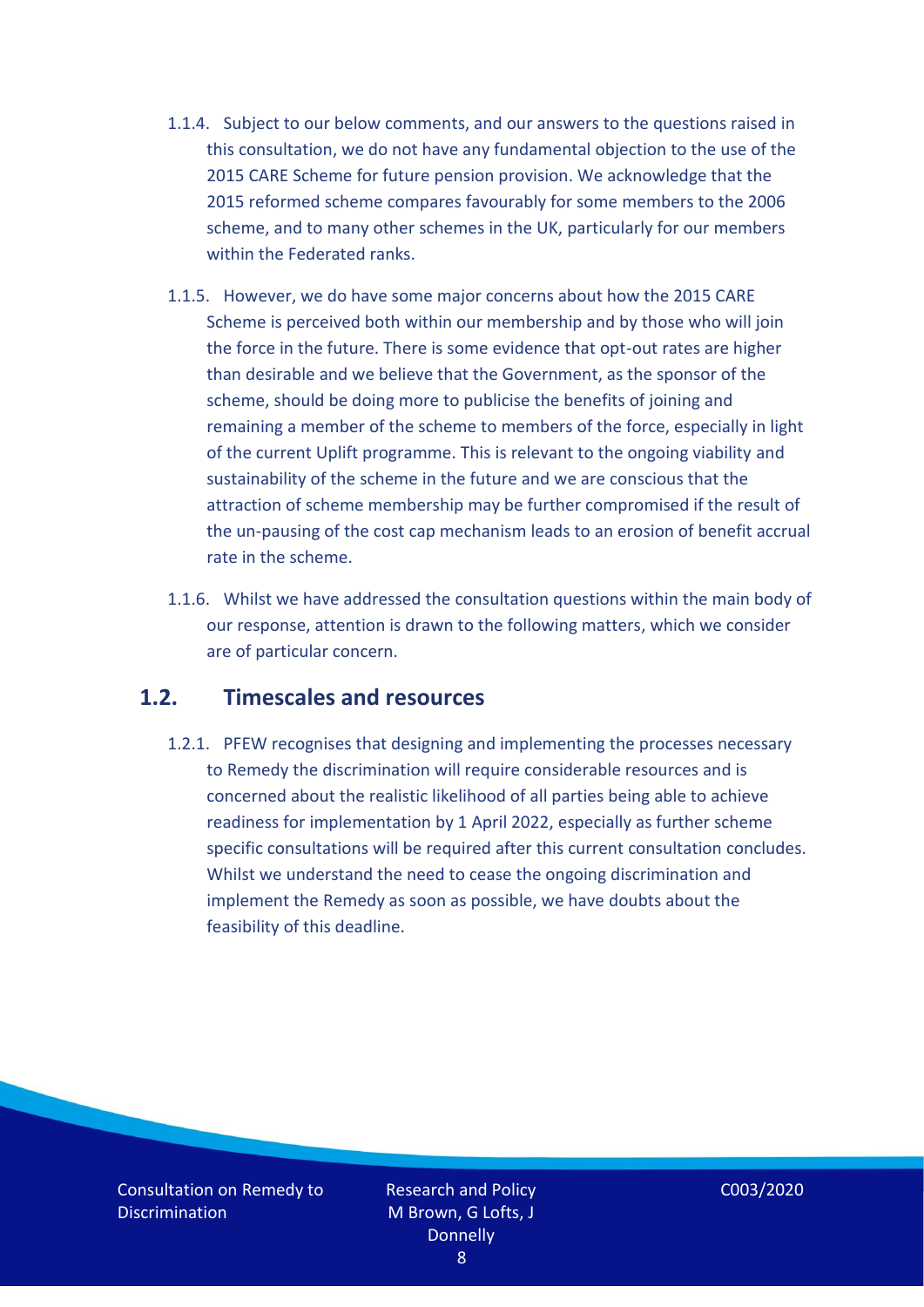- 1.2.2. There is a risk that a rushed implementation will lead to mistakes and inaccuracies, and it is not in the interests of any of the parties involved that such actions lead to the perpetration of further unlawful measures, such as discrimination. PFEW has no desire to find itself obliged to pursue legal avenues to correct matters where our members have been subject to further detriment or discrimination, but we will do so if necessary, and must ultimately be guided by the legal advice we are given. For that reason, during the course of this consultation period we have taken advice from no fewer than 4 leading Queen's Counsels, and their supporting teams. This has included specialist advice regarding public law, discrimination, and taxation, as well as advice on all broad aspects of the Remedy.
- 1.2.3. We appreciate that implementation of the Remedy in the police scheme is more complex than other public sector schemes due to the localised way in which the scheme is administered, and the proliferation of different pension administration providers. There are also some particularly complex features of the schemes. This provides the context for our concerns around the provision of adequate and competent resources to ensure effective and efficient implementation of the Remedy, and it is our view that Government, as the scheme sponsor, needs to provide the necessary resources, funding and oversight to ensure that the Remedy is implemented correctly, comprehensively and consistently.
- 1.2.4. Whilst acknowledging the importance of ensuring that administrative concerns are adequately addressed, PFEW hold the view that it is imperative that any such concerns do not constitute the primary reason for adopting any given approach within the implementation of the Remedy.

#### <span id="page-8-0"></span>**1.3. Scope of Remedy**

1.3.1. PFEW have concerns about the proposed treatment of three distinct groups of members and these are outlined below.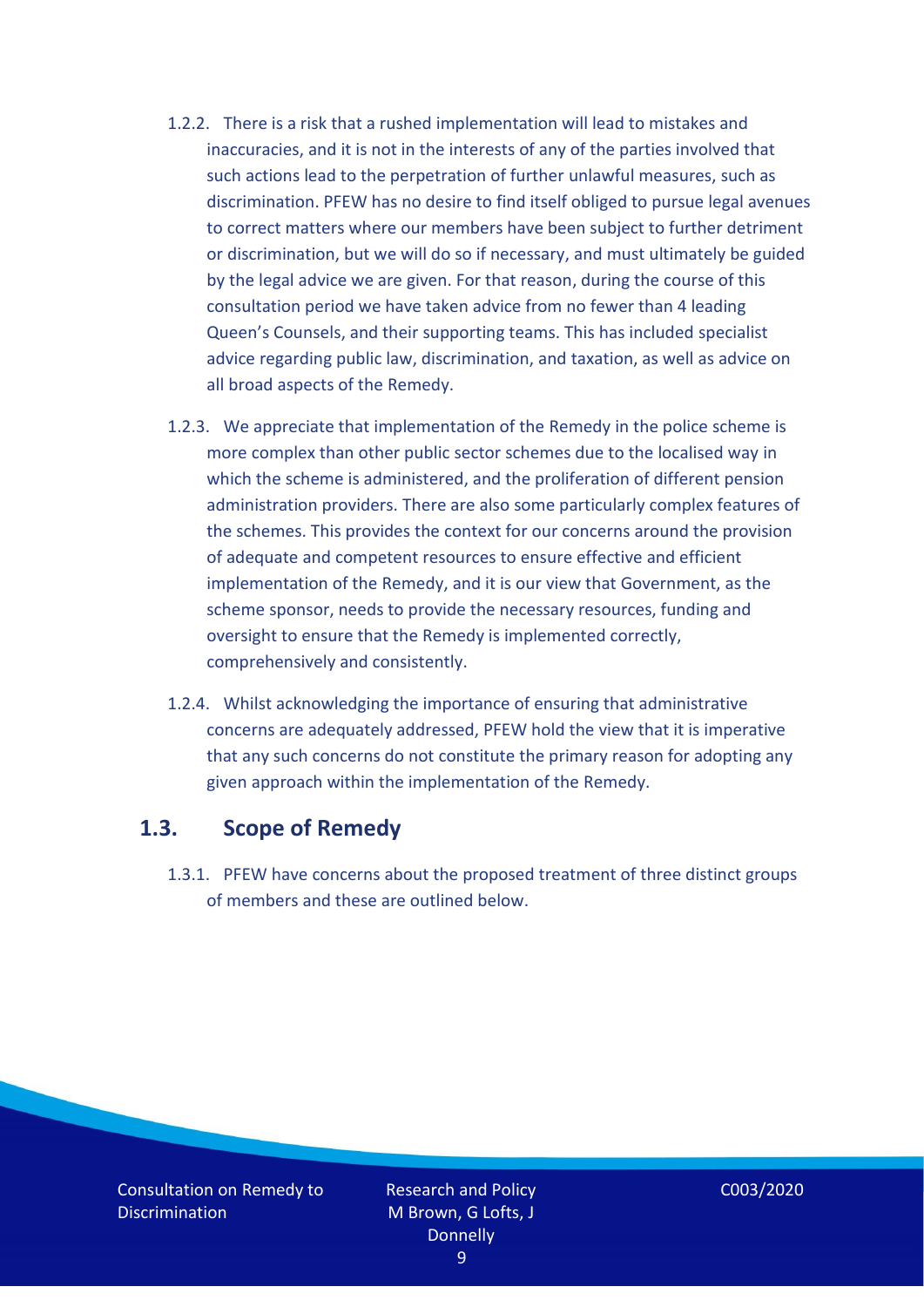#### <span id="page-9-0"></span>*Group 1: joiners between 2012 and 2015*

- 1.3.2. Firstly, those members who joined the New Police Pension Scheme 2006 (NPPS) on or after 1 April 2012 and before 1 April 2015. The consultation correctly notes that these members did not qualify for the transitional protections and were therefore not subject to any discrimination caused by their application: consequently this cohort of members are not in scope of the Remedy required as a result of the McCloud/Sargeant judgement. Whilst acknowledging that all of this is technically correct, PFEW believe that there is a possibility that failing to make provision for this group of members to have a choice of benefits for the Remedy Period equivalent to that provided for those identified as discriminated against by the McCloud/Sargeant judgement would in itself give rise to further new indirect discrimination on the grounds of age, and possibly gender and ethnicity.
- 1.3.3. The age profile of the group of members who are excluded from the scope of the Remedy (joiners from 1 April 2012 to 31 March 2015) is highly likely to be different to the overall membership during this period; being younger, and may include a higher proportion of both female and Black and Minority Ethnic (BAME) officers. They are the only group of members within the overall membership during that three year period who are being denied a choice between legacy and reformed scheme benefits, and we believe this raises the risk of their exclusion constituting indirect discrimination.
- 1.3.4. Furthermore, we note that the justification for the aforementioned exclusion provided within the consultation states that these members should reasonably have known that they would, as of 1 April 2015, cease to be members of the NPPS 2006 and become members of the 2015 CARE Scheme. We believe this argument is fatuous and without basis; we and other members of the Scheme Advisory Board's (SAB) Technical Working Group (TWG) sought to obtain material that was issued to this group of members explaining their current and future pension position. To date no SAB member, nor the Home Office, has been able to source any such material issued by scheme sponsors/managers to affected members which unequivocally explains their position.

Consultation on Remedy to **Discrimination** 

Research and Policy M Brown, G Lofts, J **Donnelly** 10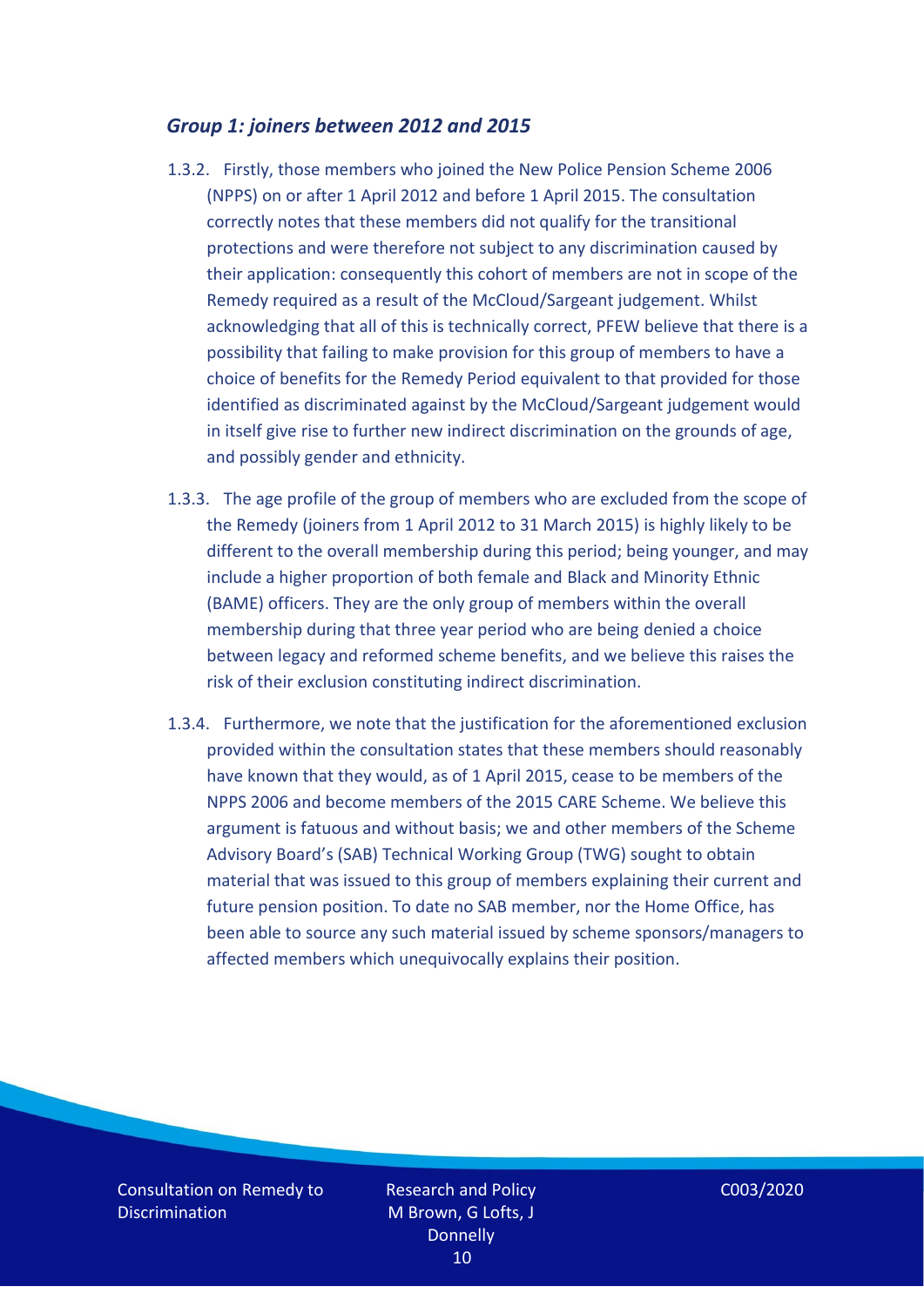- 1.3.5. In the absence of any evidence of the information provided to this cohort of members, we consider this an abject failure to comply with the disclosure of information requirements and we do not support the suggestion within the consultation that members should have relied on the media for information about their occupational pension provision. The suggestion in itself is nothing short of extraordinary and an attempted abrogation of responsibility. It is worth noting that the McCloud/Sargeant claim succeeded because the Government was unable to provide an evidence base that justified the known age discrimination within the transitional protections. We believe this failure to undertake basic fact checking when delivering policy decisions must not be allowed to be repeated.
- 1.3.6. Consequently, in order to mitigate against the likelihood of the need for further legal action and to remove the creation of any further discrimination we suggest that the aforementioned excluded cohort of members should also be given the choice of benefits for the Remedy Period.

### <span id="page-10-0"></span>*Group 2: late joiners to the 1987 scheme, whose protection runs beyond 2022*

- 1.3.7. The second group of members which PFEW has concerns about are late joiners of the Police Pension Scheme 1987 (PPS) who were aged 45 on 1 April 2012 and therefore received full transitional protection, and whose full protection under the current transitional arrangements extends beyond 31 March 2022. Whilst they may have reached their Normal Retirement Age (NRA) by March 2022 they will not have reached their Compulsory Retirement Age (CRA) and we maintain that as they are protected until retirement, their protection could extend for as much as a further five years past 31 March 2022.
- 1.3.8. The consultation document does not adequately address this situation and merely reiterates that all members will be moved into the 2015 CARE Scheme with effect from 1 April 2022. PFEW questions whether the position of such members was considered and seeks details of the Government's justification, both legal and moral, for simply removing this existing protection from such members. It is our view that it is incumbent on the Government to make good on the promises made to this group over the last five years.

Consultation on Remedy to **Discrimination** 

Research and Policy M Brown, G Lofts, J **Donnelly** 11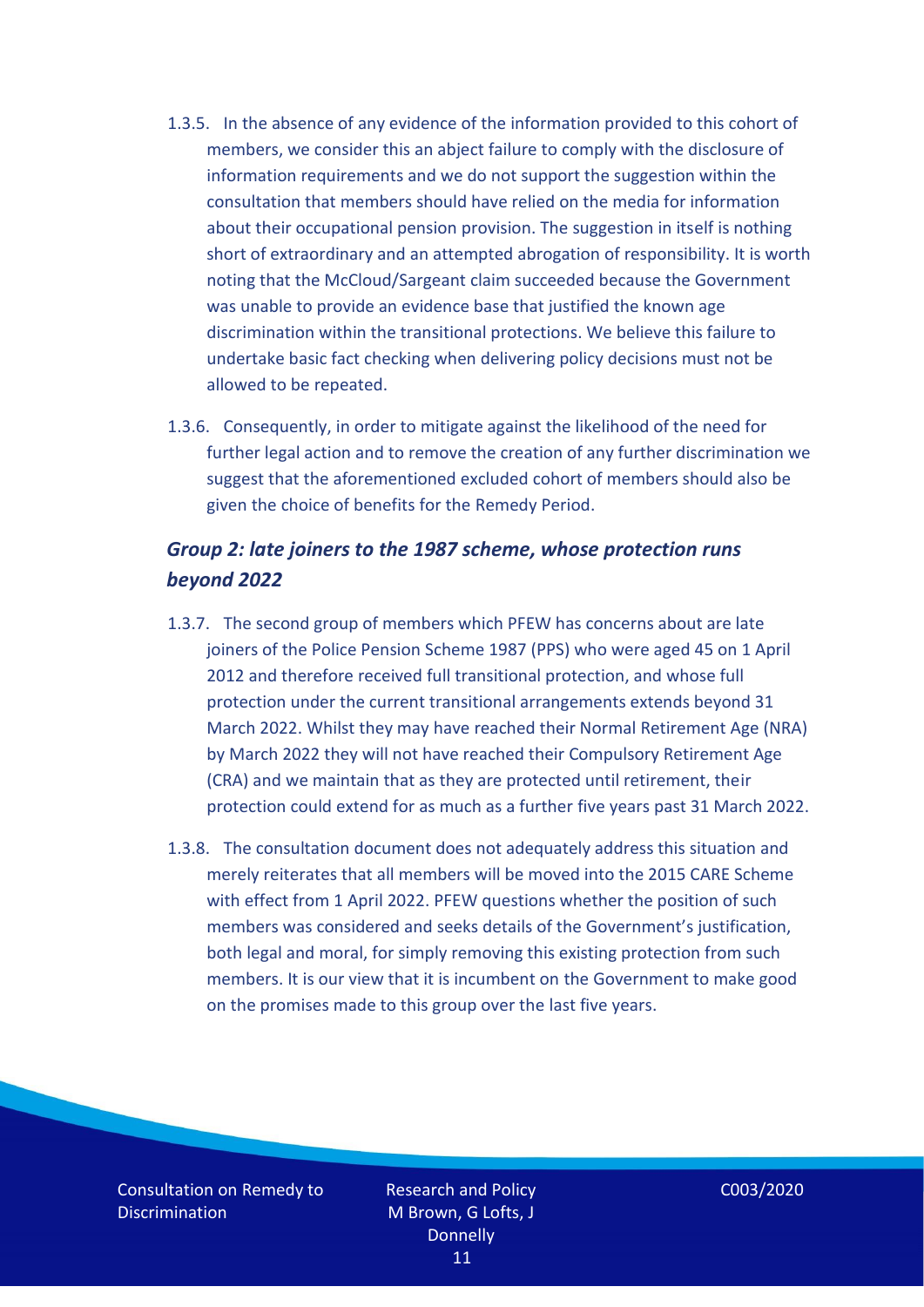1.3.9. It is distasteful and hypocritical for the Government to state, on the one hand, that officers who joined after 2012 should have known that they would be moved into the 2015 scheme, (despite scant evidence of having communicated this to them), and yet on the other hand to attempt to remove the protections from this second group, despite having clearly communicated these protections to them over a prolonged period of time.

#### <span id="page-11-0"></span>*Group 3: those who have opted out*

1.3.10. The third group of members which PFEW feel have been somewhat overlooked within the consultation are those who chose to opt out of membership as a result of the introduction of the 2015 CARE Scheme. PFEW has a substantial and understandably vociferous cohort of such officers within its membership, and it is vitally important that this issue is dealt with in a fair and consistent manner. Question 16 of the consultation invites comment on the treatment of such members but provides no real detail on a contingent decision process or its scope. PFEW suggest that the best way to deal with this cohort would be to allow all such members a time limited opportunity to be reinstated in the police scheme for the period subsequent to their opt out.

#### <span id="page-11-2"></span><span id="page-11-1"></span>**1.4. Remedy**

#### *Choice*

1.4.1. The consultation asserts that a Remedy to the discrimination could have been achieved by simply returning all affected members to their original legacy scheme and presents the giving of choice as a concession by Government. We dispute the veracity of this statement, and believe such an action would have introduced further unlawfulness. Going forward, it is essential that any options suggested by Government are first robustly reviewed by Government's legal, pensions, and policy teams, as it is imperative that the options put forward are credible, in order to rebuild confidence and trust amongst scheme members.

Consultation on Remedy to **Discrimination** 

Research and Policy M Brown, G Lofts, J **Donnelly** 12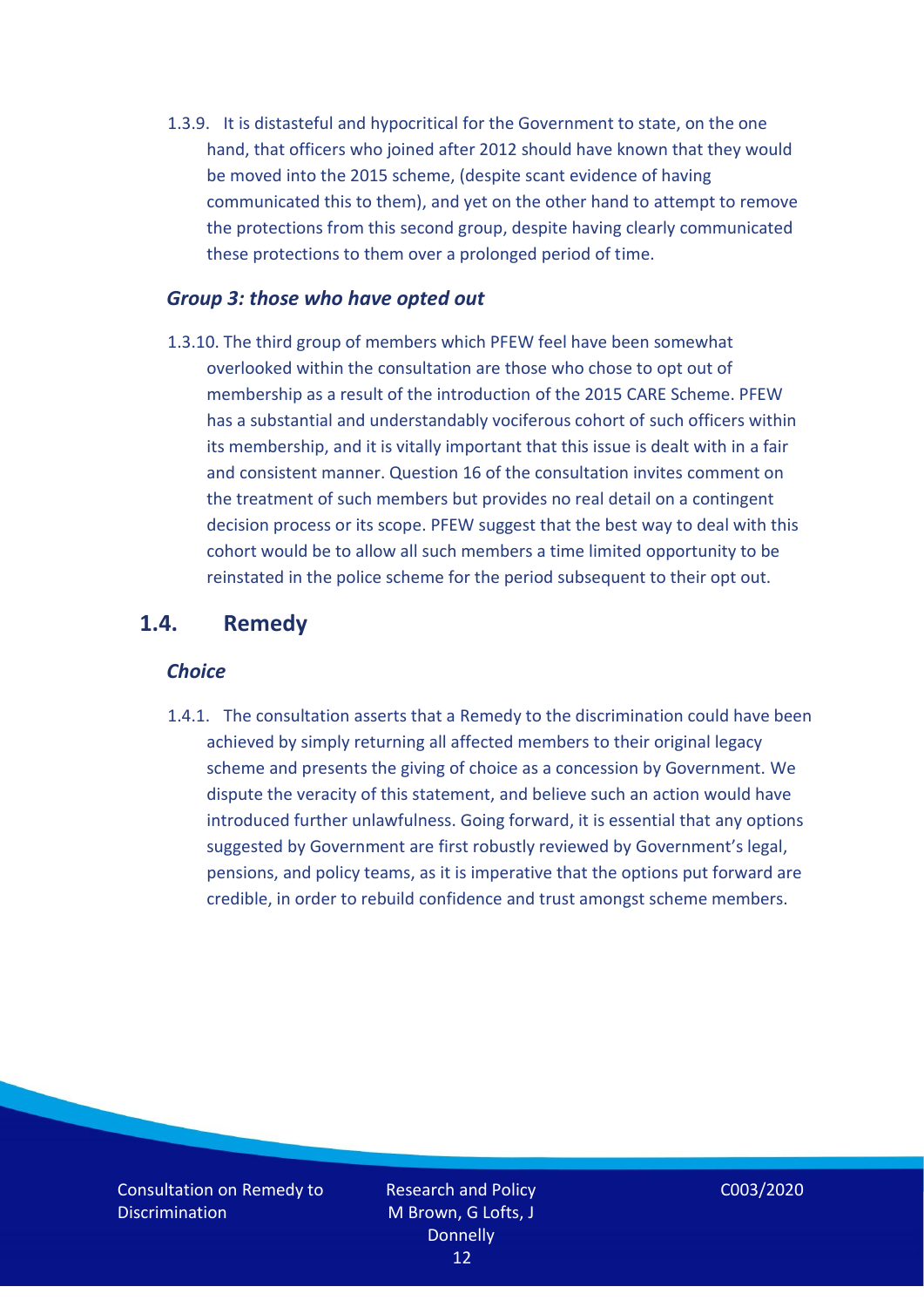- 1.4.2. Our reasoning is that this assertion appears to ignore the fact that any member who has transitioned into the 2015 CARE Scheme since 1 April 2015 will have been accruing rights under that scheme, and those rights cannot simply be disregarded in this process without giving rise to further claims. These are accrued rights, and in some cases (mainly for ex NPPS 2006 members), these accrued benefits in the 2015 scheme may or will be better than benefits under their legacy scheme.
- 1.4.3. Our view is that the provision of choice is necessary to ensure that the Remedy is legally sound and does not operate to diminish accrued rights or breach the provisions of section 23 of the Public Service Pensions Act 2013. In fact, we believe that the provision of a choice (and thus consent) is required for all members in order to legitimise the proposed approach.
- 1.4.4. In order to ensure that the operation of the choice is valid it is also vitally important that members are provided with sufficient information to make the choice an informed one, and thereby validate the choice as also demonstrating the obtaining of consent.

#### <span id="page-12-0"></span>*Immediate vs. deferred*

- 1.4.5. There is a suggestion within the consultation that an advantage of the Immediate Choice (IC) option over the Deferred Choice Underpin (DCU) is that members will have "certainty" over their benefits. PFEW regard this statement as, at best, misleading, and PFEW strongly favours the DCU option over IC for the very reason that DCU is the only method of Remedy which ensures that all members in scope can make their choice based on fact, rather than projections that may not be borne out in reality.
- 1.4.6. The Immediate Choice option might provide certainty to some degree, but does not represent the optimal outcome for all. Under the DCU choice members can be assured that their position will be at least as good as it is now, and we consider that to be much more akin to a "certainty". We also believe that by comparison the DCU option provides a much lower risk of subsequent challenge on either discrimination or other grounds than the IC option.

Consultation on Remedy to **Discrimination** 

Research and Policy M Brown, G Lofts, J **Donnelly** 13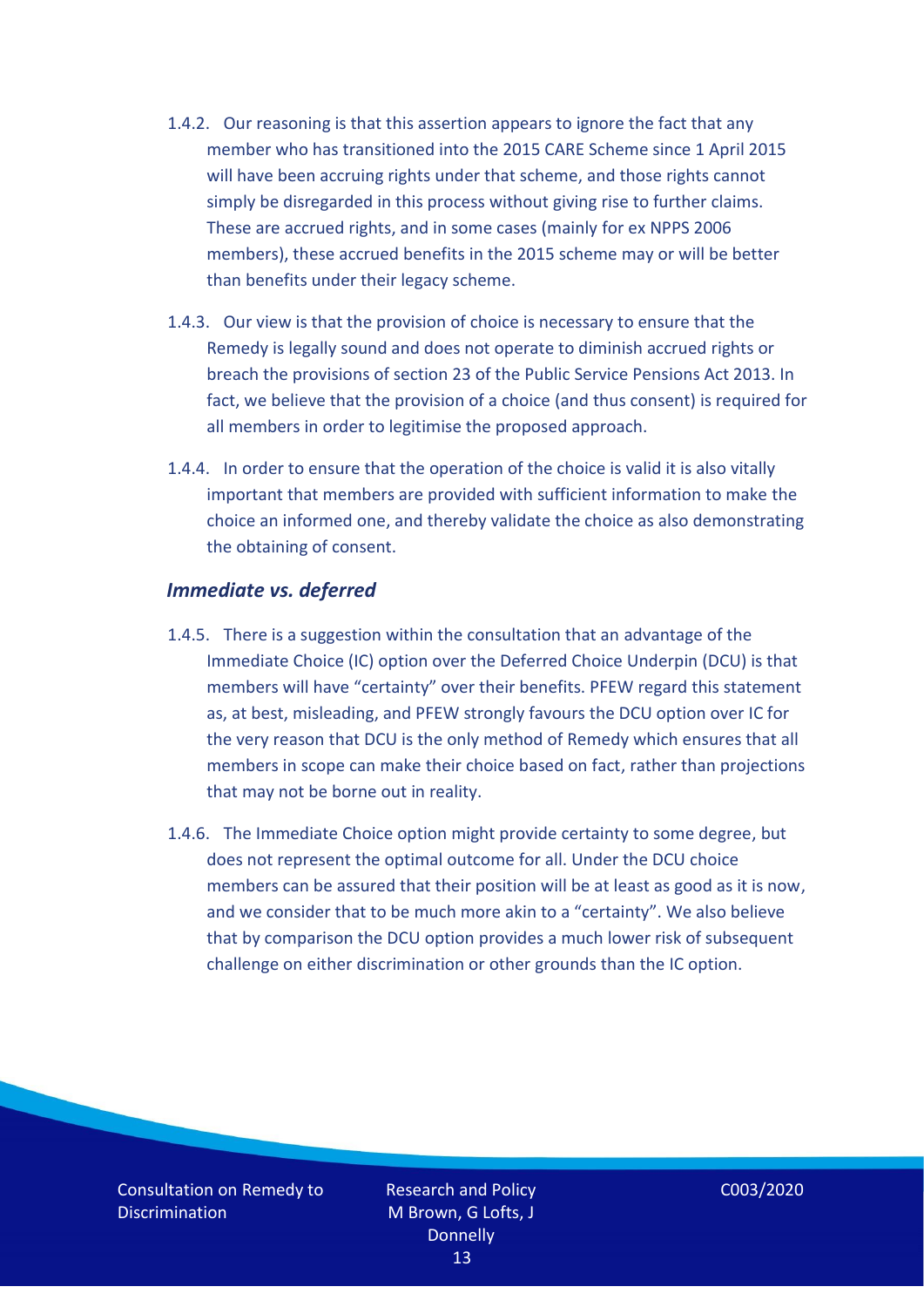1.4.7. The consultation provides that under the DCU option all members will be returned to their legacy scheme for the entirety of the Remedy Period, and this position will only be eligible to change when the member reaches retirement and can make their choice. For those members who were previously in the PPS 1987 this is a perfectly sensible approach as it seems likely that for the vast majority of these members the legacy scheme benefits will be preferable (with the exception of those seeking adult survivor benefits), and will likely mean that there are no contribution and tax adjustments to be made when they take their benefits at retirement.

#### <span id="page-13-0"></span>*Ex NPPS 2006 members*

- 1.4.8. However, the suitability of this approach under DCU is less clear when considering those who were previously members of NPPS 2006. There is a common understanding among all stakeholders that some of these members will ultimately prove to have been better off in the reformed scheme during the Remedy Period, and are therefore likely to elect for the 2015 CARE scheme benefits at retirement.
- 1.4.9. It is as yet unclear how many ex NPPS members are likely to be in this position, or what proportion of the ex NPPS group this will be, but PFEW would be interested to know whether the alternate approach of automatically placing ex NPPS members into the reformed scheme for the Remedy Period was considered as an option: and - if so - why it was rejected, as this approach would avoid members incurring two contribution and tax reconciliations (at retirement as well as at the end of the Remedy Period).
- 1.4.10. Our concerns about the most beneficial outcome for ex NPPS members under the DCU option are similar to those held about members who originally benefitted from tapered protection. Namely, how accrued rights are to be treated with regards to the Remedy, and how the implementation will be designed to avoid any potentially unlawful detriment or discrimination – particularly with regard to phase one of DCU where the member's movement back into the legacy scheme(s) will be automatic.

Consultation on Remedy to **Discrimination** 

Research and Policy M Brown, G Lofts, J **Donnelly** 14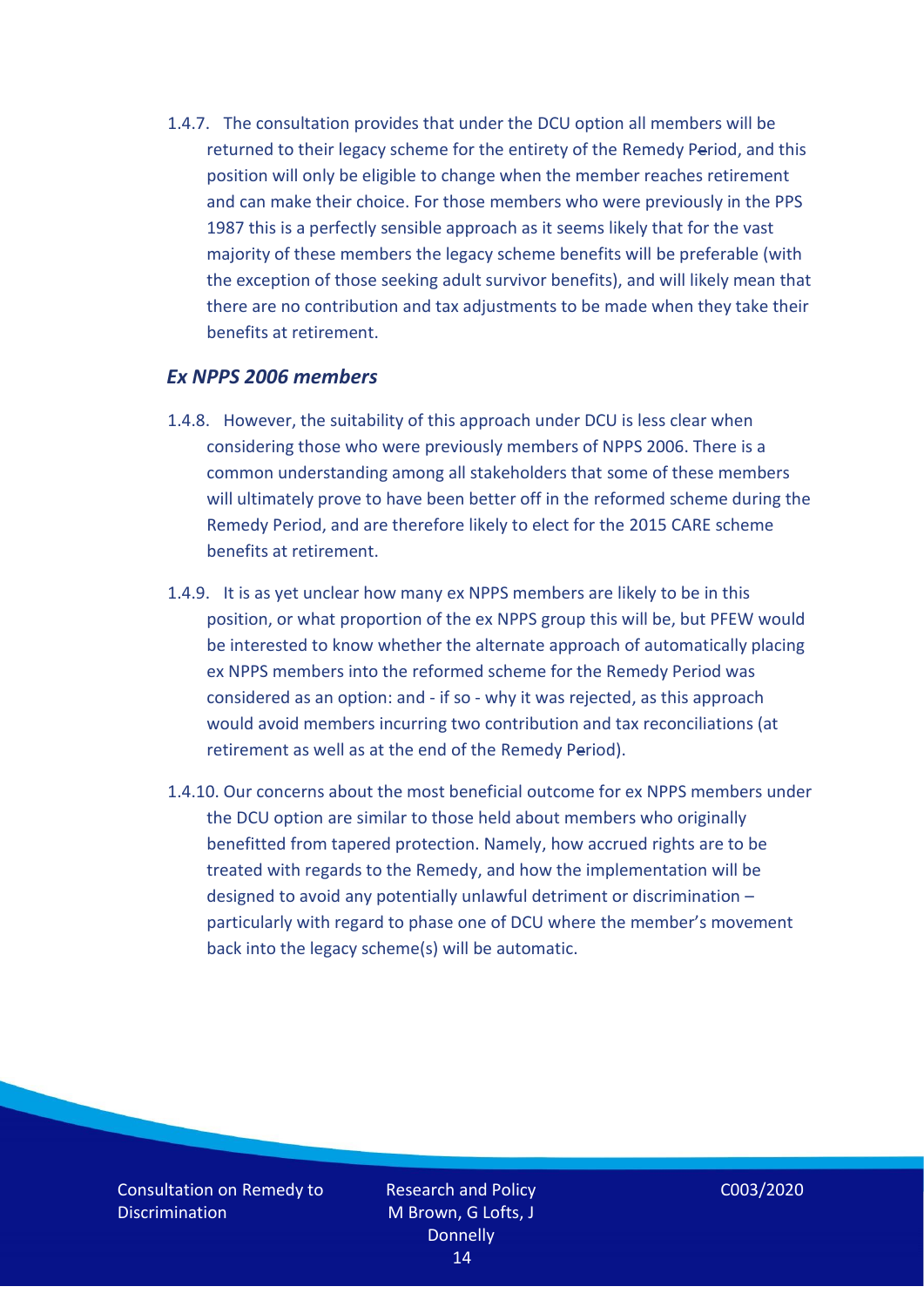#### <span id="page-14-0"></span>*Those with tapered protection*

- 1.4.11. PFEW also has concerns about the treatment of members who have had tapered protection. The SAB TWG is awaiting confirmation from the Home Office/Government Actuary's Department (GAD) as to whether any such members of the police scheme would have been better off maintaining their benefits accrued under their tapered protection rather than accruing benefits solely in either their legacy or reformed scheme for the whole of the Remedy Period.
- 1.4.12. If there are members for whom their tapered arrangement proves to be more beneficial than solely legacy or reformed scheme benefits, PFEW reject the consultation's assertions that this detriment would be justified on the basis that it has arisen by chance, and seek the Government's legal and moral justification for causing such detriment when implementing the Remedy.

#### <span id="page-14-1"></span>*Expenses*

- 1.4.13. We also consider that the consultation does not fully address the issue of expenses incurred by members as a result of the implementation of the Remedy. PFEW welcome the proposal to meet any costs incurred by those in receipt of widow or survivor benefits, but it is not explained why the same conciliation is not extended to those incurring expenses through, for example, re-assessment of divorce cases and those members needing to seek advice in respect of their taxation or financial arrangements.
- 1.4.14. We hold the view that any expenses incurred by members as a result of the Remedy to the unlawful discrimination should be reimbursed, and any failure to do so may give rise to claims in this regard. The implications of the Remedy for some members will be particularly complex, and the absence of any such provisions to allow for professional advice to be taken without members incurring costs is unfair.
- 1.4.15. PFEW recommend that a compensatory sum is provided to members (free of any taxation liabilities) with which they can seek appropriate financial and tax advice before making their choice of benefits for the Remedy Period.

Consultation on Remedy to **Discrimination**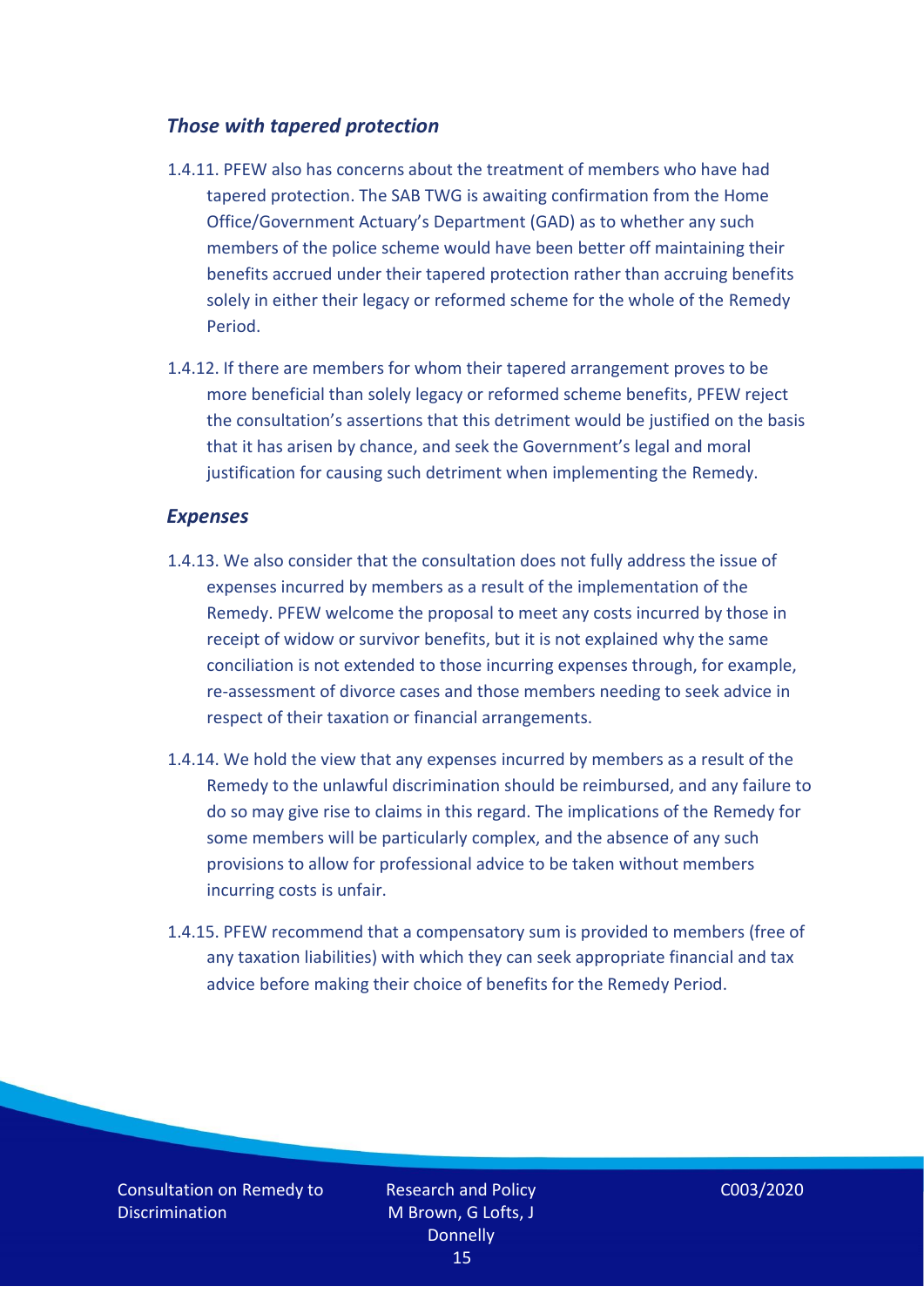1.4.16. Similarly, the suggestion of a scheme pays facility to recover contributions owed by members is wholly inappropriate if the intention is that such a facility would operate in the same way that it is currently utilized for the payment of Annual Allowance charges, where the pension debit relating to the Annual Allowance charge is applied for the entire period that the pension is in payment, thereby creating a circumstance where members may end up paying more than they originally owed. For this reason we do not support scheme pays (in its current iteration) as suitable for use in the implementation of the Remedy.

Consultation on Remedy to **Discrimination** 

Research and Policy M Brown, G Lofts, J **Donnelly** 16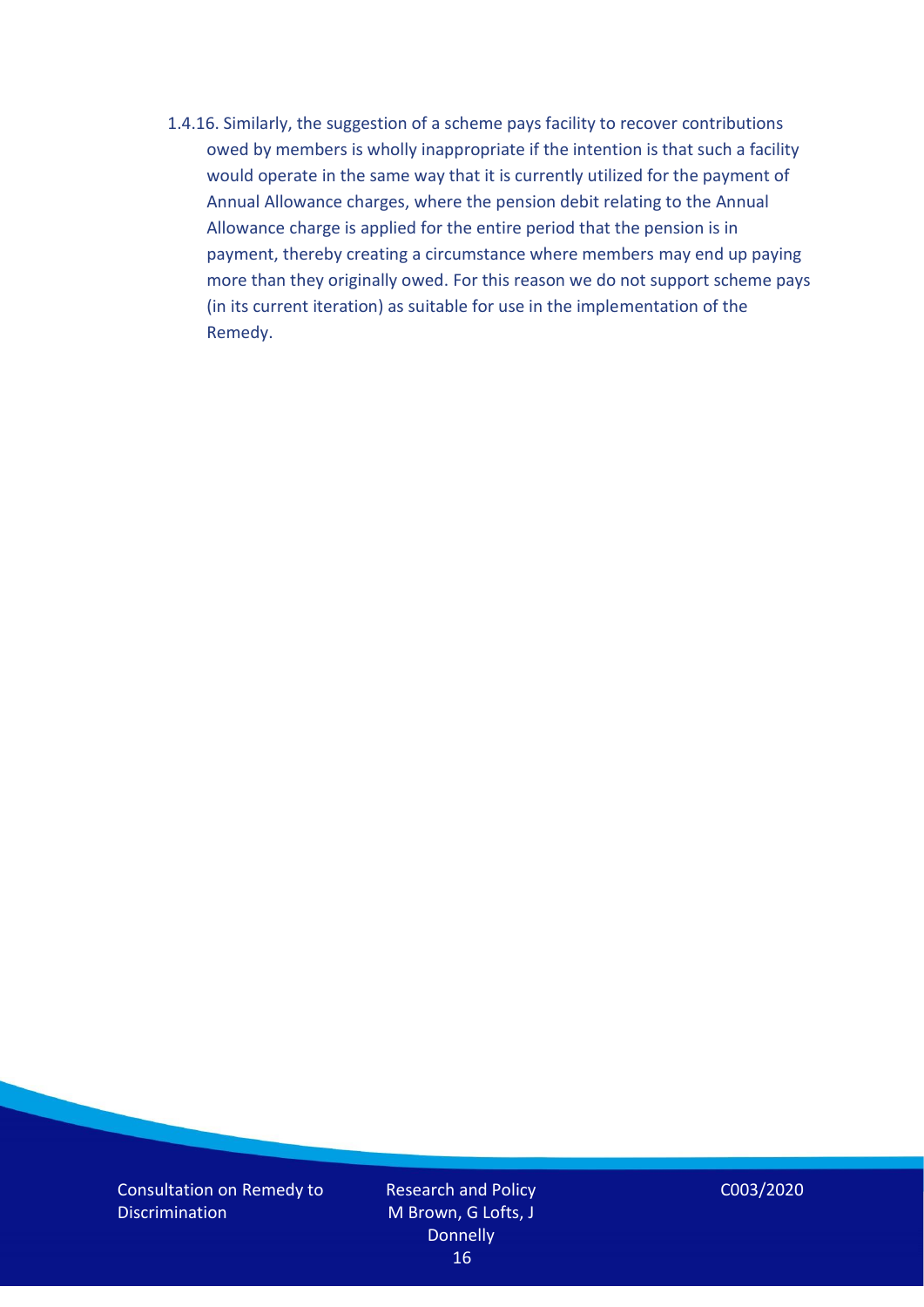#### <span id="page-16-0"></span>*Police scheme specific issues*

- 1.4.17. Whilst the consultation acknowledges that scheme specific consultations will be conducted where required, some of the matters that we (and our membership) consider fundamental to their pension benefits are not addressed, and we seek reassurance that these provisions (including those referenced below) will be maintained as part of the Remedy.
- 1.4.18. The consultation confirms that the Final Salary Link (FSL) will continue to apply where a member's active membership continues after the end of the Remedy Period. However, within the police scheme there are a number of other provisions linked to the transitional protections (which were not found to be discriminatory) and PFEW seek confirmation on whether such provisions will continue to apply once the Remedy Period comes to an end. These include – but are not limited to – weighted accrual, a normal minimum pension age under the 2015 CARE Scheme of age 55, early access to legacy scheme benefits, and instances where membership across more than one scheme is combined to determine eligibility for specific provisions. (For example, the use of combined legacy and reformed scheme membership in qualifying for the unrestricted 25% cash commutation from the PPS 1987). Whilst we have received some verbal reassurance on this matter from Home Office officials, we would welcome assurance in writing.

### <span id="page-16-1"></span>**1.5. The reinstatement and operation of the Cost Cap**

1.5.1. Whilst we appreciate that the un-pausing of the Cost Cap does not form part of this consultation, and are clear that the Government has gone to great lengths to try and divorce this matter from the Remedy, PFEW has serious concerns about the veracity of this approach. We are of the firm belief that the two matters are inextricably linked and to suggest otherwise is to distort the reality of how the scheme fundamentally operates. This is evident through the potential effect on both future member contribution levels and the ongoing rate of accrual under the 2015 CARE Scheme.

Consultation on Remedy to **Discrimination**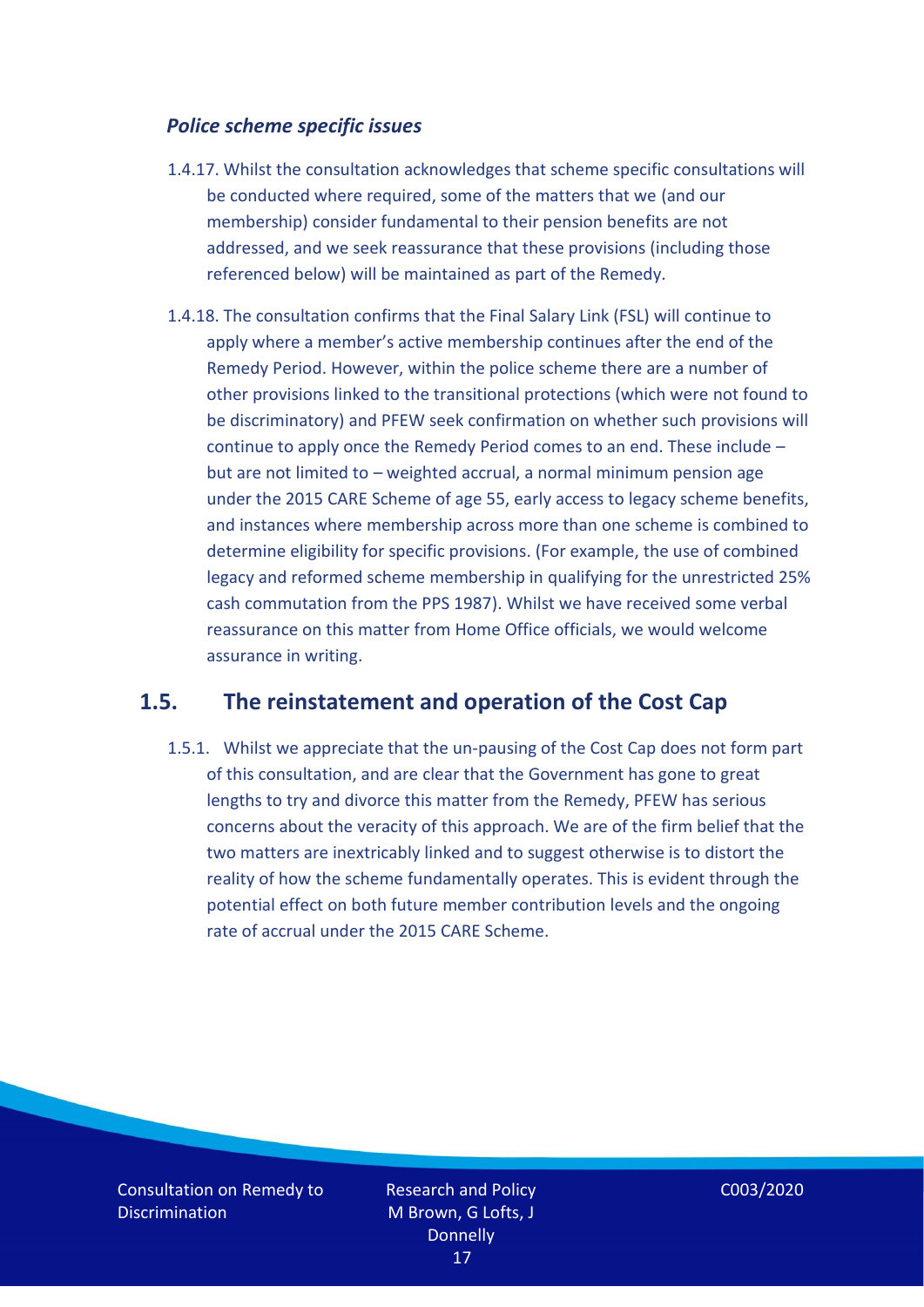- 1.5.2. It has been inferred during our meeting with Her Majesty's Treasury (HMT) officials that completing the cost cap mechanism of the 2016 Valuation may introduce the possibility of retrospectively altering benefits accrued under the 2015 CARE Scheme since 1 April 2019. PFEW wish to make clear that any attempt to diminish members' accrued rights would give rise to legal action, and we invite the Government to explain the legal justification in such a circumstance.
- 1.5.3. We also have major concerns about the proposed allocation of the cost of the Remedy as a member cost: that is, a cost which will be met solely by continuing and future members of the 2015 CARE Scheme. Conversely, the costs associated with the Remedy relate primarily to an earlier cohort of older members, and on the basis that the discrimination giving rise to the need for the Remedy was caused by the unjustified discrimination perpetrated by Government - PFEW hold the view that this is not only unfair but also immoral. The introduction of the cost cap mechanism for public sector pension schemes was intended to protect against undesirable fluctuations in both cost to the public purse and benefits for members, it was not intended nor designed as a method for Government to recover the cost of putting right their unlawful discrimination.
- 1.5.4. Below we go on to address the specific questions raised in the consultation document.

Consultation on Remedy to **Discrimination** 

Research and Policy M Brown, G Lofts, J **Donnelly** 18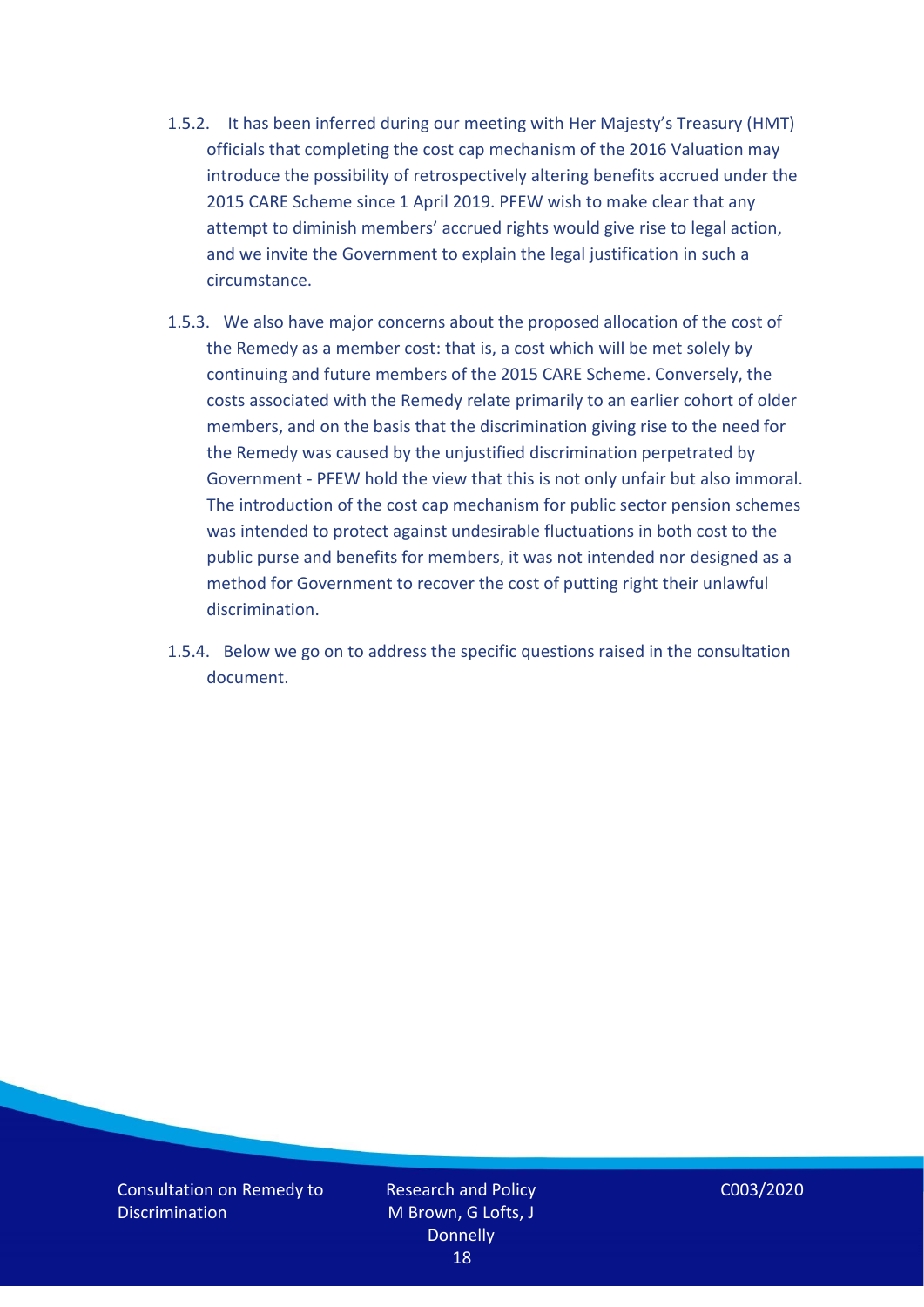# <span id="page-18-0"></span>**2. Responses to Consultation Questions**

- <span id="page-18-1"></span>**2.1. Question 1 - Do you have any views about the implications of the proposals set out in this consultation for people with protected characteristics as defined in section 149 of the Equality Act 2010? What evidence do you have on these matters? Is there anything that could be done to mitigate any impacts identified?** 
	- 2.1.1. PFEW have identified areas of potential discrimination and other related problems within the consultation, though it is clear from the wording of both the consultation and the accompanying Equality Impact Assessment that the Government considers any such discrimination/detrimental impact to be justifiable.
	- 2.1.2. However, given the calamitous position that has arisen because of Government's previous failure to adequately consider potential discriminatory impacts we respectfully suggest that Government must:
		- a) publish any and all advice received, that suggests discrimination introduced might be defensible. (In keeping with the Brown principles<sup>1</sup>, Government must demonstrate that rigorous and documented consideration of equality matters has taken place and an audit trail should be available); and
		- b) set out in full the evidence it has gathered to support its policy options. This must include any evidence gathered to determine whether discrimination – against any group – might be a proportionate means to achieve a legitimate aim. Again, in keeping with the Brown principles sufficient information must be gathered and assessed. (Further, this should also include the evidence used to make assertions such as that officers who joined after 2012 should have known they would be moved to the 2015 scheme).

<sup>1</sup> R. Brown v Secretary of State for Work and Pensions (2008) EWHC 3158 paras 90-96.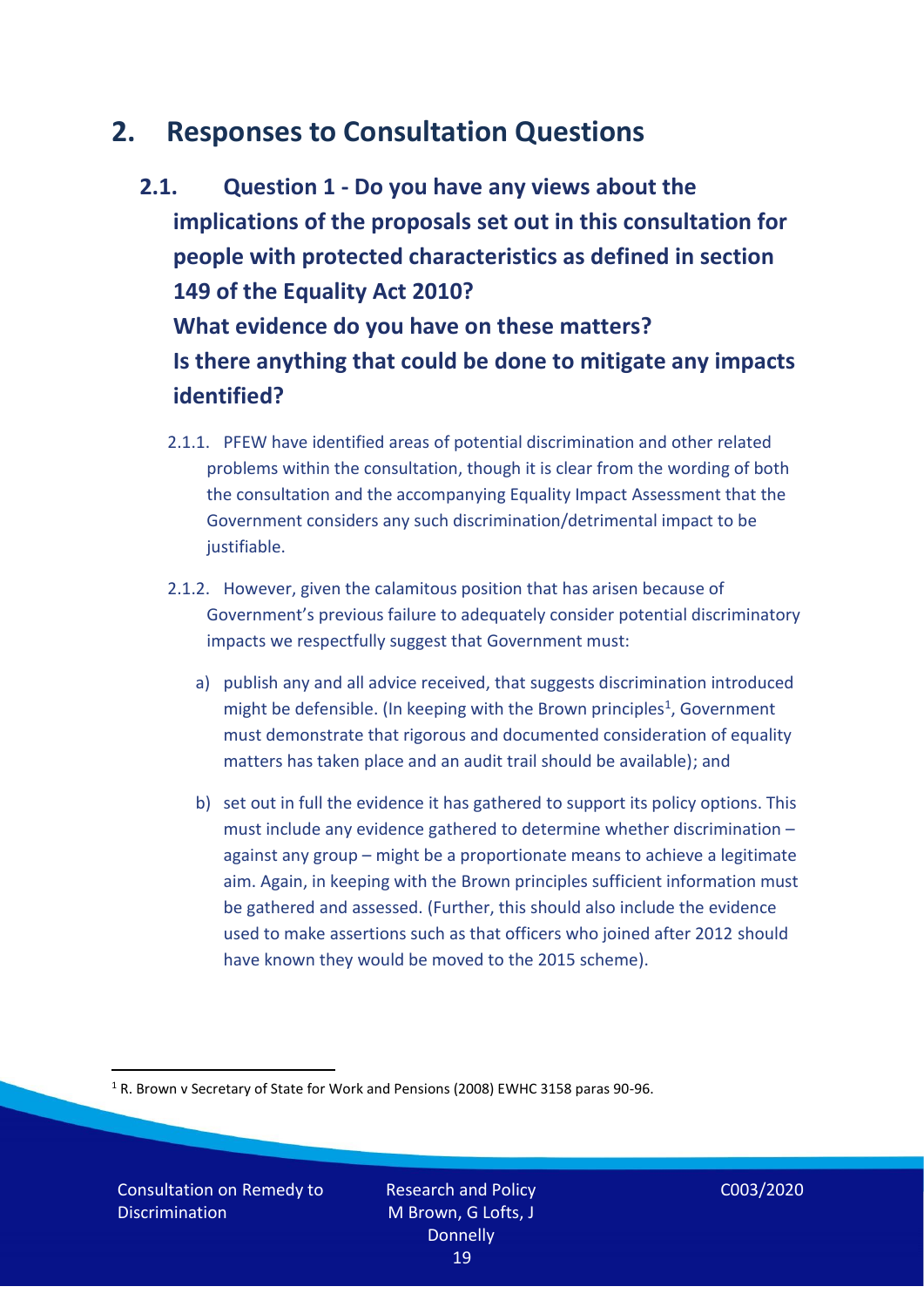- 2.1.3. Until the Remedy is outlined in more comprehensive detail it is not possible for PFEW to have certainty on any potential areas of discrimination nor how these could be fully mitigated. However, we have outlined some of the groups about whom we have concerns below. This is not an exhaustive list, and we must stress that the Public Sector Equality Duty falls to Government as the employer to identify possible discrimination in formulating policy.
	- ➢ Late joiners to PPS 87 whose full protection extends past March 2022.
	- $\triangleright$  As noted in 2.33 above, the cohort of members joining between 2012-2015 who are excluded from the Remedy.
	- $\triangleright$  Those who opted out due to actual or perceived implications of reformed scheme membership.
	- $\triangleright$  Members farthest from retirement who are at a disadvantage if required to make a choice of their Remedy benefits under the Immediate Choice option.
	- $\triangleright$  The making of choice for a member; does the use of a 'default' option meet the relevant threshold for consent if the choice results in a detriment?
	- ➢ Inequity of treatment through inconsistent application of reimbursement for tax charges relating to the Remedy.
	- $\triangleright$  Time limits and options for payment of contributions owed by members to schemes may disproportionately affect those closest to retirement .
- 2.1.4. Additionally, and in keeping with our long held view that only joiners from 1 April 2015 should have been placed into the Reformed Scheme, PFEW take the view that the relevant cut-off date in determining Remedy eligibility, is and should be 1 April 2015, not 1 April 2012. The potential indirect discrimination referred to above is therefore easily and readily mitigated by including the cohort of joiners from 1 April 2012 to 31 March 2015 within the scope of the Remedy.

Consultation on Remedy to **Discrimination** 

Research and Policy M Brown, G Lofts, J **Donnelly** 20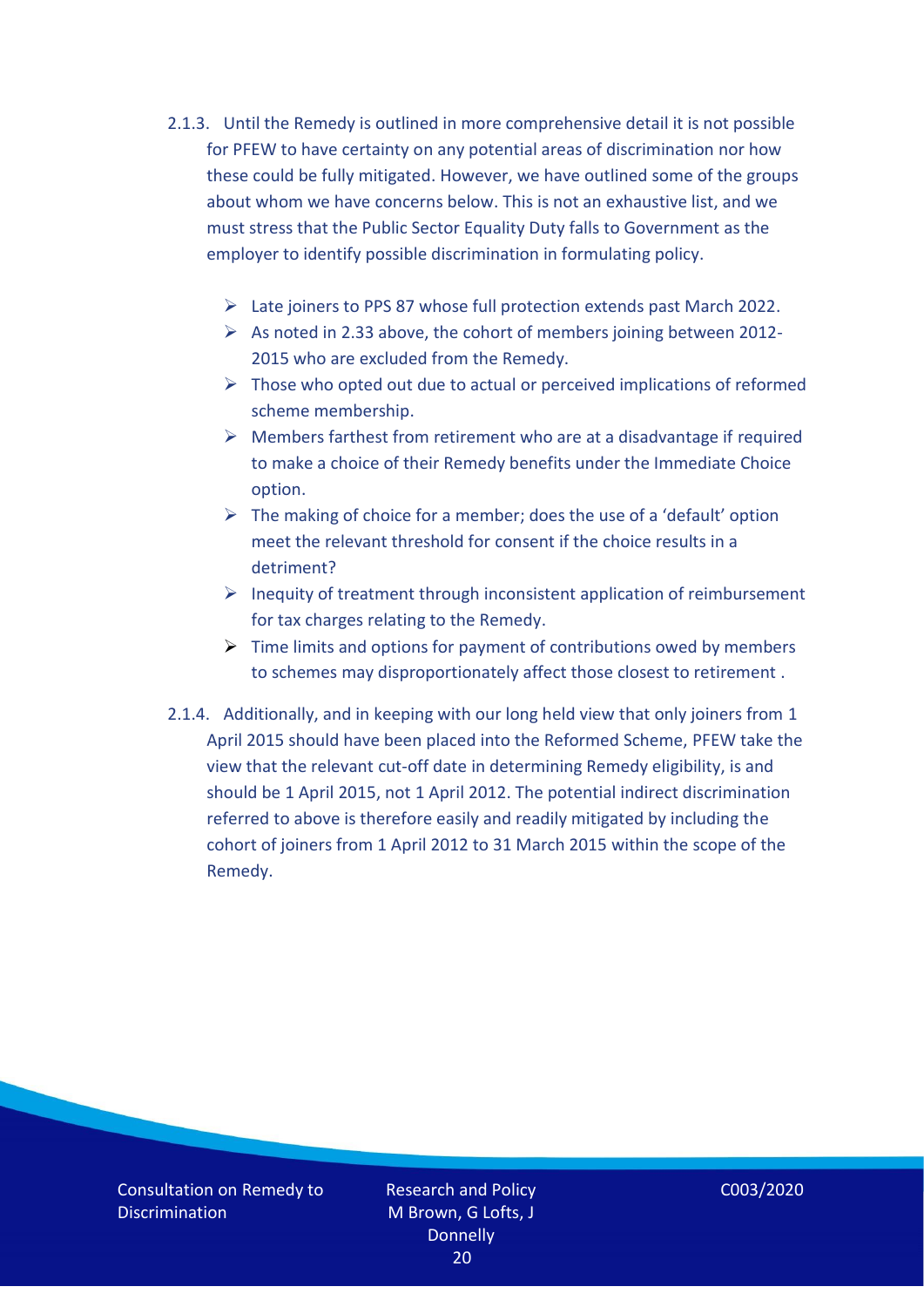# <span id="page-20-0"></span>**2.2. Question 2 - Is there anything else you would like to add regarding the equalities impacts of the proposals set out in this consultation?**

- 2.2.1. We have already made some comment within this response (in both the introduction and in our response to question 1) on the position for those who joined between 1 April 2012 and 1 April 2015 and who are out of scope of the proposed Remedy, but we reiterate our position here to draw attention to this point.
- 2.2.2. As previously noted, we have been unable to verify the claims made within the consultation and EIA which asserts that scheme changes were well publicised to the extent that joiners from 1 April 2012 had no reasonable expectation to continue membership in their original (now legacy) scheme past 1 April 2015.
- 2.2.3. We must stress that it is incumbent on Government to provide this evidence. It is a clear policy choice – not a "given" – to exclude these members from the Remedy. These are almost certainly younger members, and therefore age discrimination is an obvious concern. In order to make this policy choice, the employer must demonstrate that the argument it relies upon is underpinned by compelling evidence. Where, therefore, is the proof that these members were informed?
- 2.2.4. In the absence of any evidence which can establish the totality and timeliness of information provided to joiners from 1 April 2012 about the impact of the pension reforms on their membership, PFEW do not support the consultation's proposal to exclude this cohort from the Remedy.
- 2.2.5. Equality issues should be considered as early as possible in policy formation. Whilst acknowledging that scheme specific consultations will follow, PFEW feel it is vital that Government does not underestimate two significant challenges in dealing with police pensions, and devotes the requisite time and resources to address these:

Consultation on Remedy to **Discrimination**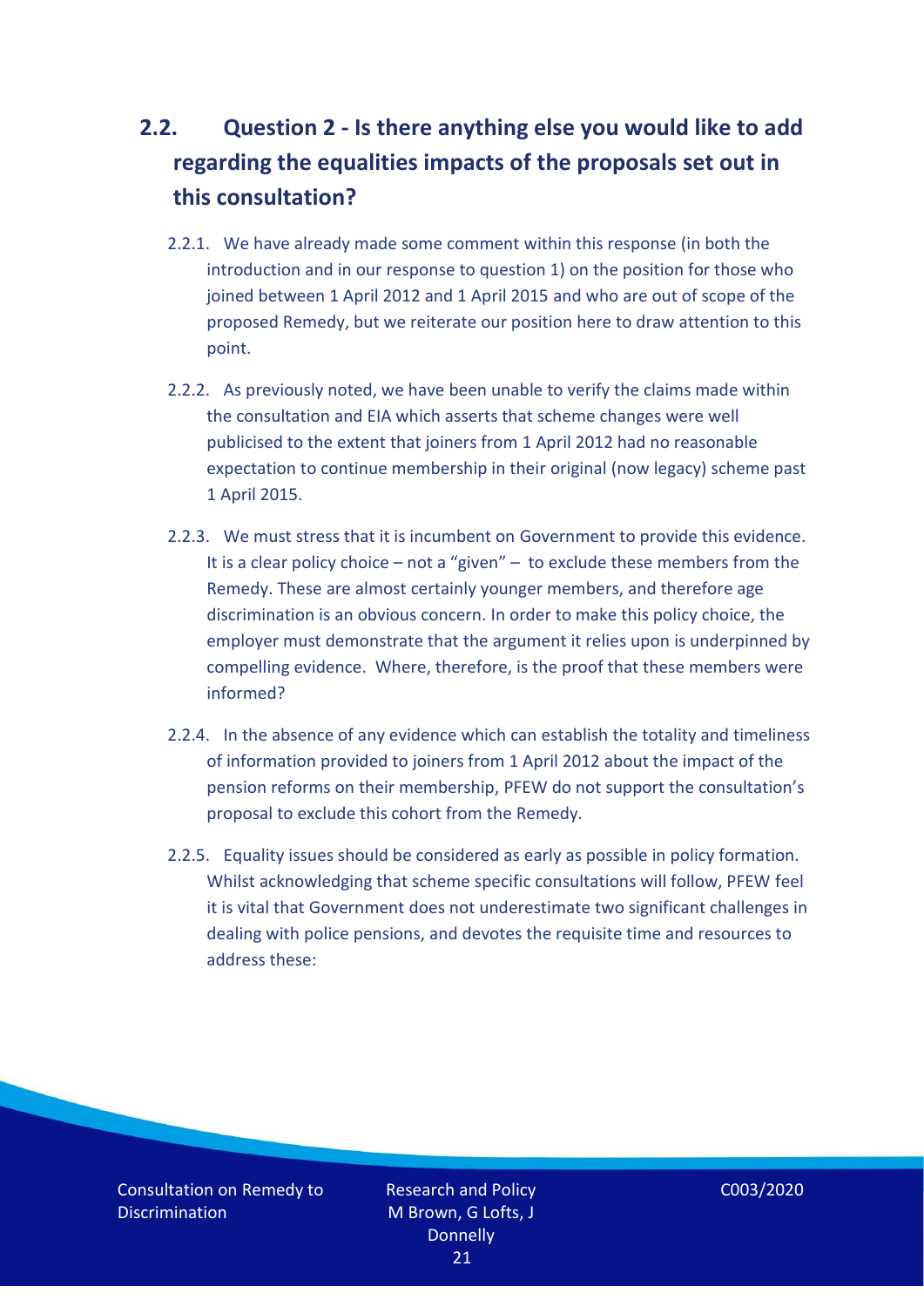- a) First, we wish to bring attention to the complexities which arise from the existence of many unique provisions contained within police schemes, which differentiate it from the rest of the affected public sector pension schemes (with the exception of the Firefighters' scheme, in some instances) covered by this consultation.
- b) Second, we would remind Government that the composition of the workforce in policing presents significant challenges in addressing equality matters, due to the relationship between age, gender, and BAME status. Younger officers are also more likely to be female and / or BAME than older, and this means that across several protected characteristics groups there is a risk of direct or indirect discrimination.
- 2.2.6. In this context PFEW would welcome a detailed Equality Impact Assessment (EIA) which encompasses and addresses all impacts of the Remedy in a way which is directly relevant to the membership and structure of the police schemes.

Consultation on Remedy to **Discrimination** 

Research and Policy M Brown, G Lofts, J **Donnelly** 22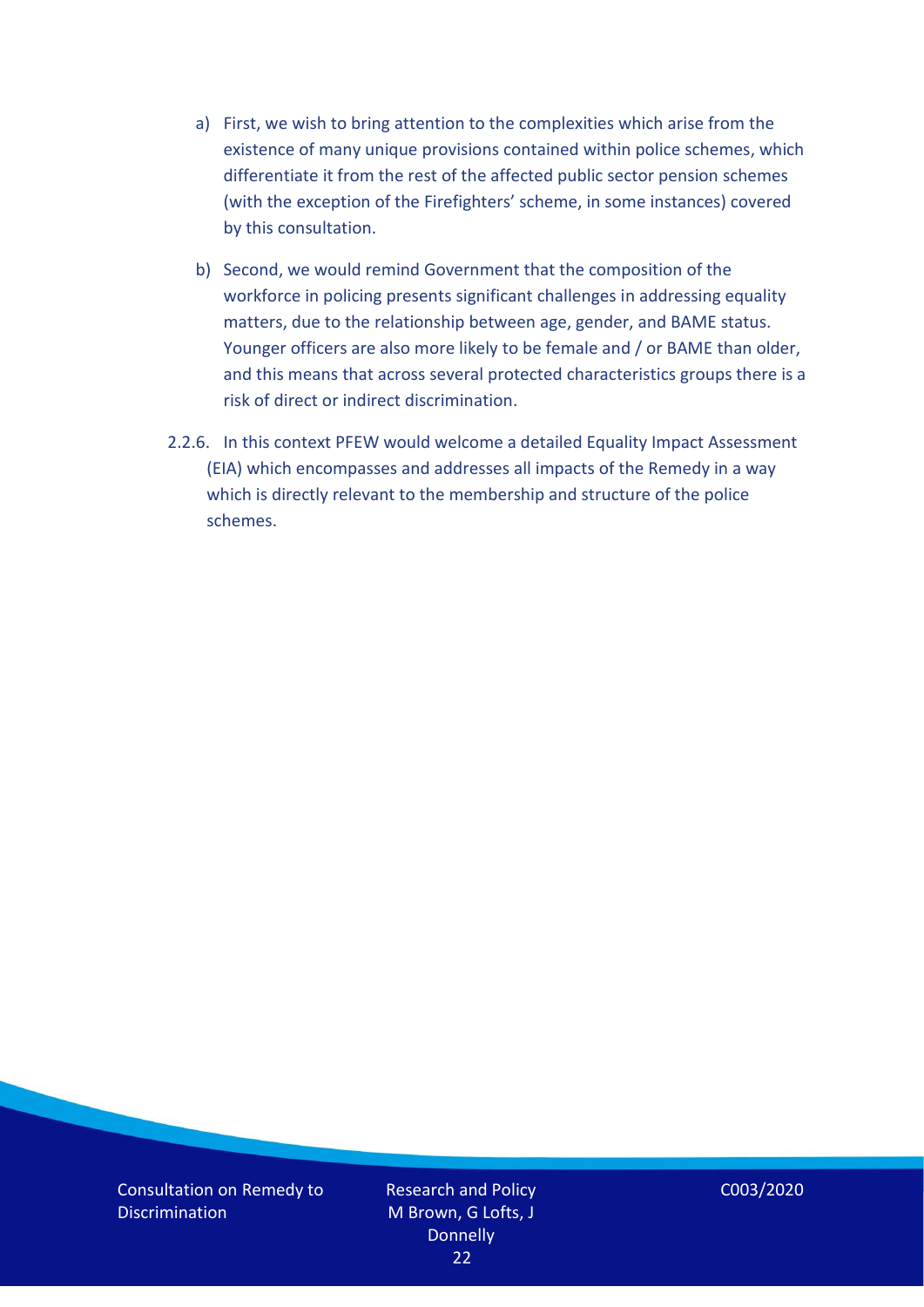# <span id="page-22-0"></span>**2.3. Question 3 - Please set out any comments on our proposed treatment of members who originally received tapered protection. In particular, please comment on any potential adverse impacts. is there anything that could be done to mitigate any such impacts identified?**

- 2.3.1. In the first instance PFEW are disappointed that the Government have not been able to confirm whether there are any members of the police schemes with tapered protection who are likely to suffer detriment if required to choose solely legacy or reformed scheme benefits during the Remedy Period. There are, in fact, a number of questions that were posed to the Government during the period leading up to this consultation that remain unanswered. This is an unacceptable omission. We touch on others in our commentary on the consultation process, in the conclusions and summary section.
- 2.3.2. Irrespective of any specific examples, we maintain that no Remedy outcome should force a detrimental effect on a member's benefits. This is particularly relevant in the circumstances of tapered protection members, for whom any Remedy outcome means a change to their existing benefits (and income/tax position) during the Remedy Period.
- 2.3.3. We hold particular concerns over the proposal for default choice where a member fails to respond during the timescale required for an Immediate Choice exercise in particular where the default approach for tapered members may diminish some of their accrued rights. PFEW could only support a reduction to existing pension benefits in such an eventuality where a) there is a clear advantage of so doing, that the member feels outweighs the accrued rights, and b) the member gives explicit consent for this to happen (i.e. in electing to receive a lower level of retirement benefit in exchange for the inclusion of survivor benefits for unmarried partners).

Consultation on Remedy to **Discrimination**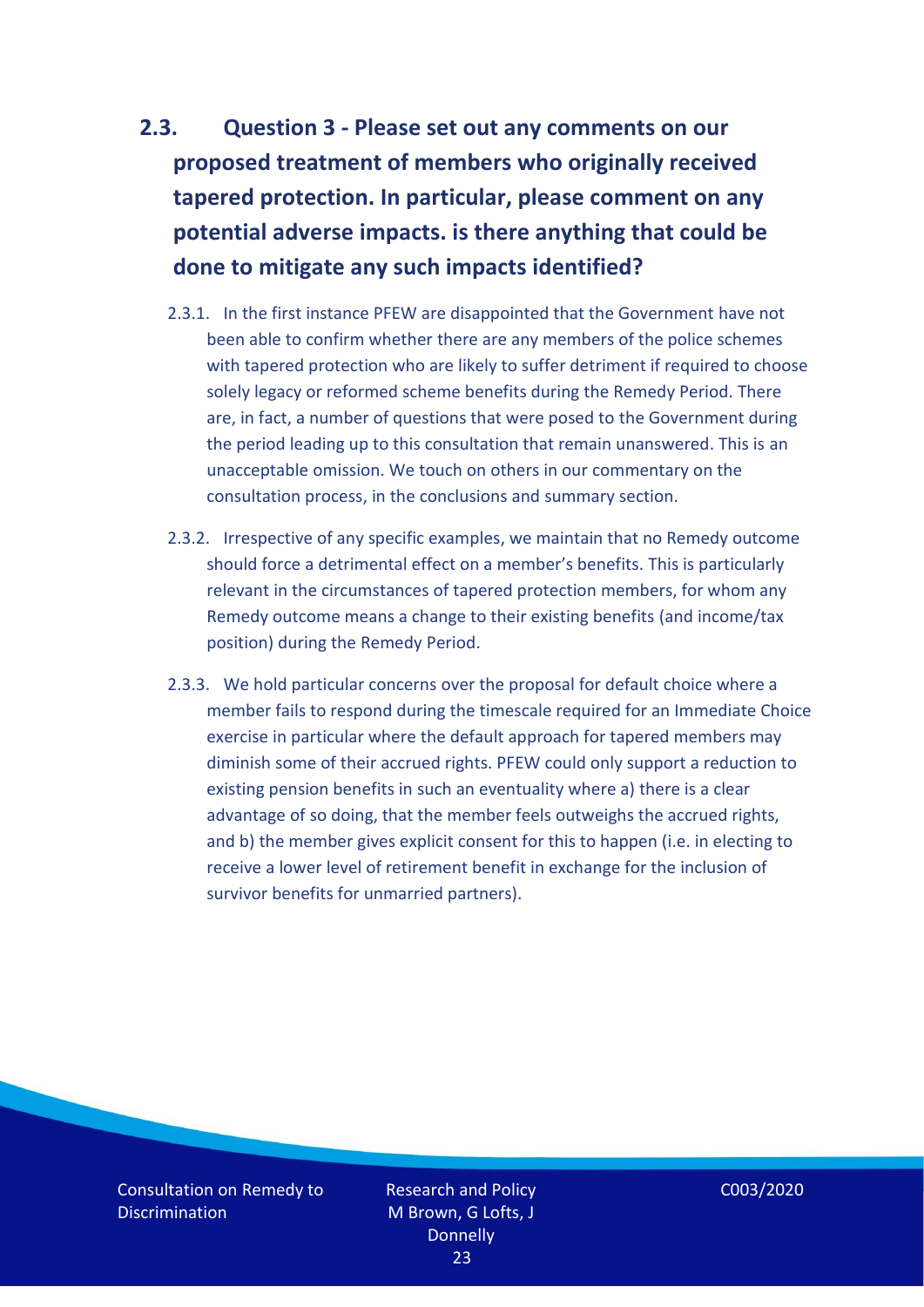# <span id="page-23-0"></span>**2.4. Question 4 - Please set out any comments on our proposed treatment of anyone who did not respond to an immediate choice exercise, including those who originally had tapered protection.**

- 2.4.1. The proposal to apply a default approach to members who do not respond to the IC option seems to present more challenges (and potential discrimination) than it solves. We believe the terms of the Public Service Pensions Act 2013 mean that the Secretary of State must obtain the consent of anyone who appears likely to have adverse effects in relation to the pension payable to them due to retrospective provisions. With the exception of members who originally received full protection and who we believe are likely to maintain membership in their legacy scheme, the default approach will have tangible financial consequences for affected members and raises the question as to whether such an approach could satisfy the legal threshold for consent (where the default approach provides for a detriment to accrued rights).
- 2.4.2. In order to mitigate against any of the membership not responding to an IC exercise it would be our suggestion that every effort must be made to make contact with a member before implementing any default choice to their benefits. This is of particular importance where the default choice results in a contribution deficit and/or changes to tax liabilities. Member tracing exercises are a relatively normal part of pension scheme administration and it would be sensible to use this if a member does not respond after 12 months (with an appropriate extension to their choice deadline once contact has been established).
- 2.4.3. In the cases of members who originally held tapered protection, PFEW recognises that the proposed Remedy will mean that there is no option available to them which results in no change to their existing pension position during the Remedy Period. As noted in paragraph 2.3.3 PFEW cannot support the application of a default approach for those who do not respond to an IC exercise, where such an approach would result in a lower level of benefit.
- 2.4.4. To summarise, PFEW make clear that any financial detriment to members must only occur where consent has been obtained, and then only if the member has been furnished with all of the relevant information in relation to their pension, contribution and tax position.

Consultation on Remedy to **Discrimination**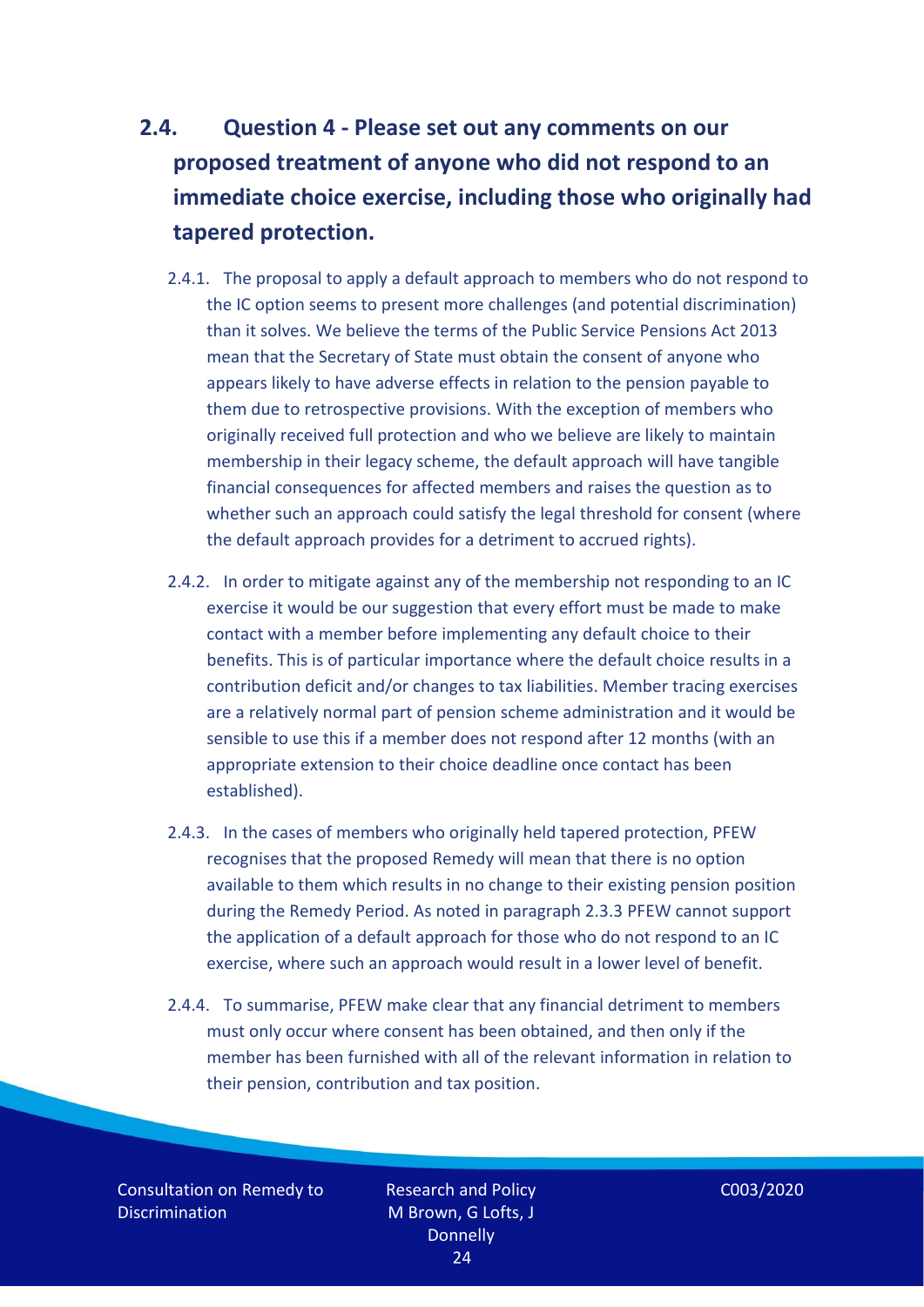### <span id="page-24-0"></span>**2.5. Question 5 - Please set out any comments on the proposals set out above for an immediate choice exercise.**

- 2.5.1. Whilst recognising that the Immediate Choice option does have some advantages, these are, in our opinion, outweighed by the many challenges inherent within implementing the Remedy through IC. In seeking to achieve the fairest outcome for our members, we cannot prefer an approach which sees the majority of those in scope asked to make their choice based on projections – in some cases many years before retirement – rather than fact, as would be the case under DCU.
- 2.5.2. The consultation acknowledges (at paragraph 2.34) that there is a significant risk in members making a choice under IC that later transpires not to have been in their best interests. It is stated that members already have to make assumptions about their future (for example when to retire and whether/how much pension to commute for lump sum), but to infer that the choice required from members under IC is of a similar expectation to those retiring is to exclude the considerations of the majority of members in scope of the Remedy. With the exception of those members imminently due to retire, members will have to consider future career progression, Consumer Price Index (CPI) rates and taxation implications to even approach a realistic model on which to base their decision. The number of variables at play are, in our view, insurmountable to implementing the Remedy through IC in a way which both mitigates the risk of further discrimination and provides the best member outcome in that regard.
- 2.5.3. PFEW wish to highlight the profile of those members required to make an Immediate Choice many years before retirement: they are likely to include a greater proportion of younger, female, and/or BAME members, and for this reason the IC option presents a particular risk of further discrimination.
- 2.5.4. In addition to those members referenced above, and as highlighted elsewhere in our response PFEW remain troubled by the lack of clarity over how members who originally benefited from tapered protection will be treated with regards to their accrued rights during the Remedy Period. We maintain that a detriment to accrued rights can only be lawful where the member has provided valid consent.
- 2.5.5. PFEW maintain that the IC option is likely to be more advantageous to Government than to members, as the scheme's liabilities will be clearer.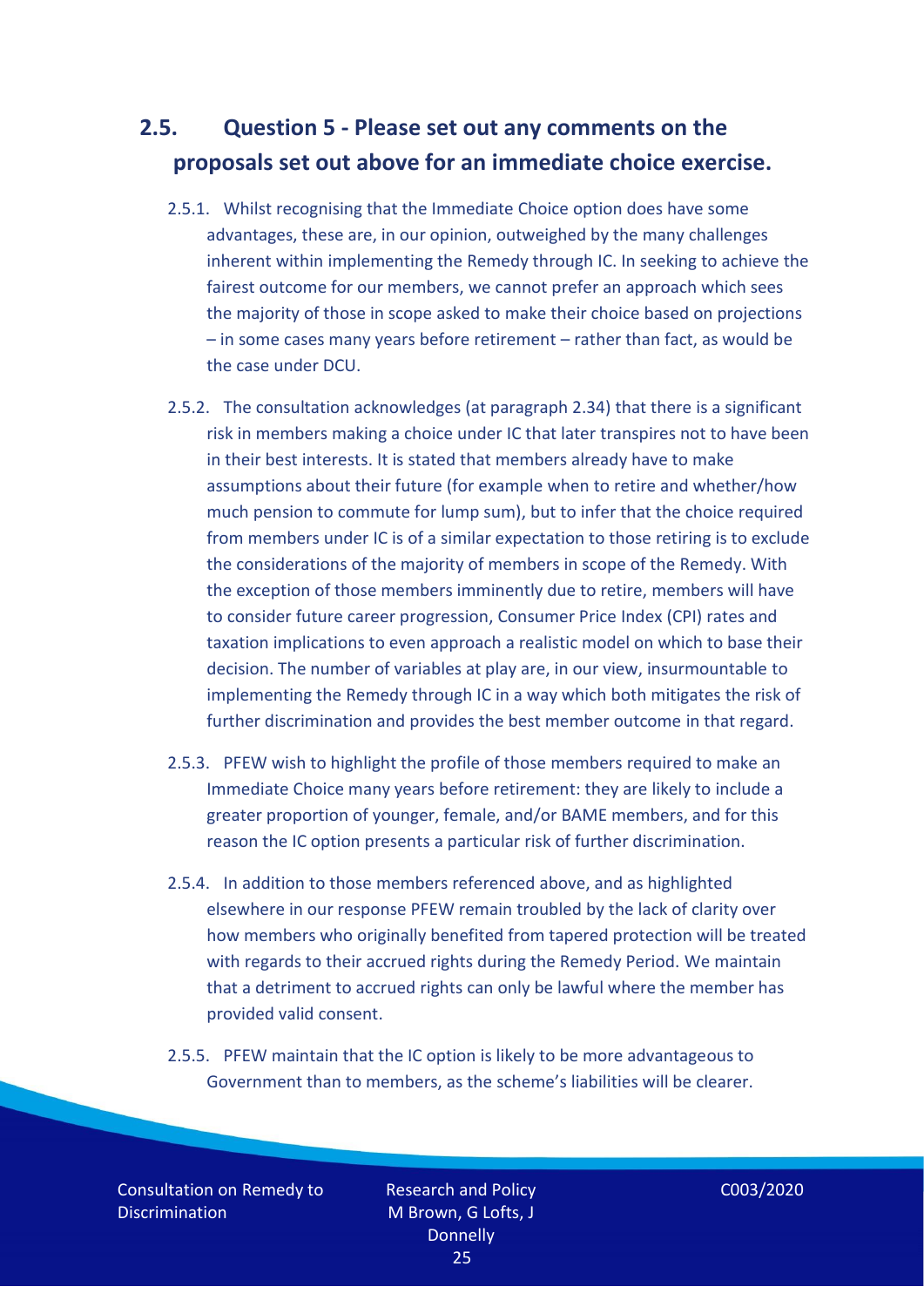2.5.6. For the reasons outlined above we do not support IC as the preferred method of implementation for the Remedy.

Consultation on Remedy to **Discrimination** 

Research and Policy M Brown, G Lofts, J **Donnelly** 26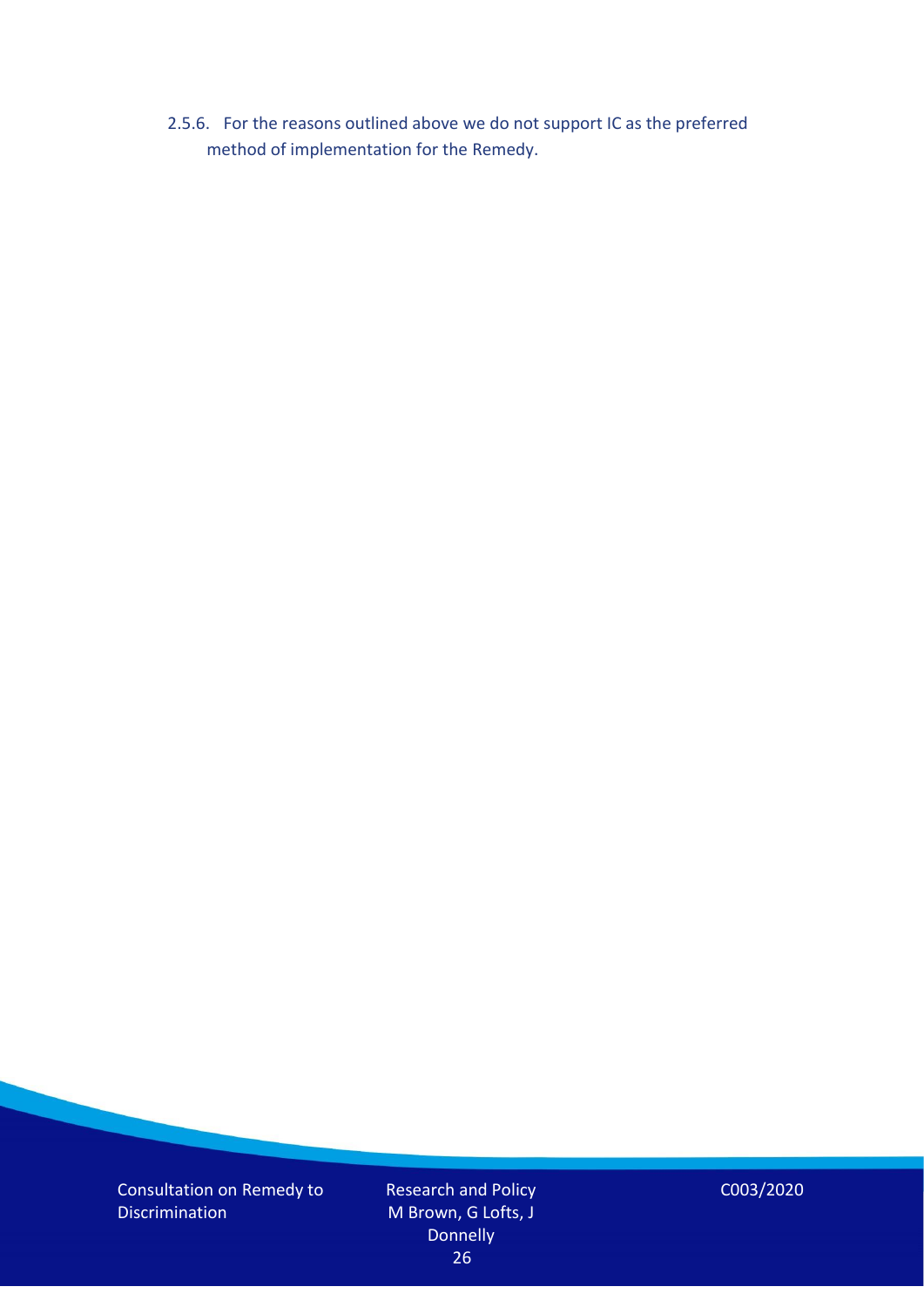## <span id="page-26-0"></span>**2.6. Question 6 - Please set out any comments on the proposals set out above for a deferred choice underpin.**

- 2.6.1. PFEW prefer the DCU option for Remedy implementation primarily because it allows members to make their decisions based on fact rather than projections.
- 2.6.2. Whilst accepting that DCU does present some challenges (largely administrative), in our view these are not insurmountable when compared with the issues presented by the IC option.
- 2.6.3. The implications of the un-pausing of the cost cap are also a factor at play in our decision-making process as we have no appetite for requiring member choice until the outcome of this process is known. A key advantage of DCU is that for most members the outcome of the cost cap mechanism calculation in the 2016 Valuation will be known by the time they make their decision, and so any resulting changes to the accrual or contribution rate would be reflected in the information provided to inform their choice.

Consultation on Remedy to **Discrimination**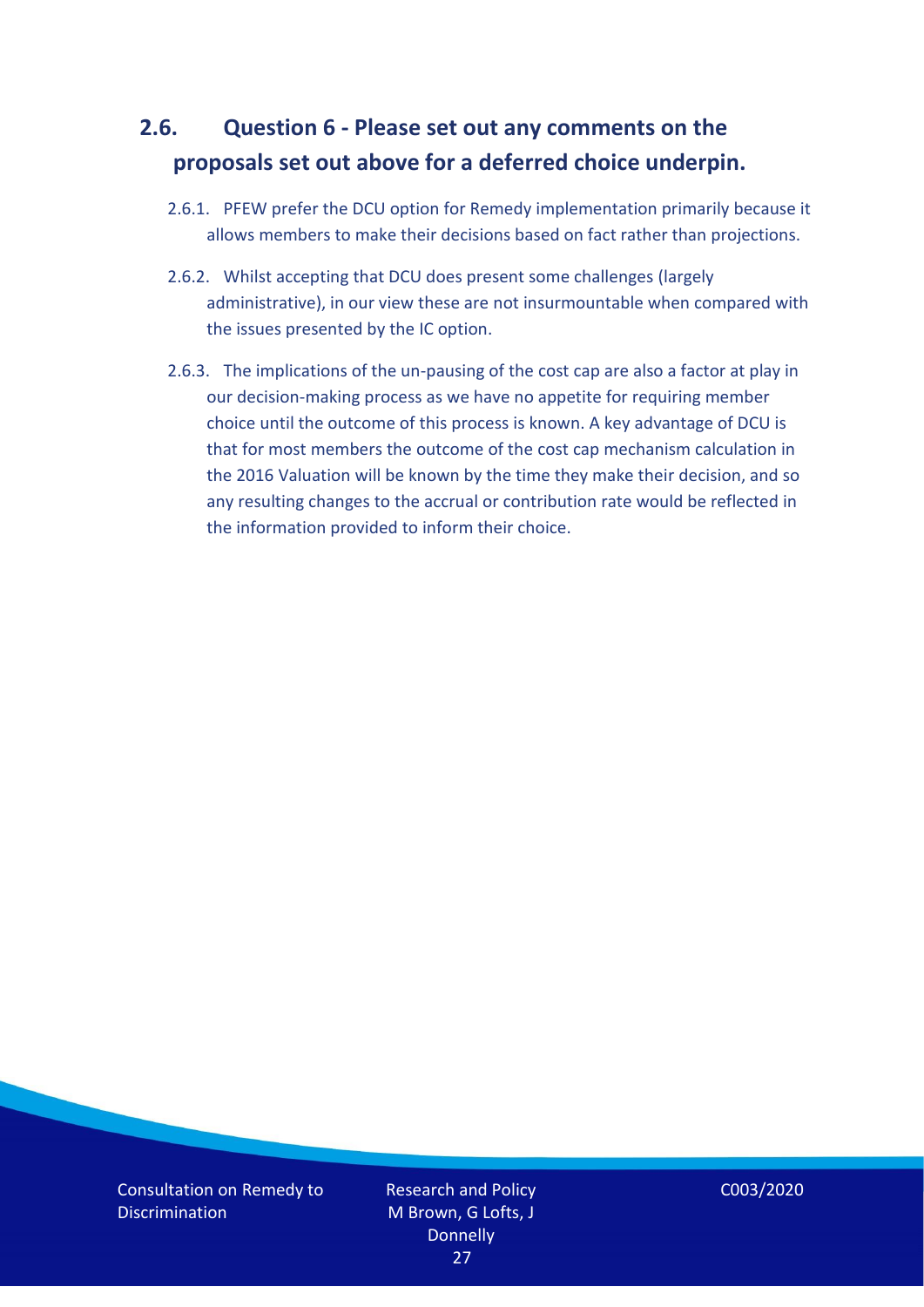## <span id="page-27-0"></span>**2.7. Question 7 - Please set out any comments on the administrative impacts of both options.**

- 2.7.1. PFEW acknowledge that the administrative impacts will no doubt be best addressed by employer representatives, and we offer our views in that context.
- 2.7.2. In the interests of protecting our members it is imperative that data is clean and accurate to ensure effective implementation and administration of the Remedy. This is a process that can be undertaken and continued both before and during Remedy implementation.
- 2.7.3. The consultation raises particular challenges with administration of the DCU option, in part due to the length of time over which pension administrators will have to hold relevant data until the member retires. However, this issue will arguably recede over time as the process becomes embedded and software developments automate much of the process. In addition, many pension schemes have (and some still do) operate with an underpin and from an administrative point of view the use of an underpin is not an unsurmountable challenge to effective implementation of the Remedy through DCU.
- 2.7.4. On the other hand, the IC option would bring its own administrative burden. Providing information in quick time, and dealing with responses from all members at the same time is equally challenging, if not more so. At least with the DCU option members would be dealt with over a longer period, evening out the flow of requests for information a little better.
- 2.7.5. Whether the Remedy is implemented through an IC exercise or the DCU option it is imperative that sufficient resource and support is made available to administrators to ensure they fulfil their role. Without this, there is a risk of failed implementation which is not a desirable outcome for any of the parties involved, not least those members who have been subject to the unjustified discrimination.

Consultation on Remedy to **Discrimination** 

Research and Policy M Brown, G Lofts, J **Donnelly** 28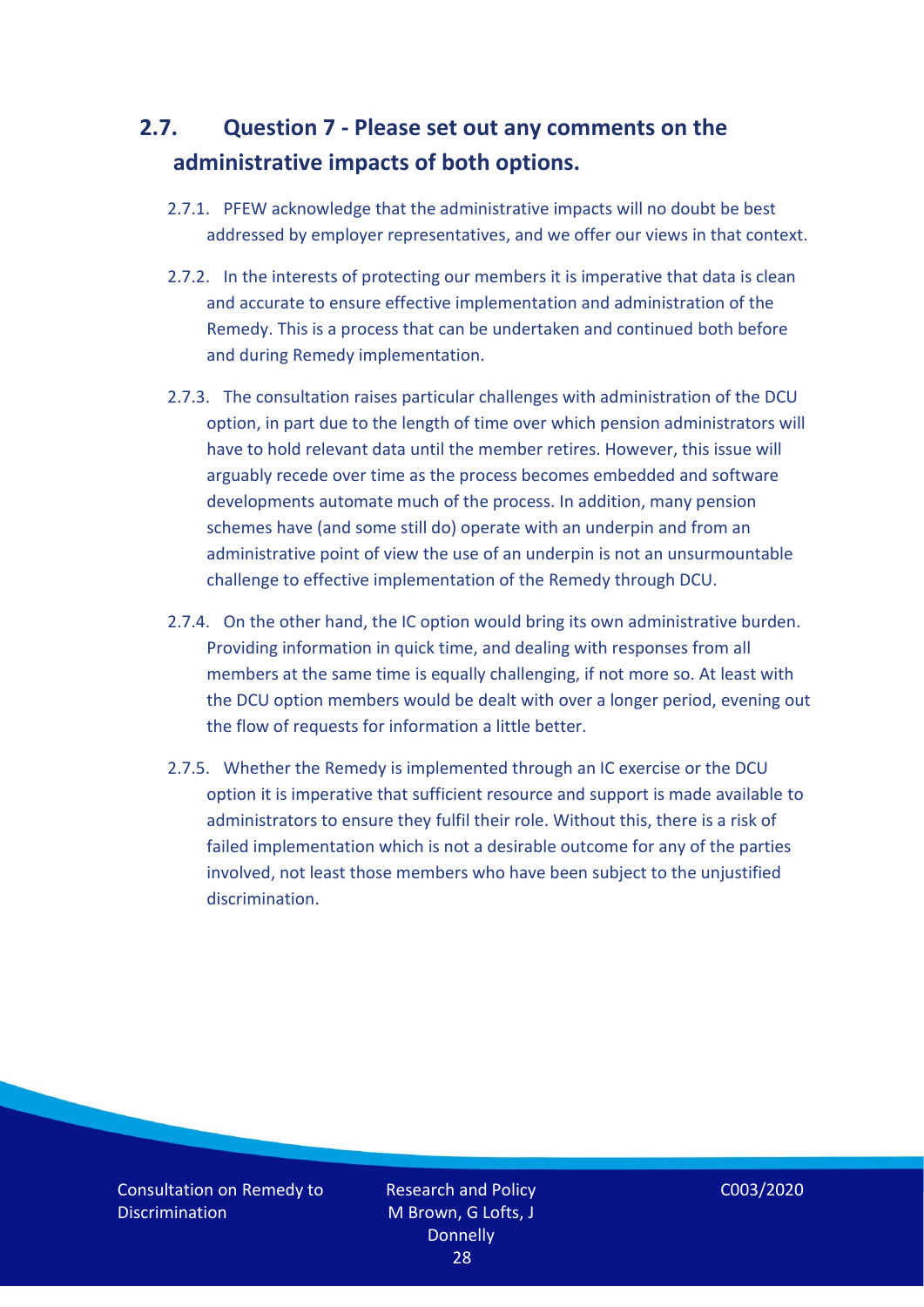- 2.7.6. Further, it is imperative that timescales and timelines are clearly outlined and communicated whether the Remedy is implemented via IC or DCU. Whilst acknowledging that the timeframe for the member's choice under DCU will (for the most part) be governed by their date of retirement, the approach under IC will need to implement a sufficient support system to avoid any members failing to understand or engage with an IC exercise. The importance of timescales cannot be understated and the final details of the Remedy Implementation must ensure this matter is addressed fairly, and provides for sufficient time to enable members to seek appropriate advice.
- 2.7.7. PFEW also wish to draw attention to the additional administrative challenge which results from the scheme being locally administered (a factor only relevant to one other public sector pensions scheme: fire). In our view, the Remedy must be implemented uniformly across the scheme; the quality of information and efficiency of implementation must not vary by location or pension administrator. The risk of a fragmented implementation can be mitigated by Government through effective engagement and guidance with employer representatives and administrators.

Consultation on Remedy to **Discrimination** 

Research and Policy M Brown, G Lofts, J **Donnelly** 29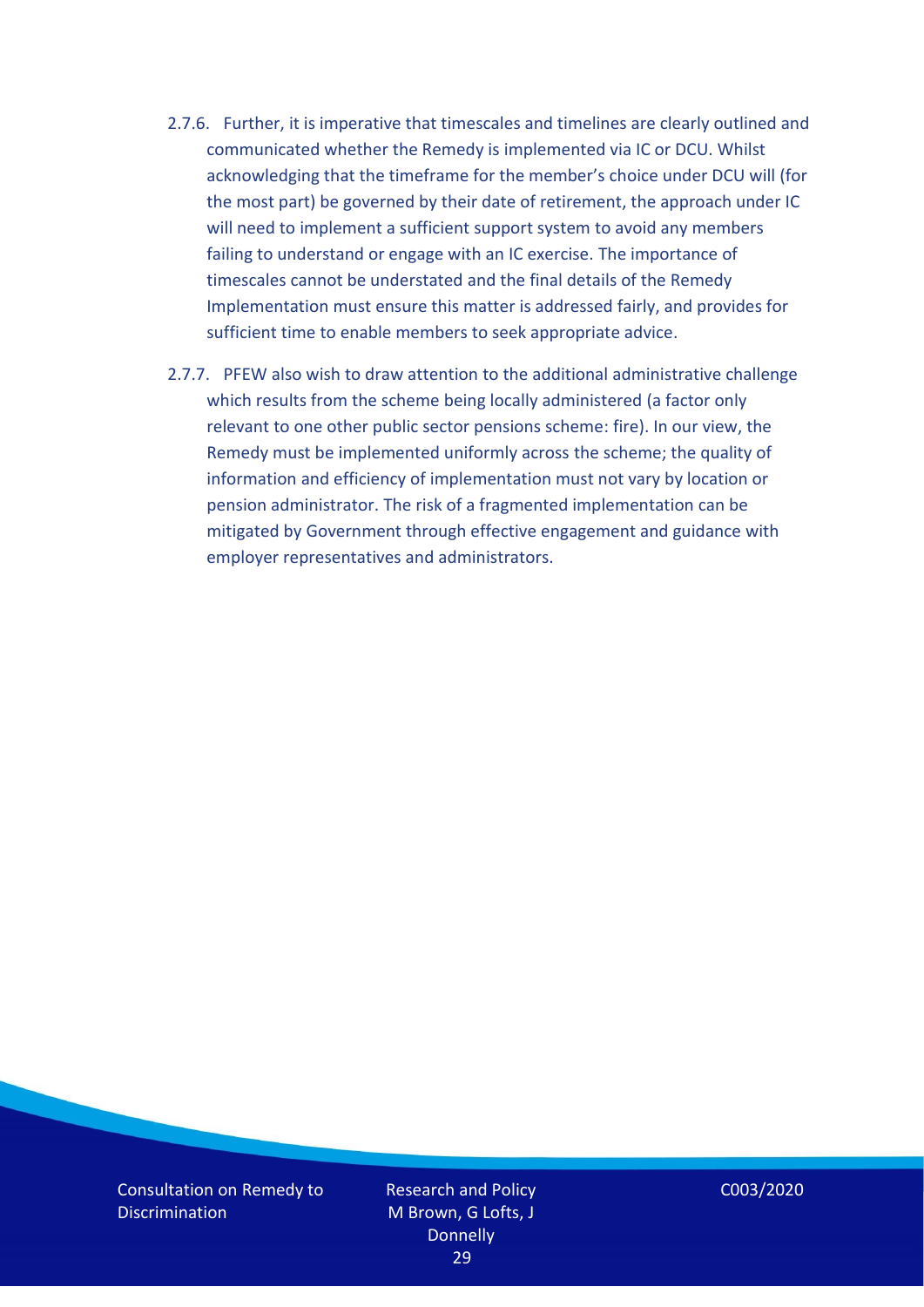# <span id="page-29-0"></span>**2.8. Question 8 - Which option, immediate choice or DCU, is preferable for removing the discrimination identified by the Courts, and why?**

- 2.8.1. As noted in our response to question 6 above, DCU remains our preferred method for Remedy implementation because it allows for members to make their choice according to actual, rather than estimated data.
- 2.8.2. Additionally, IC would appear to introduce a considerable element of risk in requiring a member to make a decision on their benefits which could consequently prove to be the less beneficial choice. Additionally, as noted in our response to question 5 of the consultation, we consider there to be a potential for further discrimination against members with protected characteristics if the IC option were to proceed. This risk is mitigated by using DCU to Remedy the discrimination.

Consultation on Remedy to **Discrimination** 

Research and Policy M Brown, G Lofts, J **Donnelly** 30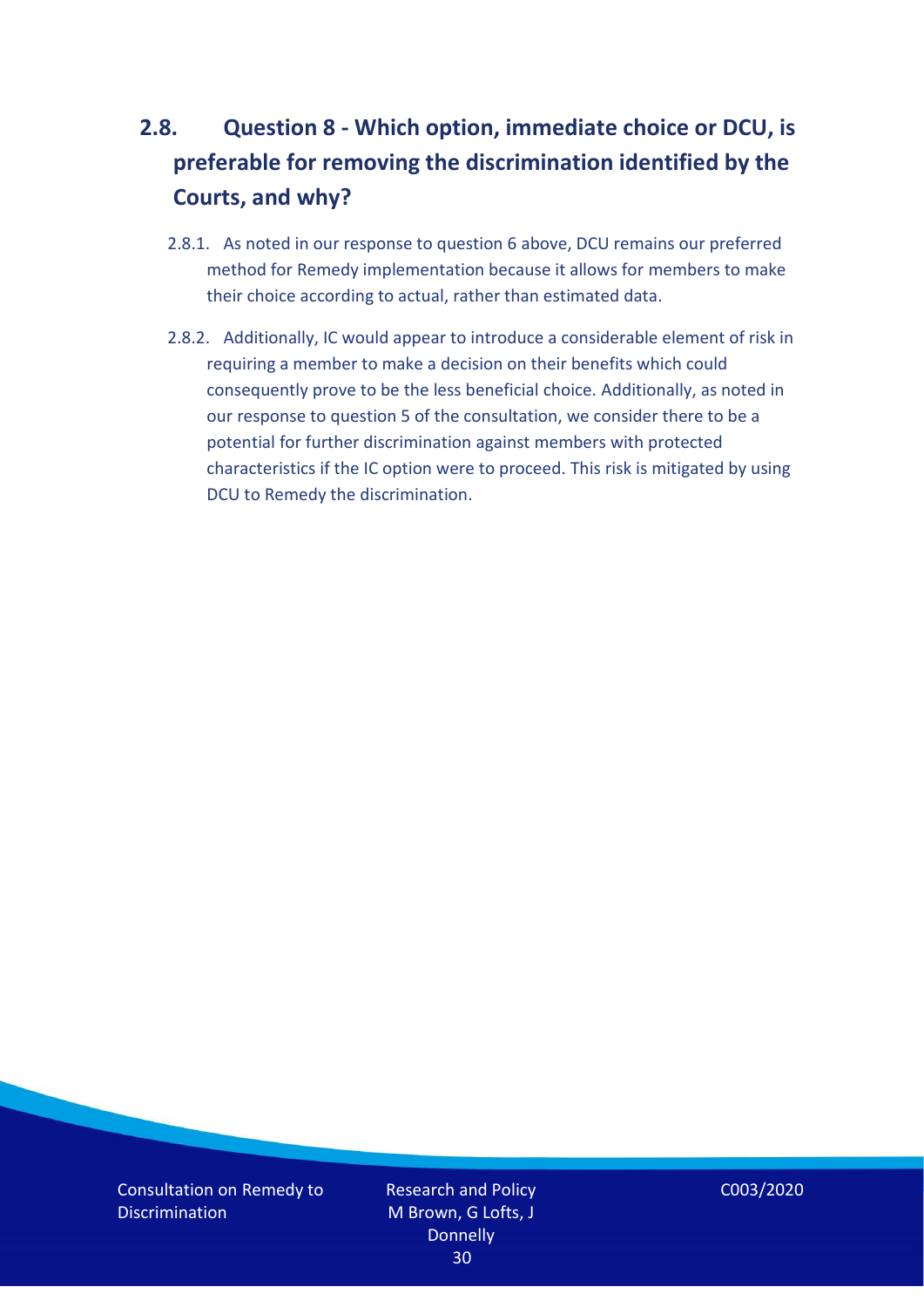# <span id="page-30-0"></span>**2.9. Question 9 - Does the proposal to close legacy schemes and move all active members who are not already in the reformed schemes into their respective reformed scheme from 1 April 2022 ensure equal treatment from that date onwards?**

- 2.9.1. On the face of it, the proposal to cease accrual in legacy schemes and move all active membership to the 2015 CARE scheme appears to provide equal treatment in line with the recommendations of the Hutton report (which we note specifically warned against the use of transitional provisions). However, there are some concerns:
- 2.9.2. There are a cohort of late joiners who were originally eligible for full protection, and if they continued to work until their Compulsory Retirement Age (CRA) of 60 would be eligible to accrue pension in their legacy scheme until retirement, which could be as late as the end of March 2027. The position of these members has not been dealt with despite numerous enquiries from PFEW directly and through its engagement with the Scheme Advisory Board. Our reading of the consultation's proposals for pension arrangements from April 2022 onwards suggests that this cohort will be forced into membership of the 2015 CARE Scheme despite this earlier commitment. Whilst there are not likely to be many members in this situation, we do not consider this sufficient justification for not specifically addressing this cohort in designing and implementing the Remedy to the discrimination. We believe these members were led to expect to remain in the legacy schemes, and that there is a moral argument that Government must now honour that in a manner that meets its legal responsibilities. Given the Uplift programme, and the need to retain experienced officers to help tutor and supervise the new intake, there is a legitimate aim for the employer to do all it can reasonably do to retain their expertise.

Consultation on Remedy to **Discrimination** 

Research and Policy M Brown, G Lofts, J **Donnelly** 31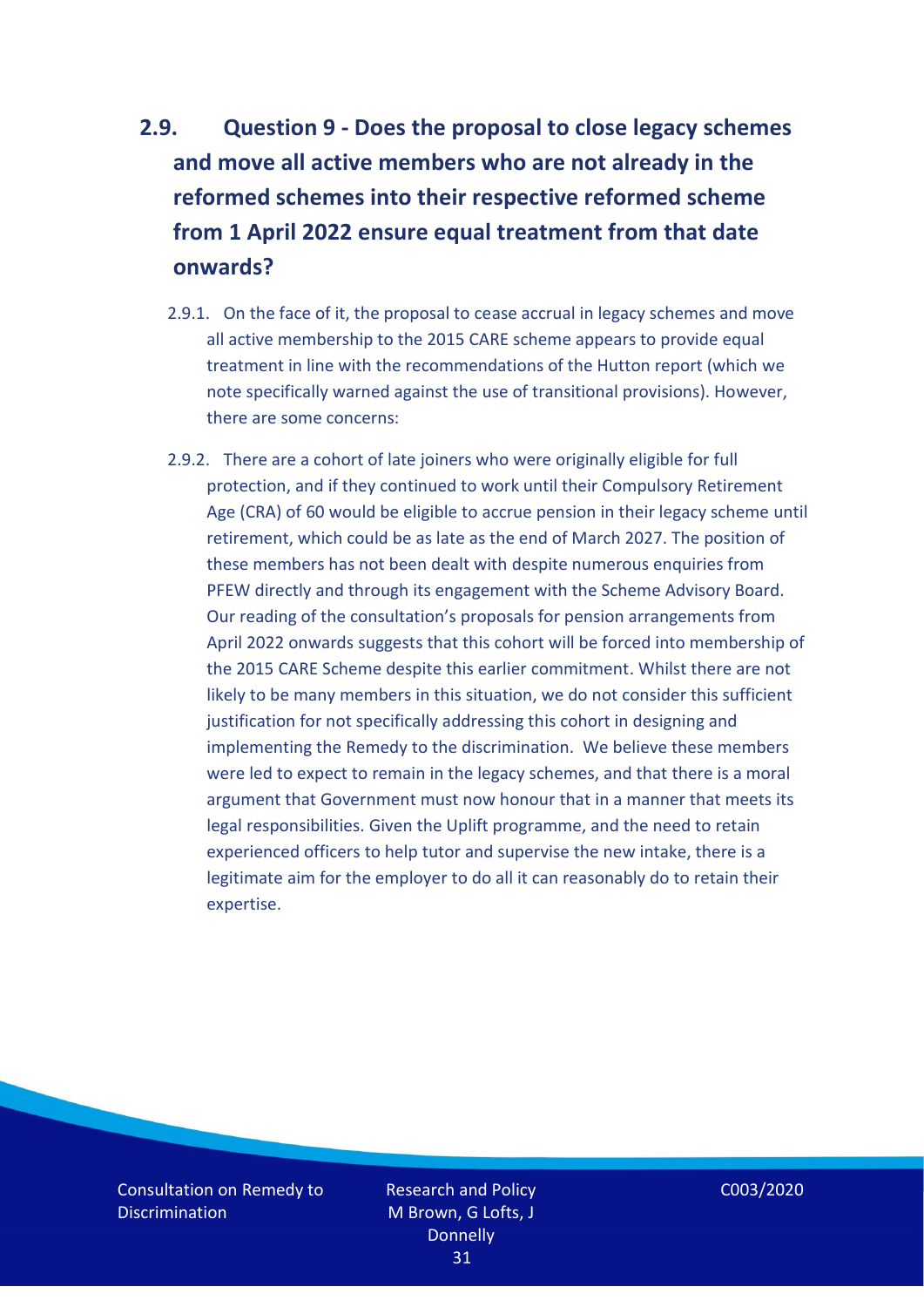2.9.3. Whilst PFEW accept that the announced un-pausing of the Cost Cap mechanism does not explicitly form part of the consultation, we are concerned that the inclusion of the cost of the Remedy as part of the calculation of member costs (bearing in mind that post 2012 joiners are not in scope for the Remedy) will disproportionately affect post 2012 joiners. Until and unless there is clarification on the application of the results of the un-pausing of the cost cap mechanism PFEW are not in a position to provide an informed opinion as to whether this proposal affords for the equal treatment of members by moving all members into the 2015 CARE Scheme from 1 April 2022.

Consultation on Remedy to **Discrimination** 

Research and Policy M Brown, G Lofts, J **Donnelly** 32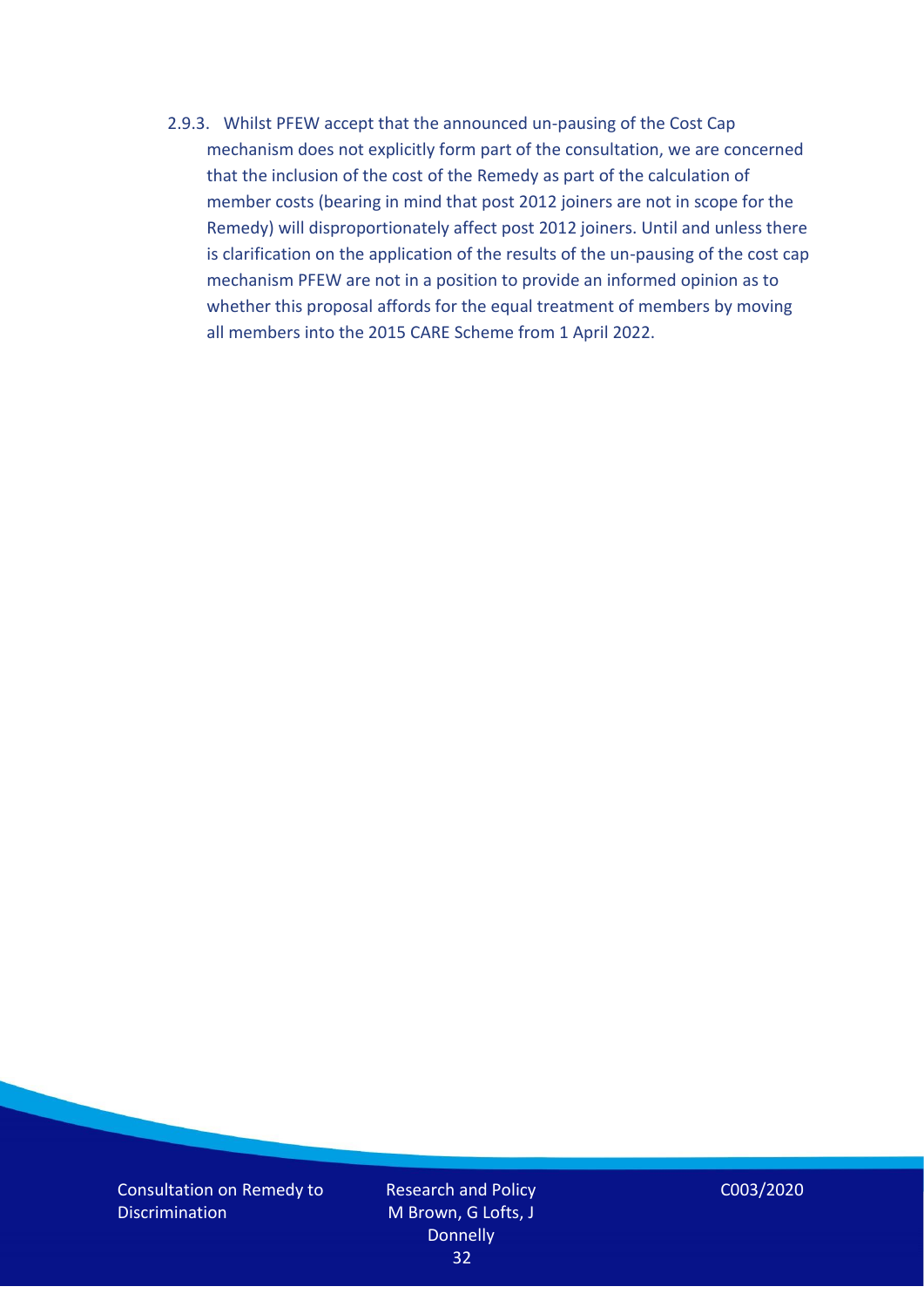### <span id="page-32-0"></span>**2.10. Question 10 - Please set out any comments on our proposed method of revisiting past cases.**

- 2.10.1. The availability of commuted cash is an important issue for police officers, and our concerns about how this interacts with the proposed method of revisiting past cases are detailed below:
- 2.10.2. PFEW welcomes the proposal in the consultation to compensate members for any excess Annual Allowance charge resulting from their choice of benefits for the Remedy Period. However, why would the same approach not apply to a tax charge arising from an additional lump sum, which has only become payable due to the Remedy to the discrimination?
- 2.10.3. Our reading of paragraph A.3 is that a member may make a choice regarding their Remedy benefits which results in an additional lump sum (whether optional or automatic) becoming payable. This issue seems most likely to arise where a member has transitioned into the 2015 CARE Scheme during the Remedy Period and subsequently retired. Their maximum commuted lump sum from PPS 1987 will have been lower than if they had remained in the legacy scheme throughout the Remedy Period.
- 2.10.4. However, a second payment of commuted cash from the same scheme would constitute an unauthorised payment under Her Majesty's Revenue and Customs (HMRC) regulations and we are of the view that the regulations enacting the Remedy should provide for such a payment to be exempted from incurring the HMRC charge on unauthorised payments. In support of this position is the approach taken as a result of the Pension Ombudsman's decision in the case of Milne v GAD.<sup>2</sup> Alternatively, we seek the Government's confirmation that any increase to a member's Pension Commencement Lump Sum (PCLS) will be treated as an adjustment to the original payment and therefore not fall within the criterion for an unauthorised payment under HMRC regulations.

<sup>2</sup> Milne v Government Actuary's Department, Pension Ombudsman Determination 13 May 2015

Consultation on Remedy to **Discrimination** 

Research and Policy M Brown, G Lofts, J **Donnelly** 33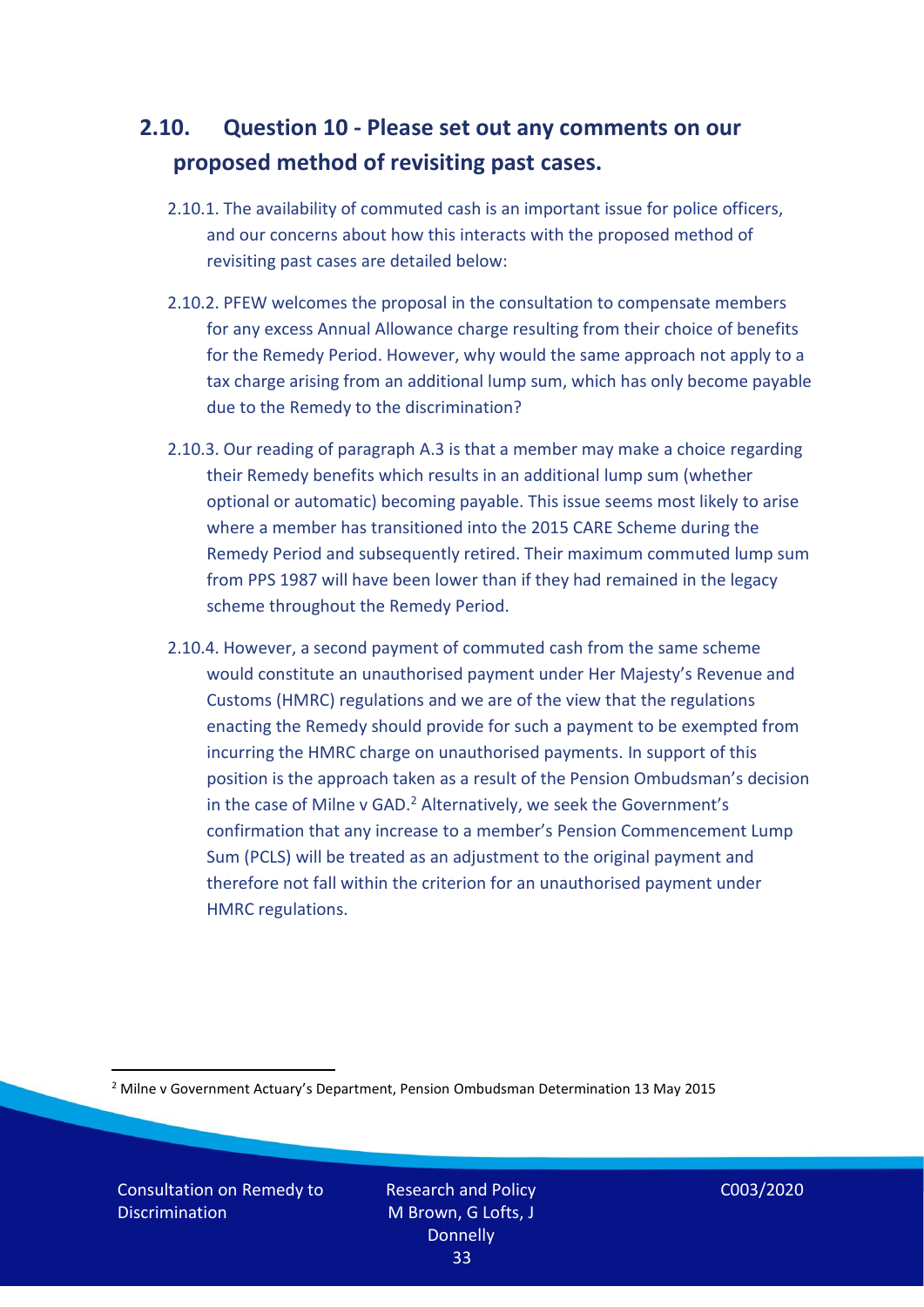- 2.10.5. This section of the consultation would appear to propose that where a member makes a retrospective choice which means that they have received too big a commuted cash payment (i.e. where a previously fully protected member opts for 2015 CARE Scheme benefits for the Remedy Period), they will be prevented from repaying the excess by lump sum and instead their pension for the Remedy Period will be reduced "on the usual terms"<sup>3</sup>. This phraseology is ambiguous and gives rise to concerns that a conversion rate of 12:1 (the 2015 CARE Scheme commutation rate) will be used to reduce the residual pension for the Remedy Period, rather than the PPS conversion rate.
- 2.10.6. PFEW see no reason why members should not be given the choice of repayment either by lump sum or in instalments. Furthermore, if repayment is to be prevented then the conversion rate used to calculate the reduction in pension should be with reference to the cash that the scheme was originally taken from (i.e. PPS), not the 12:1 factor from the 2015 CARE Scheme. This position is supported by the proposal that benefits will be paid from legacy schemes even where members choose the underpin (2015 CARE Scheme benefits), further highlighting the mismatch in using the 2015 CARE Scheme factors in calculating any pension reduction as a result of commutation from PPS 1987.
- 2.10.7. It is also imperative that where re-calculations are required for members retiring since 1 April 2015, any commutation factors used are with reference to their age at retirement. Failure to do so could result in a less generous factor potentially being applied to part of their benefits and would not achieve the aim of returning the member to the position they would have been in had the discrimination not occurred.

Consultation on Remedy to **Discrimination** 

Research and Policy M Brown, G Lofts, J **Donnelly** 34

<sup>&</sup>lt;sup>3</sup> Where a member's Remedy choice results in an overpayment of the cash lump sum received at retirement, the consultation proposes to reduce future pension payments rather than seek to reclaim the overpayment from the member. A potential problem arises from the different commutation factors used in the three police schemes, and we therefore seek confirmation that any calculation in this circumstance is made with reference to the scheme from which the commuted cash was originally taken.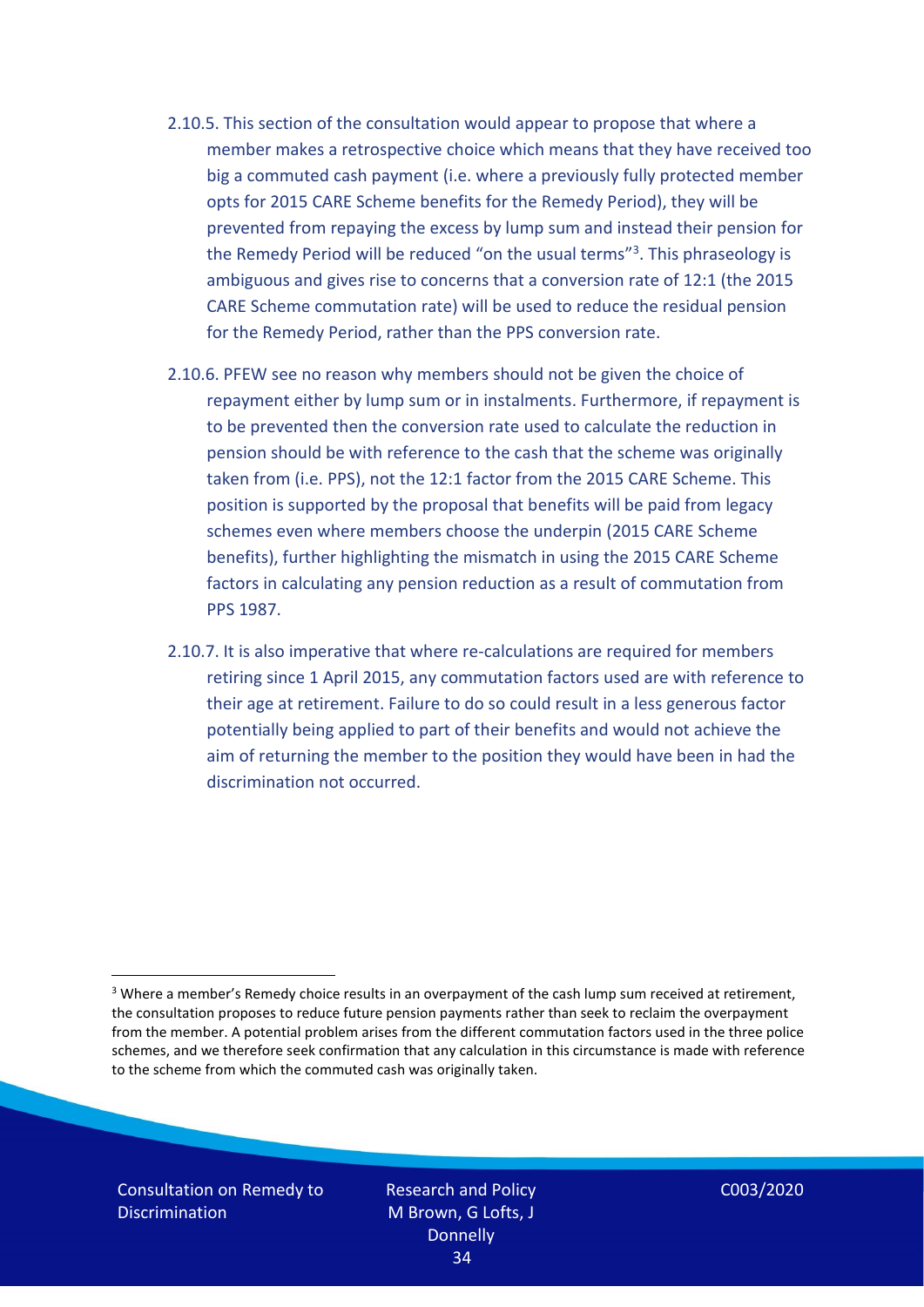# <span id="page-34-0"></span>**2.11. Question 11 - Please provide any comments on the proposals set out above to ensure that correct member contributions are paid, in schemes where they differ between legacy and reformed schemes.**

- 2.11.1. Overall, the consultation's proposals for the reconciliation of contributions seem sensible. In our view most ex PPS 1987 members are likely to be better off receiving legacy benefits for the Remedy Period and therefore no further adjustment will be necessary at retirement, as this will have been done at the end of the Remedy Period.
- 2.11.2. The position is less clear for ex NPPS members who, if they opt for the underpin of 2015 CARE Scheme benefits, will need to make up a contribution shortfall when the benefits come into payment. PFEW are of the belief that members should be able to choose to pay any contributions due in a way which best suits their circumstances. A sensible range of options would include deducting contributions due from retirement lump sum, repay in (monthly) instalments, repay as a one off lump sum.
- 2.11.3. We note that the consultation raises the possibility of members electing to pay any contributions owed through a Scheme Pays facility. It is with great disappointment that PFEW understand such a facility is proposed to operate *exactly* as it does currently for the payment of charges arising from a breach of the Annual Allowance. This is completely unacceptable and will mean that members may end up paying/foregoing far more value in benefit than was originally owed. 4
- 2.11.4. PFEW are of the opinion that members should only pay the contributions they owe in respect of the Remedy Period and maintain that there are many other payment options available that would mitigate the disparate treatment which Scheme Pays introduces. A sensible conciliation would be to operate Scheme Pays in such a way that the reduction in benefit is limited only to the extent that the member actually owes (i.e. not a permanent debit).
- 2.11.5. The consultation makes reference to schemes agreeing their own repayment facility, and we look forward to receiving further detail and clarity on how this can be progressed with a view to ensuring its readiness for Remedy implementation.

Consultation on Remedy to **Discrimination** 

Research and Policy M Brown, G Lofts, J **Donnelly** 35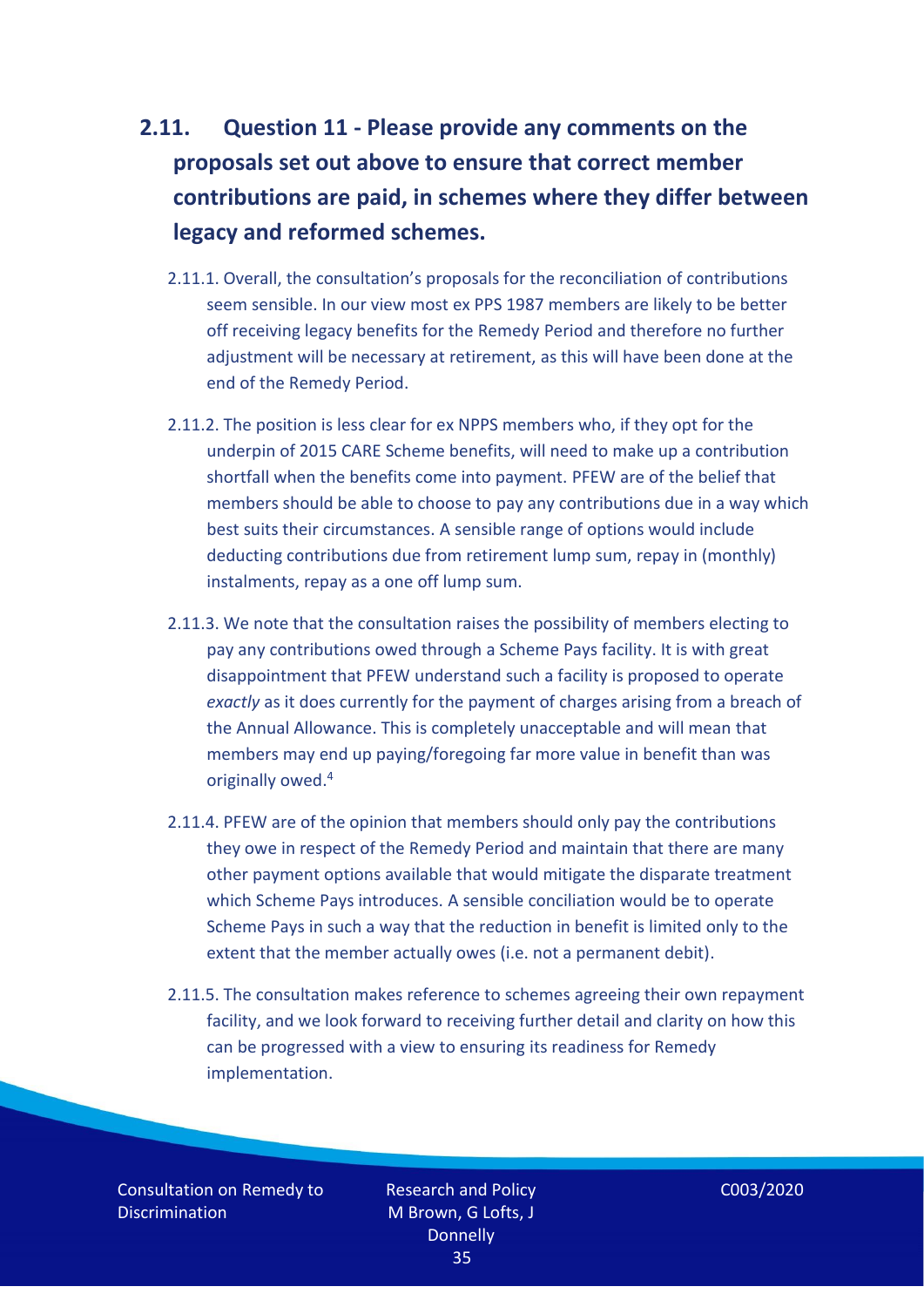- 2.11.6. The consultation makes reference to overpaid contributions being refunded to the member, but PFEW are not convinced that sufficient detail is provided in this regard. Whilst we of course support the proposal that any overpaid contributions due as a result of the Remedy should be returned to the member, we are also cognisant of the fact that any such payment is not a 'true' refund of contributions under HMRC legislation.
- 2.11.7. PFEW seek confirmation that any refund of overpaid contributions will not constitute an unauthorised payment and/or attract any tax penalties. Failure to ensure this position may give rise to expenses incurred by members as a result of the Remedy, a situation which we have already noted may give rise to claims.

Consultation on Remedy to **Discrimination** 

<sup>4</sup> If a member exceeds their Annual Allowance (and has no available Carry Forward from previous years) they can pay the resulting tax charge either directly to HMRC as a lump sum, or alternatively elect for the charge to be converted into a pension debit which is applied to their police pension (the scheme pays the HMRC charge upfront on the member's behalf). When Scheme Pays is used, the pension debit applies for the entire period over which the pension is paid (i.e. from retirement until death). If the same approach applied to members who owe contributions to the scheme as a result of the Remedy, members may ultimately end up foregoing more pension than equates to the original contribution deficit. PFEW maintain that members should only pay exactly the amount of their contribution deficit, and no more.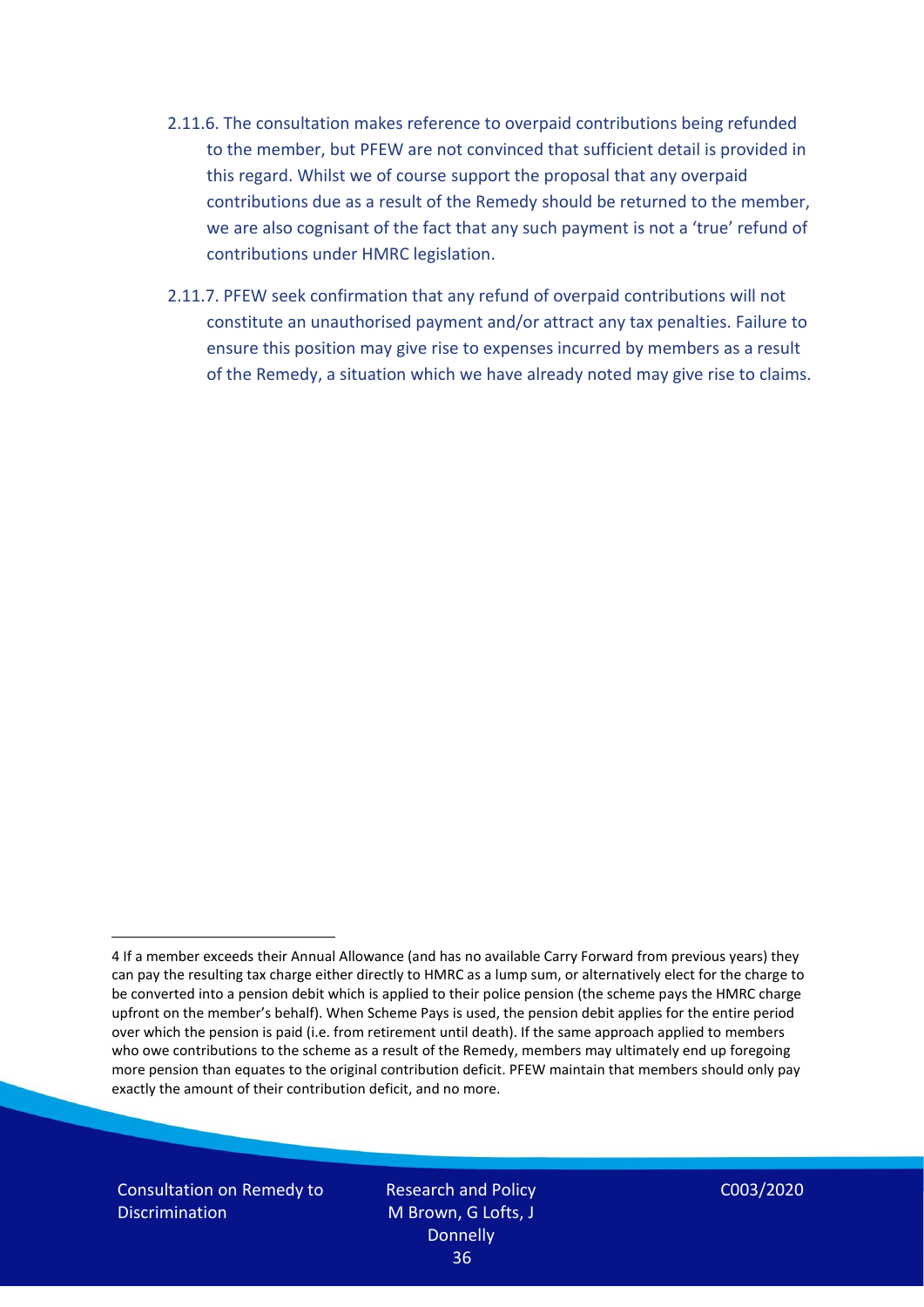# <span id="page-36-0"></span>**2.12. Question 12 - Please provide any comments on the proposed treatment of voluntary member contributions that individuals have already made.**

- 2.12.1. PFEW have no objections to the proposals on the treatment of members who have made additional voluntary contributions, and take the view that the fundamental principles of the treatment of this cohort seem reasonable.
- 2.12.2. We do consider that there are serious complexities for those who are subject to Annual Allowance charges under the DCU option and whose Remedy choice will also need to address their voluntary member contributions. The information provided to members who have made additional voluntary contributions will need particular attention to ensure members are fully aware of the impact of the choice they make.
- 2.12.3. Whilst we understand that changes to the PPS 87 and NPPS 2006 regulations will need to be made in order to facilitate the provision of additional pension (rather than additional years) when the Remedy is implemented, there remains a concern among some of our membership about the timeliness in which detailed information/guidance on this technical area will be available. Members who are currently considering purchasing additional pension in the 2015 CARE Scheme are not able to make an informed decision about how exactly this will impact their benefits during the Remedy Period. PFEW are uncomfortable that the longer this uncertainty is perpetuated, the less time our members have to make a decision in this regard.

Consultation on Remedy to **Discrimination** 

Research and Policy M Brown, G Lofts, J **Donnelly** 37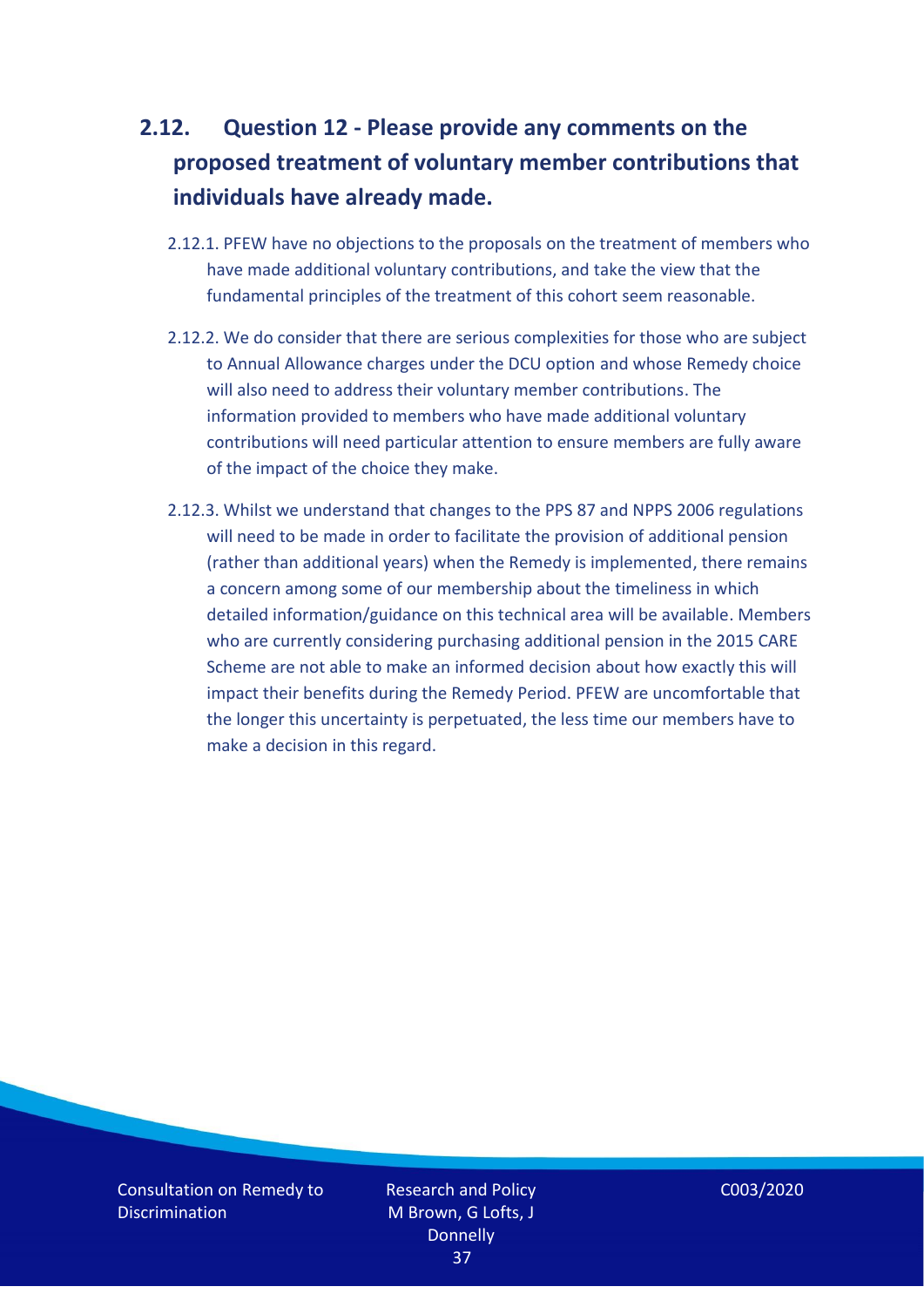## <span id="page-37-0"></span>**2.13. Question 13 - Please set out any comments on our proposed treatment of annual benefit statements.**

- 2.13.1. In light of PFEW's preference for the DCU option for Remedy implementation, it is imperative that future annual benefit statements include details of both sets of benefits 'accrued' during the Remedy Period. Whilst this adds a level of complexity compared to the current statements, we maintain our position that administrative challenges should not form the basis for decisions taken about the implementation of the Remedy to the discrimination.
- 2.13.2. Further, in the Pension Regulator's presentation at the SAB on 1 July 2020 it was reported that only 60% of active members received their annual benefit statements within the statutory deadline. This is absolutely unacceptable and highlights the almost insurmountable challenge of proceeding with IC; if administrators cannot provide annual benefit statements in a timely manner then how can PFEW have the confidence that they can conduct an exercise as intensive and complex as the implementation of Immediate Choice?
- 2.13.3. Members' annual benefit statements are only one of the many communication streams which will form an integral part of informing and engaging affected members in the implementation of the Remedy and the future pension provision from April 2022 onwards. PFEW take the view that the Remedy provides an opportunity not just to engage with officers in understanding their pension arrangements, but to communicate the multitude of benefits of the 2015 CARE Scheme which we feel has been 'undersold', to date.

Consultation on Remedy to **Discrimination** 

Research and Policy M Brown, G Lofts, J **Donnelly** 38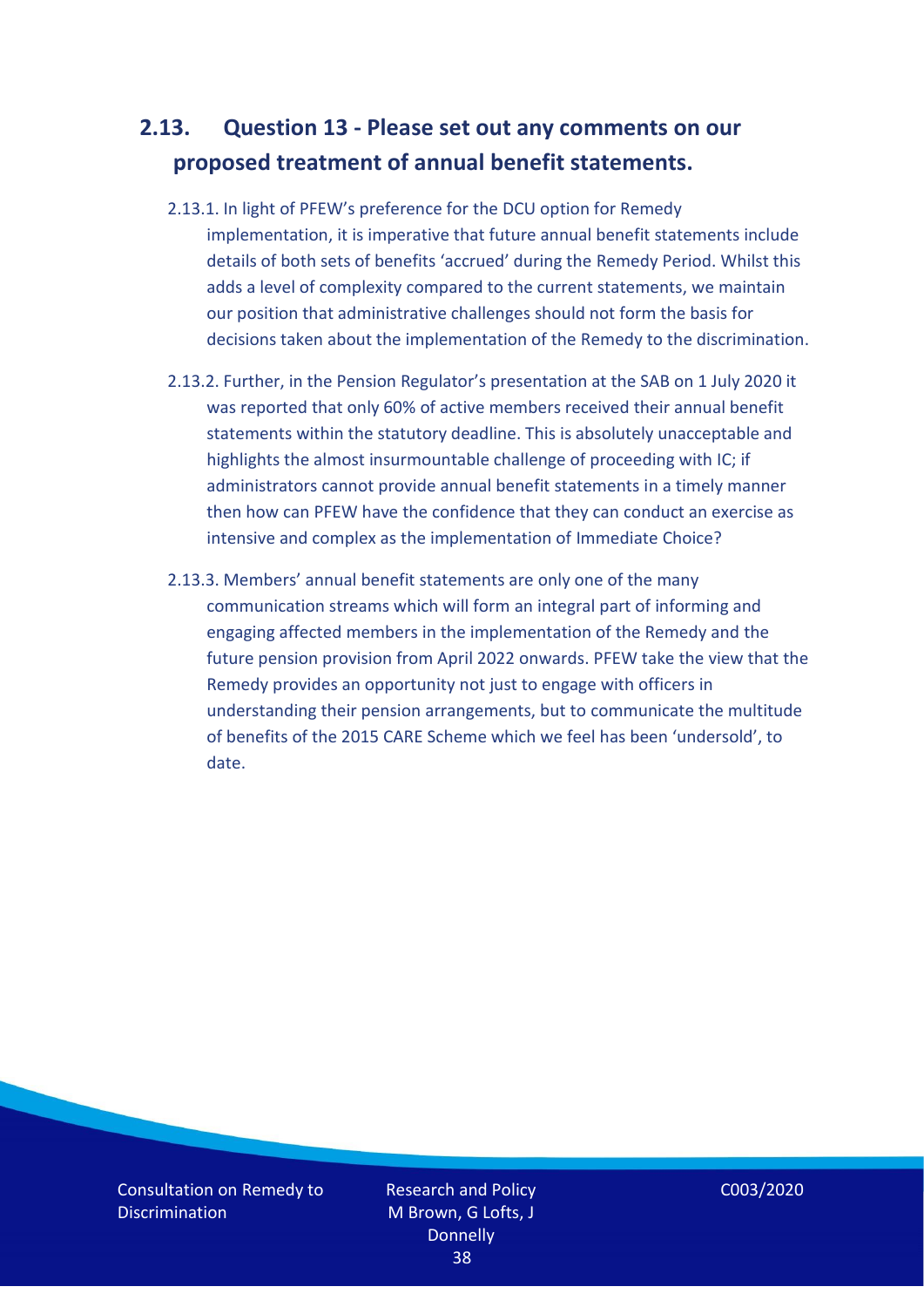## <span id="page-38-0"></span>**2.14. Question 14 - Please set out any comments on our proposed treatment of cases involving ill-health retirement.**

- 2.14.1. The consultation highlights several specific challenges posed by the Remedy implementation for cases involving ill-health retirement (IHR); (i.e. interaction with state benefits, difference in IHR provisions between schemes, member consent to re-assessment) however it does not provide any answers or proposed solutions. This part of the consultation lacks detail and leads to concerns about an unsuccessful application of the Remedy to IHR cases increasing the already disproportionately high number of claims being taken in relation to IHR.
- 2.14.2. PFEW were given sight of the Home Office document released on 21 August 2020 titled *McCloud/Sargeant ruling – Guidance on treatment of 'Immediate Detriment' cases.* Notwithstanding that the Guidance was issued with the caveat that the Remedy is still under consultation, the detail contained within is relevant to this question (14) of the consultation in particular. Whilst cognisant of the challenges in implementing the Remedy for those who have recently retired, PFEW consider that recently retired members are among those who have suffered 'immediate detriment' and in that context it is disappointing that this cohort are not within scope of the Guidance. Further, the Guidance does not appear to be fit for purpose and we understand that it has not been adopted by all pension administrators. This is, in our view, a warning as to how a failed Remedy implementation may occur and gives rise to the question of whether affected members are then subject to further detriment.
- 2.14.3. PFEW feel strongly that members who were ill-health retired during the Remedy Period and those currently going through the IHR process are prioritised in Remedy implementation. This position also supports our preference for the DCU option, where inevitably there will be more resource available to address immediate detriment cases than if IC is implemented and all members in scope are required to make their choice within the same timescale.

Consultation on Remedy to **Discrimination**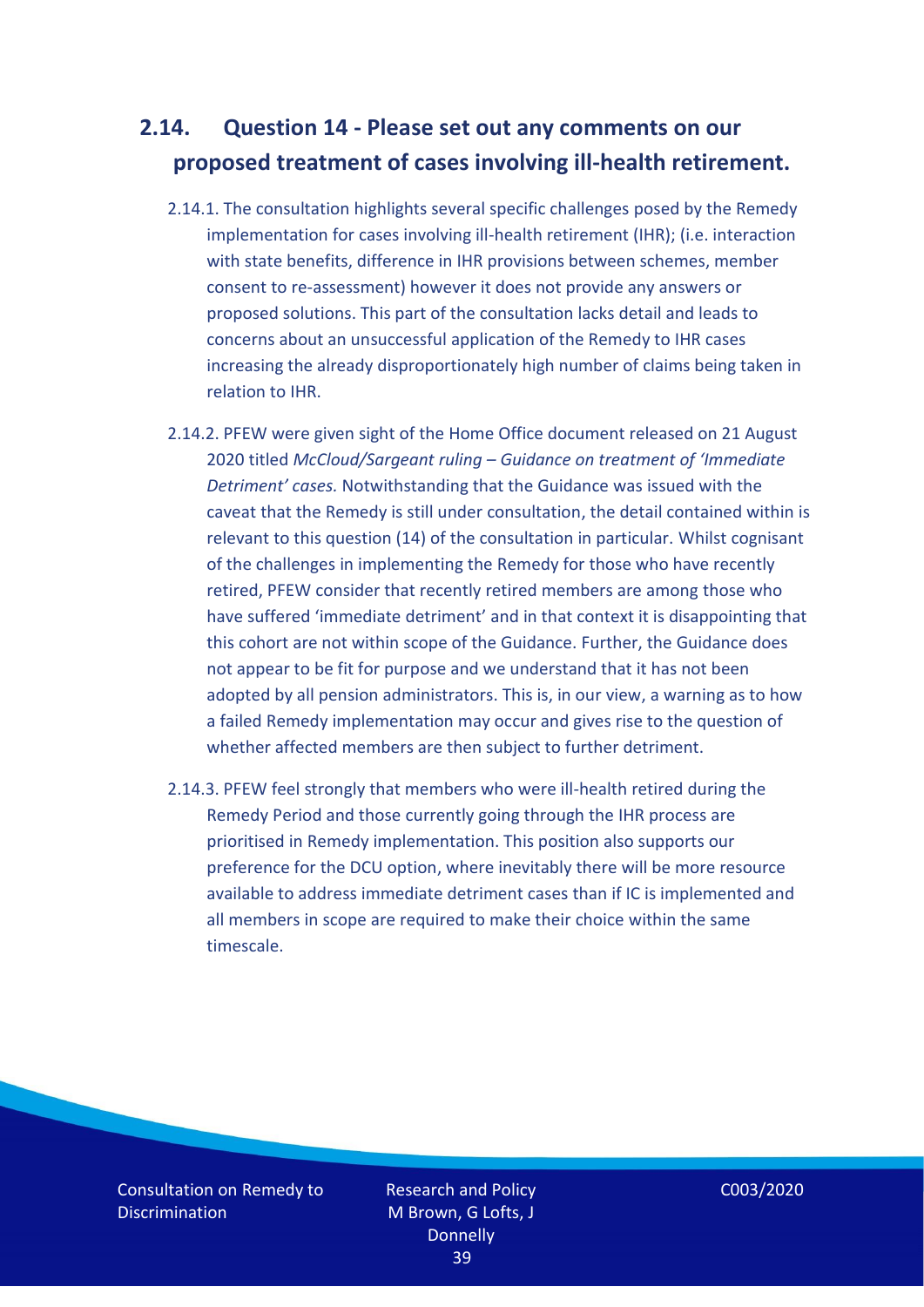## <span id="page-39-0"></span>**2.15. Question 15 - Please set out any comments on our proposed treatment of cases where members have died since 1 April 2015.**

- 2.15.1. PFEW welcome the concession that any tax charges arising due to the implementation of the Remedy will not be passed on to a deceased member's estate (or survivors), and that any out of pocket expenses will also be reimbursed. Additionally, we support the proposal in paragraph A.39 that survivors will not be contacted where a choice of benefits would result in someone continuing to receive their survivor's pension or receiving nothing, and that the scheme will continue to pay the survivor's pension on the same basis on which it commenced.
- 2.15.2. In parallel with our comments on question 14, above, the consultation's proposals around the treatment of cases where members have died since 1 April 2015 identifies the potential issues and challenges rather than offering any solutions or mitigations.
- 2.15.3. The provision of a choice is explored but some of the fundamental details about how this would work in practice are lacking. In our view it is imperative that the approach to these cases is clearly defined in terms of who is exercising the choice, the extent and scope of the information provided to survivors, and how any associated expenses can be covered/reimbursed.

Consultation on Remedy to **Discrimination** 

Research and Policy M Brown, G Lofts, J **Donnelly** 40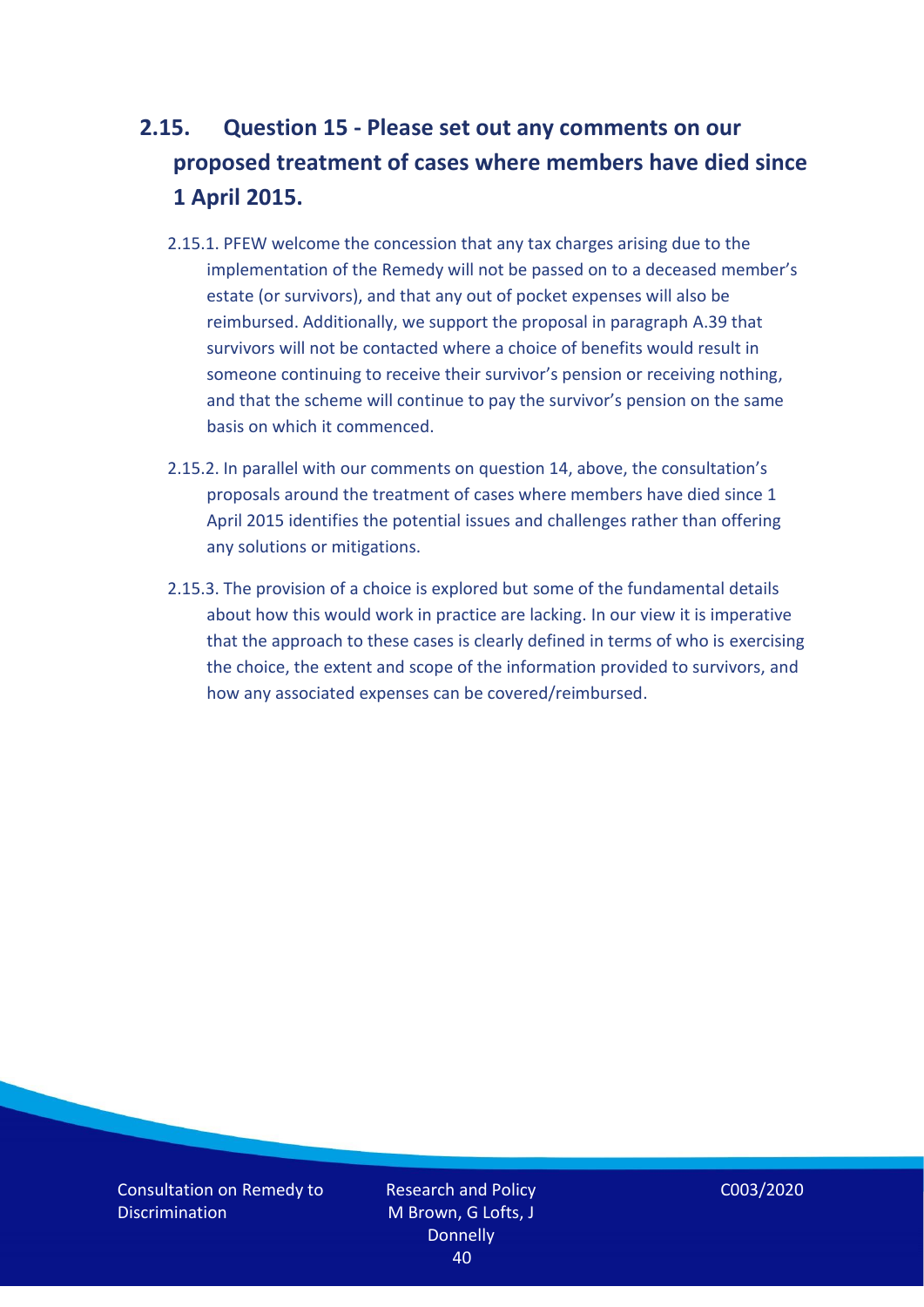# <span id="page-40-0"></span>**2.16. Question 16 - Please set out any comments on our proposed treatment of individuals who would have acted differently had it not been for the discrimination identified by the Court.**

- 2.16.1. Since the McCloud/Sargeant case was ruled on, PFEW has and continues to receive communication from officers who state they would have acted differently had the implications of the introduction of the reformed scheme (and thus discriminatory transitional protections) been known to them. In that context, PFEW welcome the consultation's acknowledgement that there are a cohort of members keen to re-join the scheme and pay the contributions that would be owed in order to accrue benefits for their service during the Remedy Period. We also support the scope of the intended contingent decisions process applying to those members who took action based on 'actual or perceived' implications following the 2015 reforms, which we feel is appropriate in capturing all those who may stand to be impacted by this option.
- 2.16.2. However, there is a lack of detail within the contingent decision proposals to provide the reassurance that we wish to be able to provide to those of our members who have raised their concerns with us.
- 2.16.3. A clear and comprehensive policy on contingent decisions is needed to ensure that this cohort are dealt with appropriately when implementing the Remedy. We would expect such a policy to outline key information, such as:
	- $\triangleright$  which members (and in which circumstances) are eligible to apply for retrospective membership under the contingent decisions process;
	- $\triangleright$  how members should apply and the timescales/deadlines which will apply;
	- $\triangleright$  who makes the final decision on whether the member re-joins and against what criterion cases are assessed;
	- $\triangleright$  the process for members to appeal a decision;
	- $\triangleright$  the options available for paying the contributions owed, if the member is permitted to re-join retrospectively.

Consultation on Remedy to **Discrimination**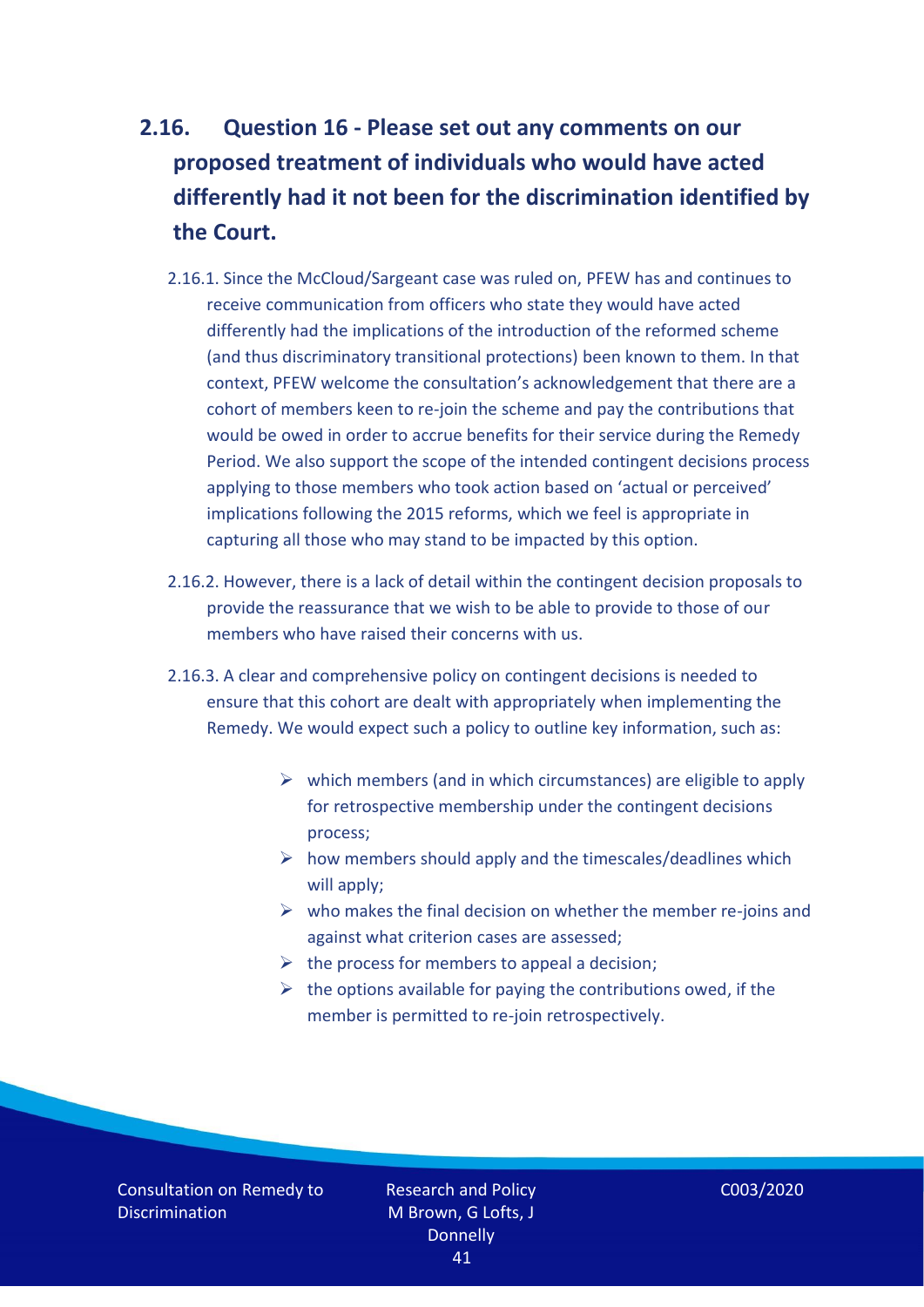2.16.4. For the reasons noted above, PFEW are not comfortable with the consultation's high-level outline of the contingent decisions process. We also consider that the majority of those likely to utilise the contingent decision process will be those who opted out, and for this reason we would suggest that this cohort are given a limited time frame in which to opt back in and thereby obtain a choice of benefits for the Remedy Period.

Consultation on Remedy to **Discrimination** 

Research and Policy M Brown, G Lofts, J **Donnelly** 42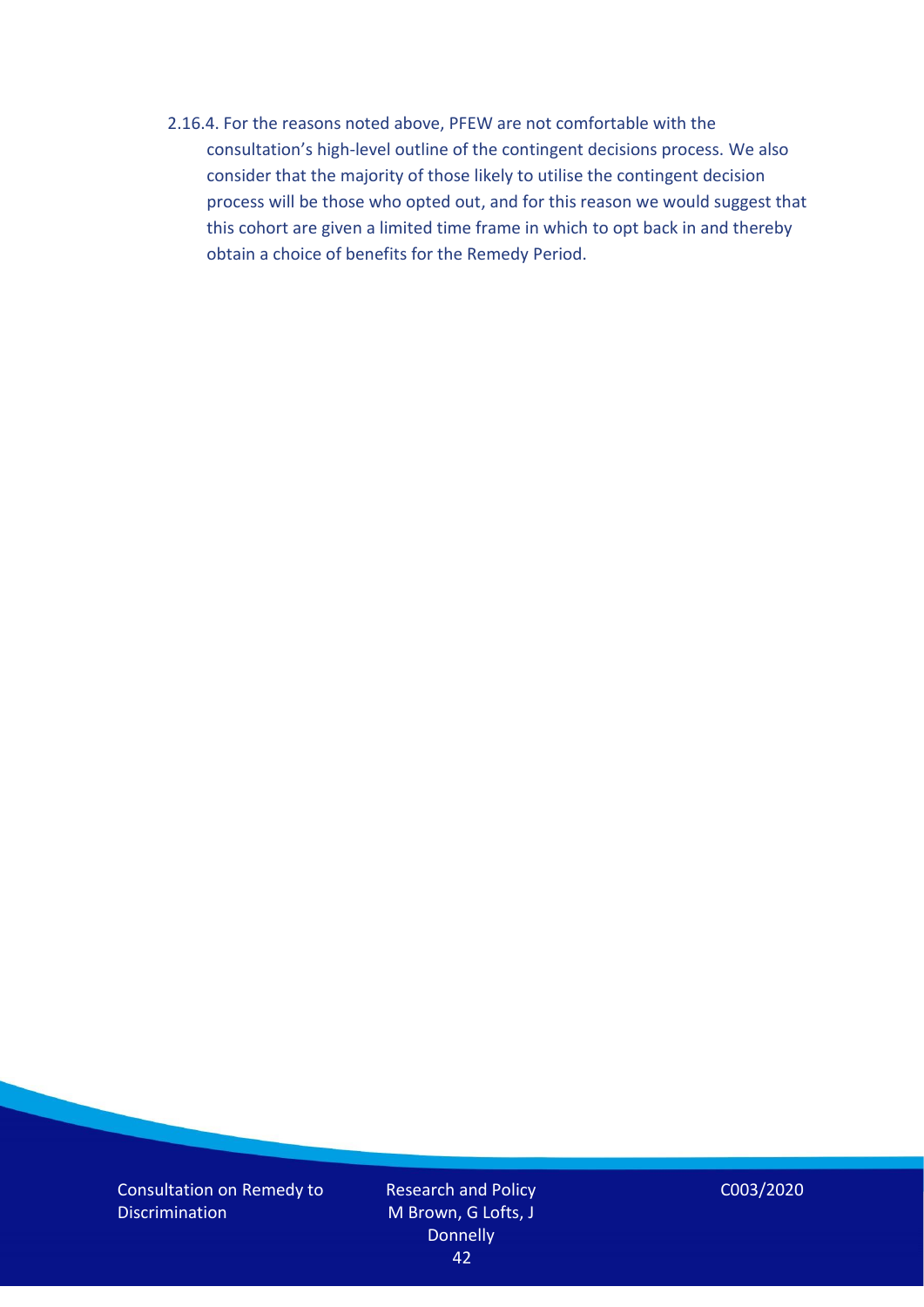# <span id="page-42-0"></span>**2.17. Question 17 - If the DCU is taken forward, should the deferred choice be brought forward to the date of transfer for Club transfers?**

- 2.17.1. PFEW do not agree with the proposal to bring forward the deferred choice for members with a Club transfer<sup>5</sup>: this is counter intuitive to the concept of implementing the Remedy through the DCU option. We cannot see the justification for treating this one group of members differently and removing the key advantage of DCU (making a decision based on fact rather than projections) in forcing these members to make their choice prior to retirement.
- 2.17.2. If the final DCU Remedy effectively implemented Immediate Choice for members with Club transfers, then the key advantage of DCU is removed for the member. Whilst accepting that the making of a transfer or otherwise is an individual choice, the purpose of Club transfers is to provide for a smooth transition of members and their accrued pension benefits into other areas of the public sector whilst ensuring the transferred benefits are comparable. In our view imposing Immediate Choice for this cohort of members undermines the purpose of DCU.
- 2.17.3. We believe the correct approach to ensure equity of treatment is to use the same approach as proposed for non-Club transfers where, as we understand it, a calculation of the transfer value is done for both sets of benefits and the greater amount paid.
- 2.17.4. It would appear that the only advantages of requiring members with Club transfers to make their choice at the date of transfer are borne by the scheme administrators, in as much as the administration would be simpler if an immediate choice could be made in these circumstances. We are firmly of the view that administration considerations, whilst of course relevant, should never be the primary reason for a course of action – particularly in these circumstances where the intention is to Remedy an unlawful situation.
- 2.17.5. In summary, the provision of deferred choice should be maintained until the member takes his or her benefits in the receiving scheme, ensuring equal treatment of all members (those with Club transfers, and those without).

Consultation on Remedy to **Discrimination**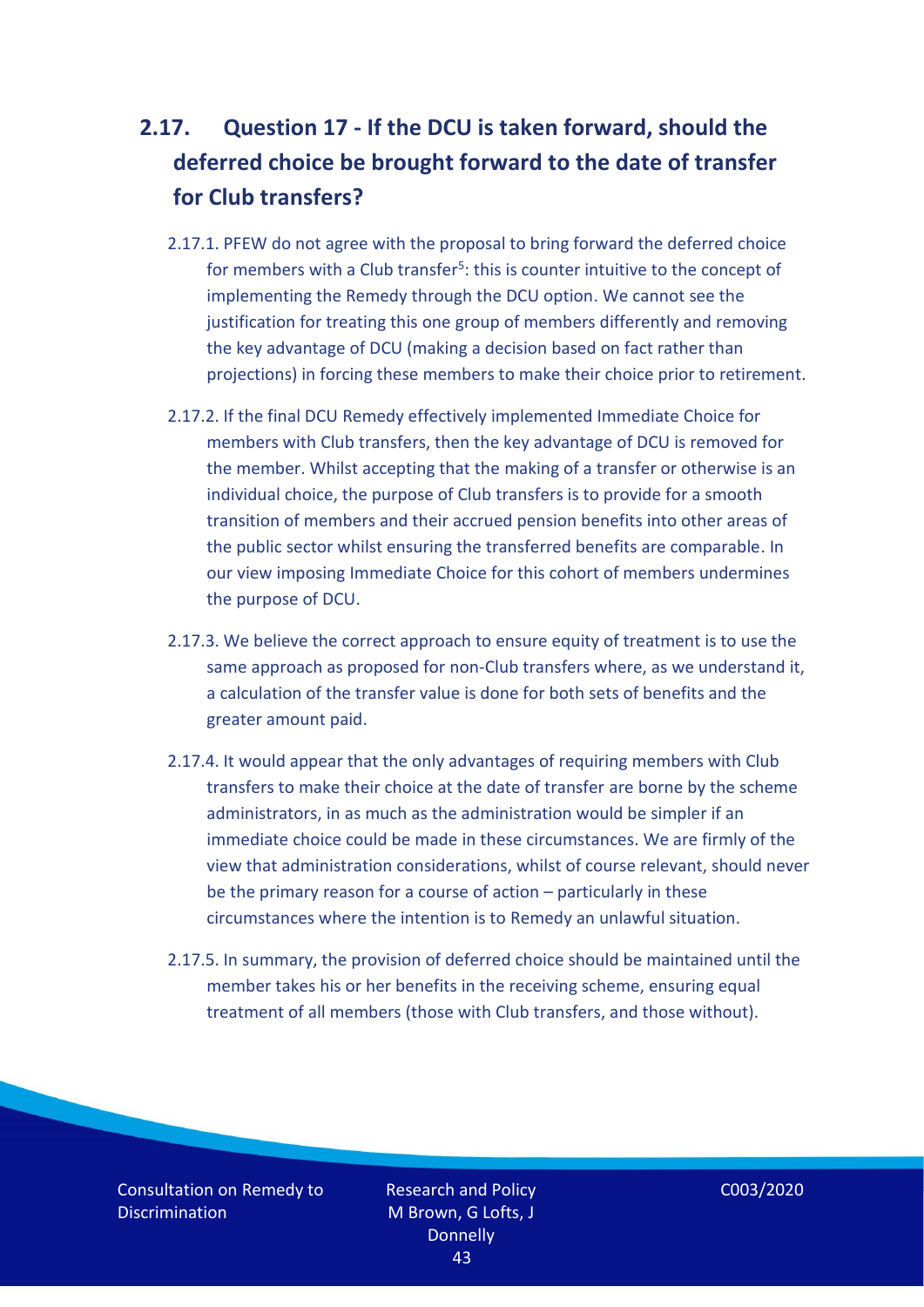# <span id="page-43-0"></span>**2.18. Question 18 - Where the receiving Club scheme is one of those schemes in scope, should members then receive a choice in each scheme or a single choice that covers both schemes?**

- 2.18.1. Our view on the choice for members where the receiving scheme is in scope of the Remedy is consistent with our response to the preceding question (17).
- 2.18.2. The member's choice in the receiving Club scheme should be exercised when the member takes their benefits under that (the receiving) scheme, in accordance with the principle of deferred choice. This view is grounded on the basis that that the member will no longer have any benefits within their previous, ceding scheme but will instead have chosen to transfer them into their new (receiving) scheme, and so it is logical that their choice (in respect of their benefits during the Remedy Period) is also transferred accordingly.
- 2.18.3. PFEW maintain that when a member makes their choice it will have effect over all of their benefits accrued during the Remedy Period under the receiving scheme, including those added by any transfers-in.

Consultation on Remedy to **Discrimination** 

Research and Policy M Brown, G Lofts, J **Donnelly** 44

<sup>&</sup>lt;sup>5</sup> A Club transfer refers to the transfer of benefits from one public sector pension scheme to another. Members who transfer their pension between two employers in the Public Sector Transfer Club ("the Club") receive broadly equivalent benefits in their new scheme, with the aim of ensuring that final salary pension rights are unchanged, or offered on the same terms regardless of changes in employment within the Club.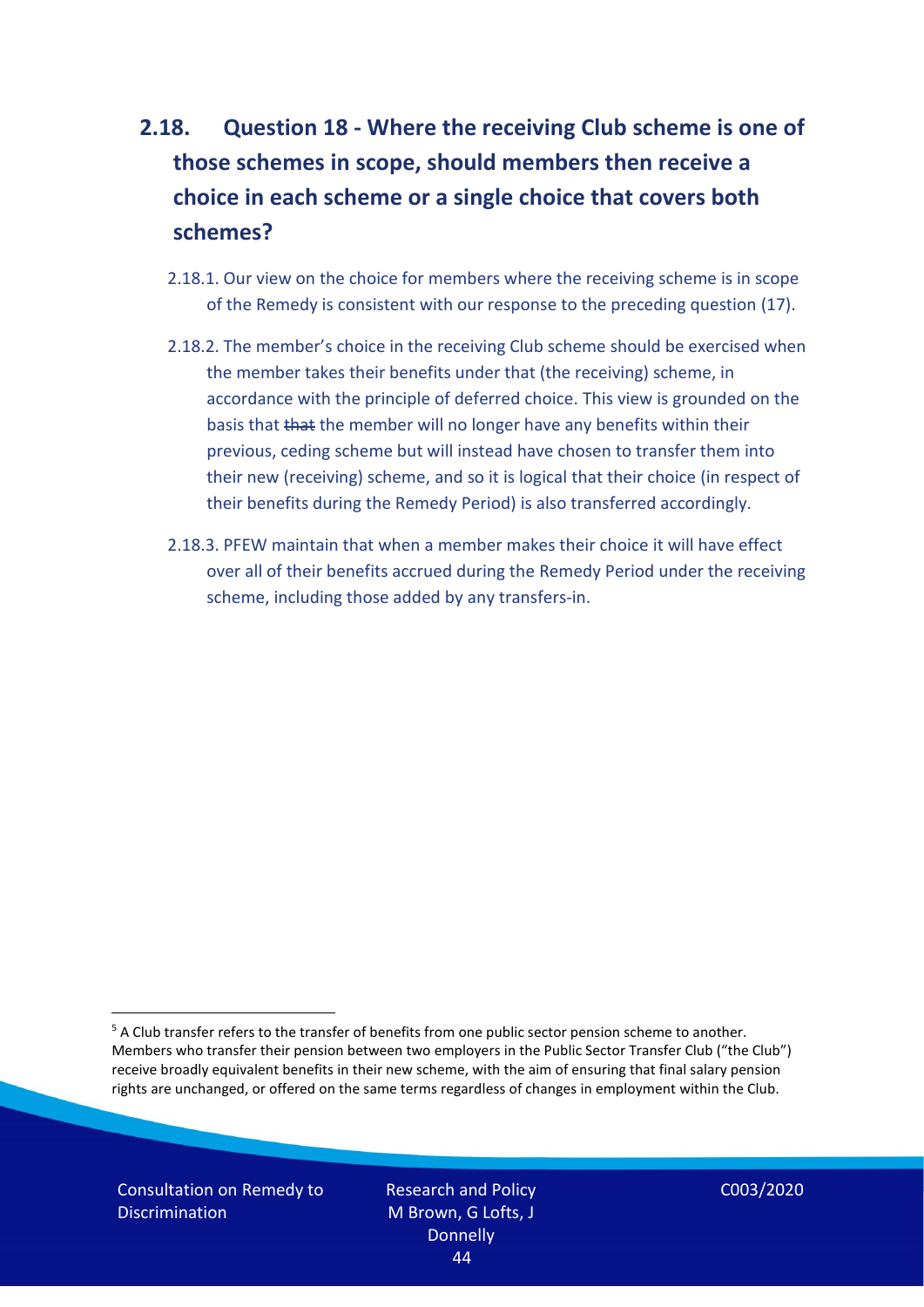### <span id="page-44-0"></span>**2.19. Question 19 – Please set out any comments on our proposed treatment of divorce cases.**

- 2.19.1. The consultation's proposals for the treatment of divorce cases are reasonable and sensible for the most part, which we support in so much as they prevent members using their choice to the detriment of their ex-spouse's benefits.
- 2.19.2. Whilst the consultation acknowledges the impact of the uncertainty of the Remedy with regards to ongoing divorce proceedings, it does not address potential issues arising from Pension Sharing Orders (PSOs) or Attachment Orders which have been implemented during the Remedy Period.
- 2.19.3. It is not unreasonable to consider that a member and/or an ex-spouse may wish for the split of assets to be reconsidered in light of any change in pension benefits, but there is no mention of this or of covering any associated costs in the event that the divorce settlement is reopened.
- 2.19.4. It is the view of PFEW that any expenses incurred by members as a result of the Remedy required to address the unlawful discrimination must be reimbursed, and that failure to do so may give rise to claims in this regard.
- 2.19.5. PFEW support the proposed treatment of divorced cases on the whole, but recommend that reimbursement of expenses caused as a result of the implementation of the Remedy in the same way that it is being offered to expenses incurred by those in receipt of survivor benefits.

Consultation on Remedy to **Discrimination** 

Research and Policy M Brown, G Lofts, J **Donnelly** 45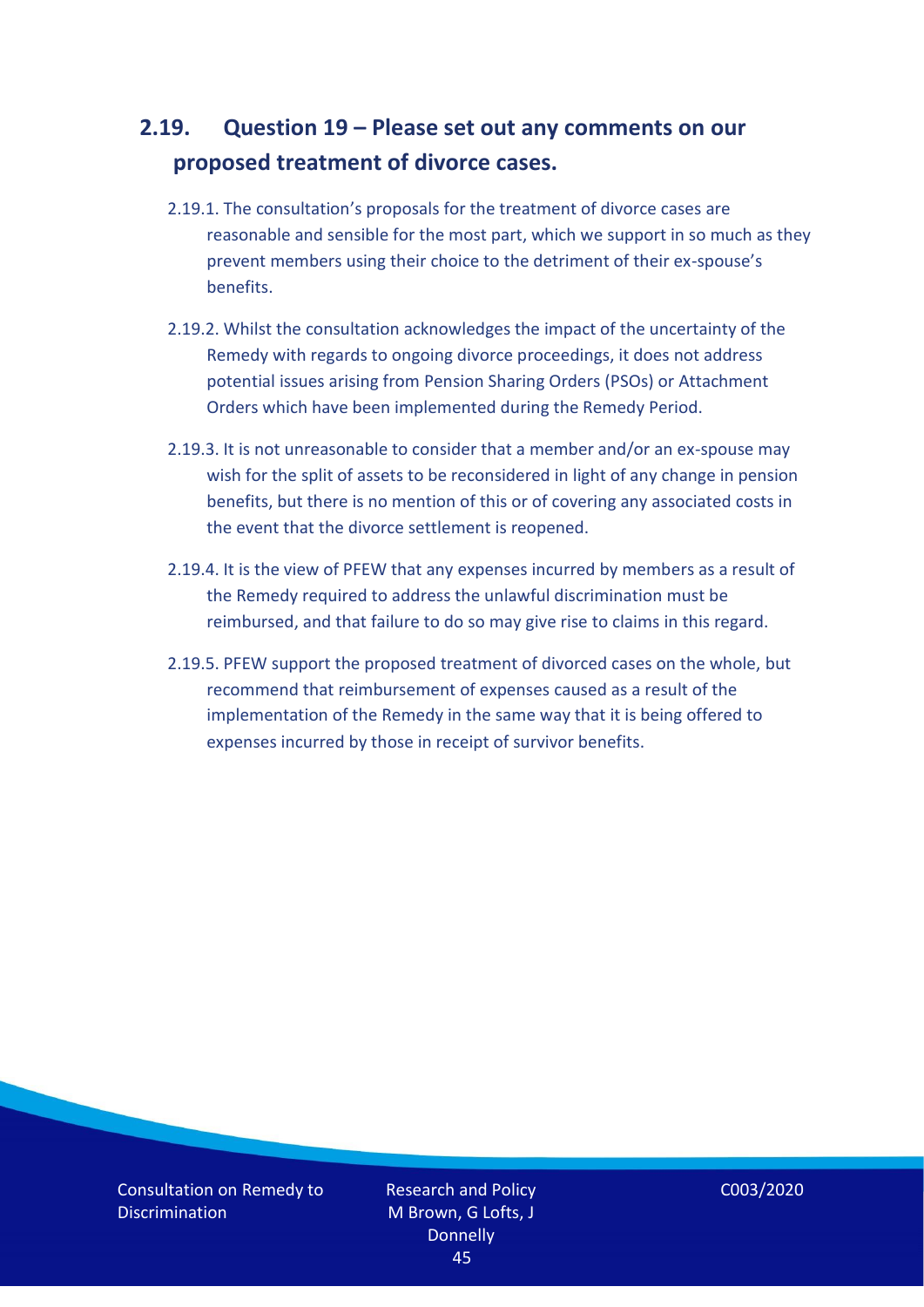## <span id="page-45-0"></span>**2.20. Question 20 - Should interest be charged on amounts owed to schemes (such as member contributions) by members? If so, what rate would be appropriate?**

- 2.20.1. PFEW's opinion on the application of interest is made in the context of how the requirement for the Remedy has arisen; these changes are necessary to remove a discriminatory provision which was caused by Government. To now impose on these members what amounts to a penalty in the form of interest charges is patently unjust.
- 2.20.2. It should be remembered that the introduction of the transitional protections was something that the Government negotiated with the TUC during the pension reform process. The Police staff associations were not party to those discussions, and the membership of the police scheme had both the new CARE Scheme and the accompanying transitional protections imposed upon them. The fact that PFEW then chose to engage in discussions with Government over the precise shape of those protections under the police scheme was a pragmatic response in order to obtain what concessions we could on behalf of our members. PFEW's position was, and remains, that the 2015 CARE Scheme should only have been applied to new members of the police service from 1 April 2015.

Consultation on Remedy to **Discrimination** 

Research and Policy M Brown, G Lofts, J **Donnelly** 46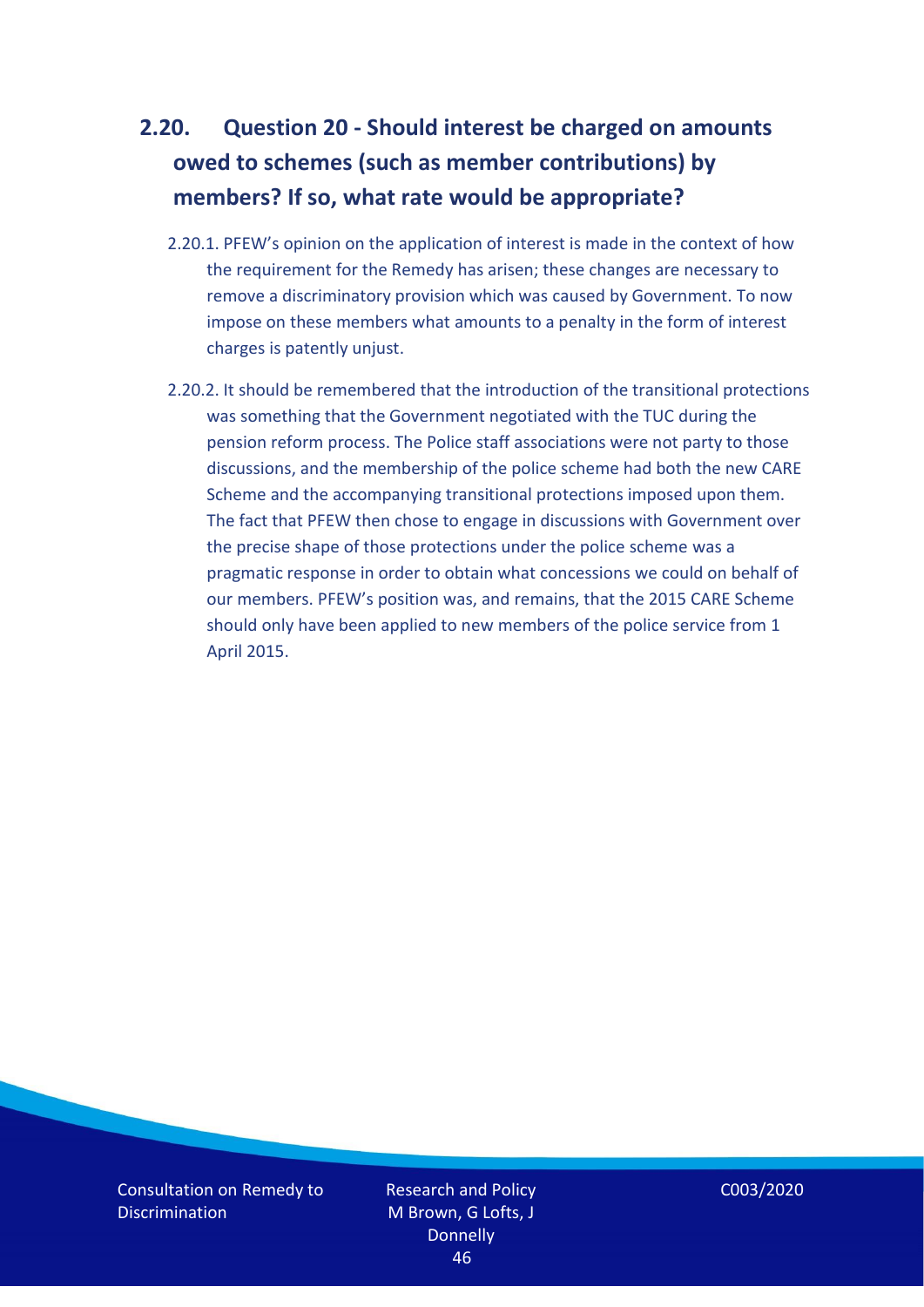# <span id="page-46-0"></span>**2.21. Question 21 - Should interest be paid on amounts owed to members by schemes? If so, what rate would be appropriate?**

- 2.21.1. As noted in our response to the previous question (20), the Remedy has been necessitated due to the discrimination caused by the Government. The principle is that in correcting that mistake, affected members should be placed back into the position they would have been in had that mistake not been made, and the addition of an appropriate rate of interest forms an integral part of that process. The members in scope of the Remedy are the innocent and wronged parties here and the moral argument is crystal clear as far as PFEW is concerned.
- 2.21.2. In relation to the request for suggestions on the appropriate rate of interest, PFEW's view is that a fair, rational and consistent basis should be applied based on economic experience in the intervening period. Failure to at least meet inflationary increases during the period would represent a worsening of the members' positions and does not satisfy the principle of ensuring members are put back in the same position they would have been in had the mistake not been made.

Consultation on Remedy to **Discrimination** 

Research and Policy M Brown, G Lofts, J **Donnelly** 47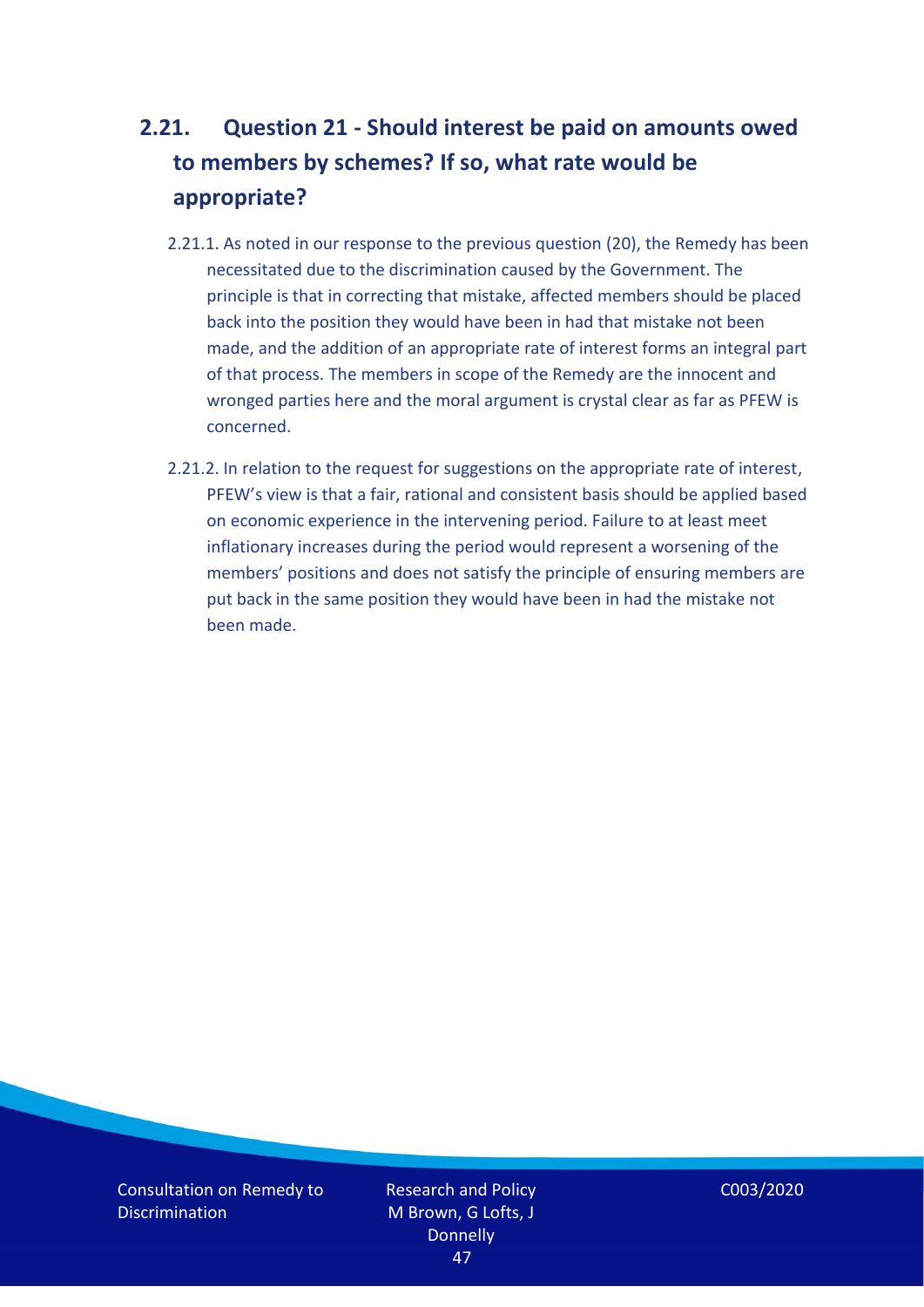# <span id="page-47-0"></span>**2.22. Question 22 - If interest is applied, should existing scheme interest rates be used (where they exist), or would a single, consistent rate across schemes be more appropriate?**

2.22.1. We do not believe that there are any scheme specific rates applicable under the police schemes. Consequently, PFEW acknowledge the merit of using a single, consistent rate in keeping with our comments under question 21, above.

Consultation on Remedy to Discrimination

Research and Policy M Brown, G Lofts, J Donnelly 48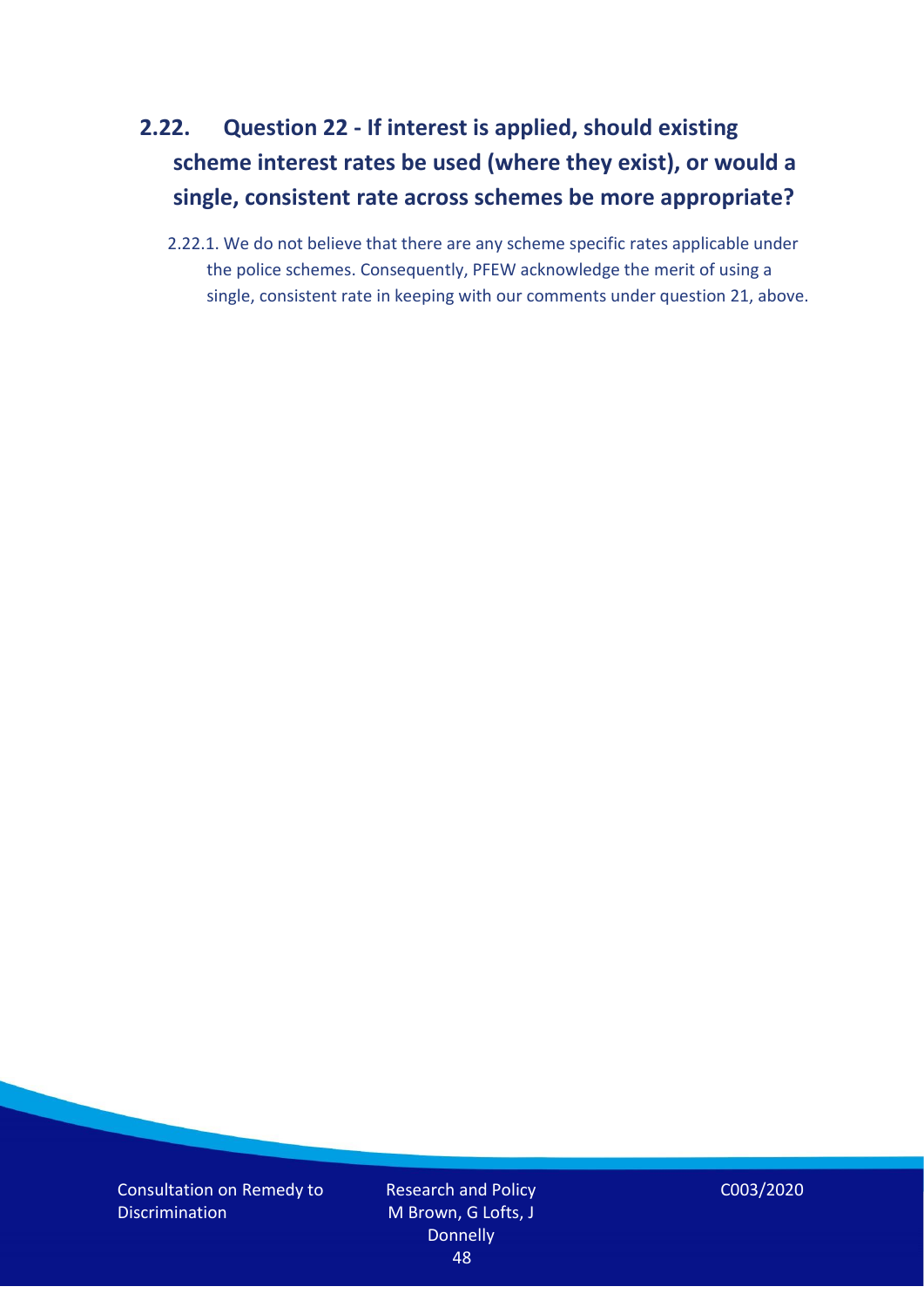### <span id="page-48-0"></span>**2.23. Question 23 - Please set out any comments on our proposed treatment of abatement.**

2.23.1. PFEW's view is that what is proposed in the consultation seems fair, reasonable and pragmatic.

Consultation on Remedy to Discrimination

Research and Policy M Brown, G Lofts, J Donnelly 49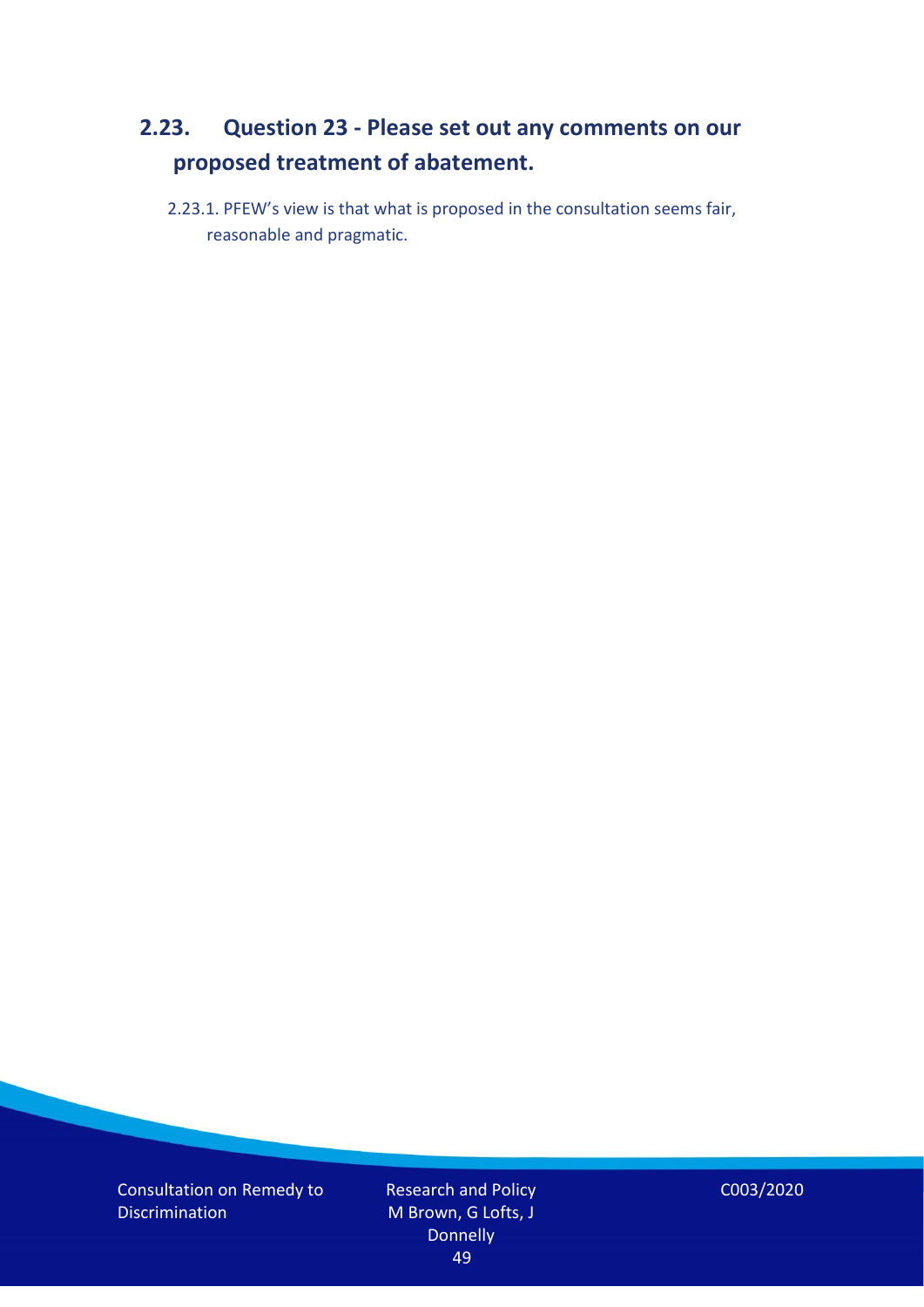# <span id="page-49-0"></span>**2.24. Question 24 - Please set out any comments on the interaction of the proposals in this consultation with the tax system.**

- 2.24.1. Our response to the proposed Remedy's interaction with the tax system is in line with our aforementioned position that members should not suffer detriment through implementation of the Remedy, and it should be recognised that tax implications may take the form of changes to income tax, tax relief, Annual and Lifetime Allowance usage and charges.
- 2.24.2. In particular we are concerned that any refund of overpaid contributions, and/or any additional PCLS payments arising from the member's Remedy choice should not constitute an unauthorised payment for HMRC purposes. The tax treatment of Remedy payments must be clearly stated within regulations to ensure administrators are empowered to provide all relevant information relating to the member's choice.
- 2.24.3. The position on whether interest is due on any tax debt should be made clear to members in their annual benefit statements (DCU only), documentation relating to their choice of benefits for the Remedy Period, and any general member communications about the Remedy.
- 2.24.4. Given the retrospective application of the Remedy, PFEW are of the view that changes to tax liabilities are dealt with as per the prevailing rules at that time. Further, the proposed commitments within the consultation to refund overpaid tax in respect of the entire Remedy Period, and reclaim underpaid tax in respect of four years only (being the current tax year and preceding three tax years) should be included within the wording of the legislation to mitigate any confusion or misapplication.

Consultation on Remedy to **Discrimination** 

Research and Policy M Brown, G Lofts, J **Donnelly** 50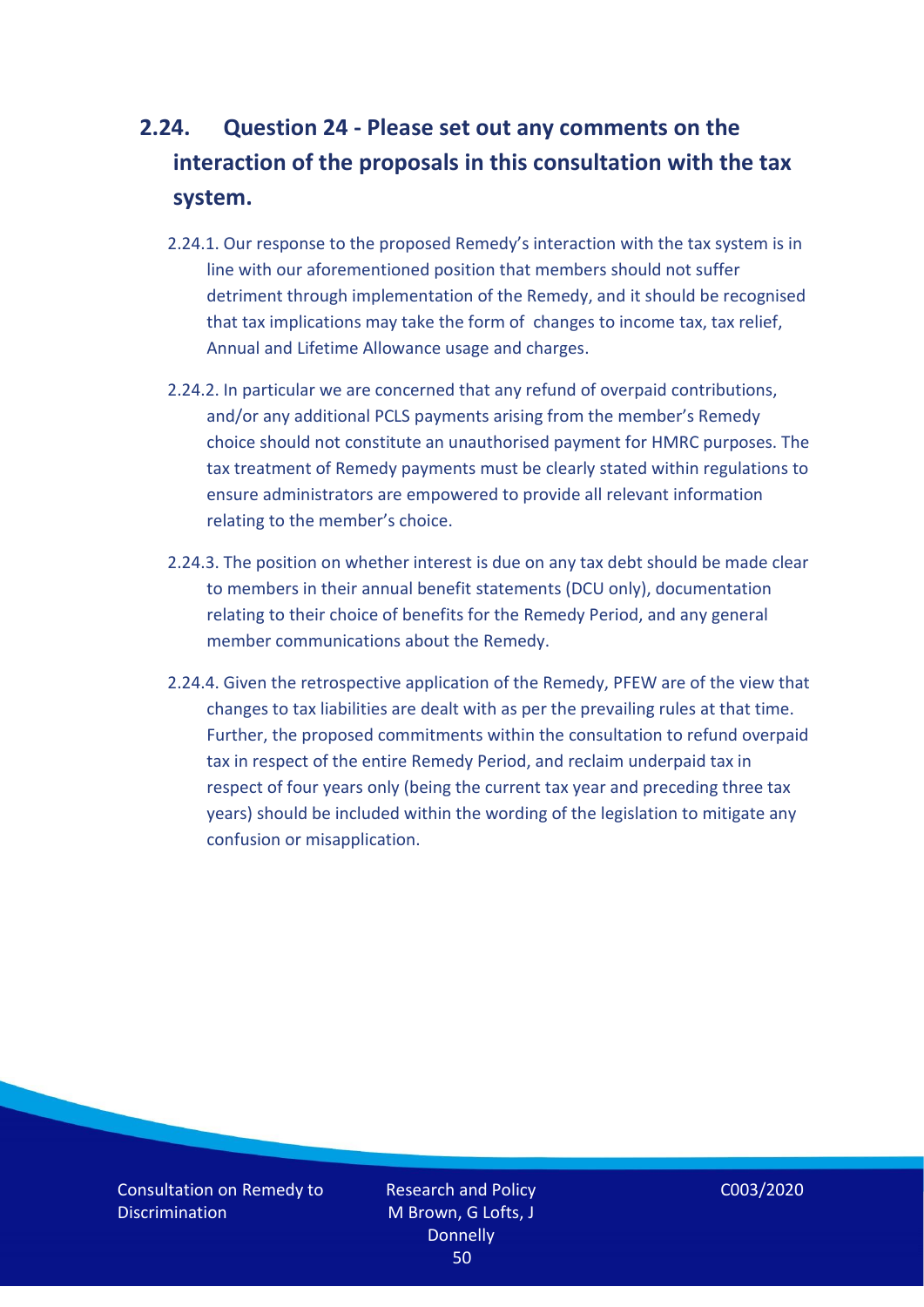# <span id="page-50-0"></span>**3. Conclusions/Summary**

### <span id="page-50-1"></span>**3.1. The Consultation process**

- 3.1.1. We welcome the fact that Government is trying to address the discriminations caused by the transitional protections by way of engagement. We believe that this consultation process is necessary, as this complex situation cannot be addressed via a simple court imposed solution. There is too much danger that in addressing one part of the jigsaw in isolation there will merely be a knock on effect causing unintended consequences – perhaps even further discrimination – later.
- 3.1.2. The complexity of this issue has demonstrated the need for multiple, informed perspectives to be set out and attended to, with opportunities to challenge thinking and build a more robust solution.
- 3.1.3. To be clear, although arising from a legal ruling, this is not solely a legal problem, albeit the legal aspects themselves are multi-faceted and play to several different domains of expertise (including public law, and discrimination). There are moral issues too, including issues of promises made that Government now seems willing to retract; and issues of how the Remedy will be paid for, and whether that will fall to those responsible for the error. There is also a need to ensure that the Remedy supports overarching operational policies, including the 20,000 Uplift programme; to take into account the structure of the workforce and the idiosyncrasies of – in the case of policing – three pension schemes; and to address all of these issues in a manner that places costs appropriately.
- 3.1.4. When so many variables must be taken into account, and so many imperatives (e.g. legal, moral, financial, operational) must be satisfied, evidence and information are essential. And so it is extremely disappointing that when the members of the Scheme Advisory Board collectively sought information from Government departments (the Treasury, and the Home Office) that would help us to give due consideration to the issues at hand, much of that we sought was not forthcoming. Just a few examples are listed below, (not an exhaustive list) and these requests are a matter of public record, being noted in SAB TWG minutes:

Consultation on Remedy to **Discrimination**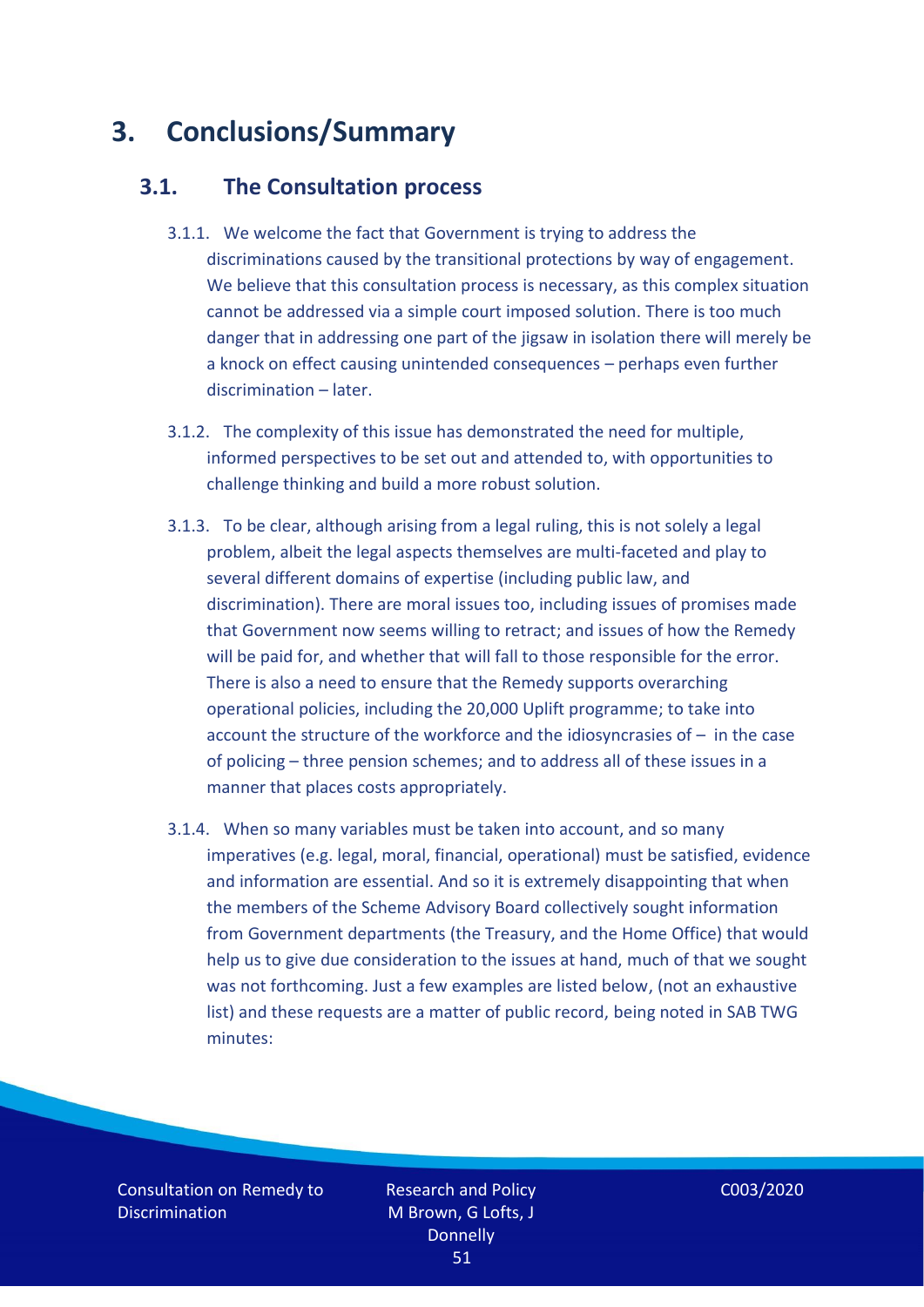- $\triangleright$  we sought information as to whether some of those in tapered protection would be worse off by being placed in a single legacy scheme for the entire Remedy Pperiod than they are under current arrangements, but although a calculator was made available it did not give an unequivocal answer, and in any case we sought a written, clear answer;
- $\triangleright$  we repeatedly sought clarity over what would happen to late joiners whose current protection could last as long as until 2027;
- $\triangleright$  by the time of the final Technical Working Group, there were at least 4 action points outstanding with Her Majesty's Treasury;
- $\triangleright$  both the Home Office and the Treasury confirmed they would not provide information requested regarding the Cost Cap prior to the closure of the consultation.
- 3.1.5. All of these questions were asked in good faith, having been identified as necessary to inform the Remedy design, and avoid further discrimination and / or unfairness. There was considerable consensus in SAB, and all the stakeholder constituents are trying to assist with this Government created problem – using their own funding, time, and resources. It is now time that Government steps up to the plate and demonstrates sufficient humility to work alongside other parties. Information must be shared and evidence must be given in a transparent manner: otherwise there is a real danger that this initial Remedy will prove to simply be the first of many such exercises.

Consultation on Remedy to **Discrimination** 

Research and Policy M Brown, G Lofts, J **Donnelly** 52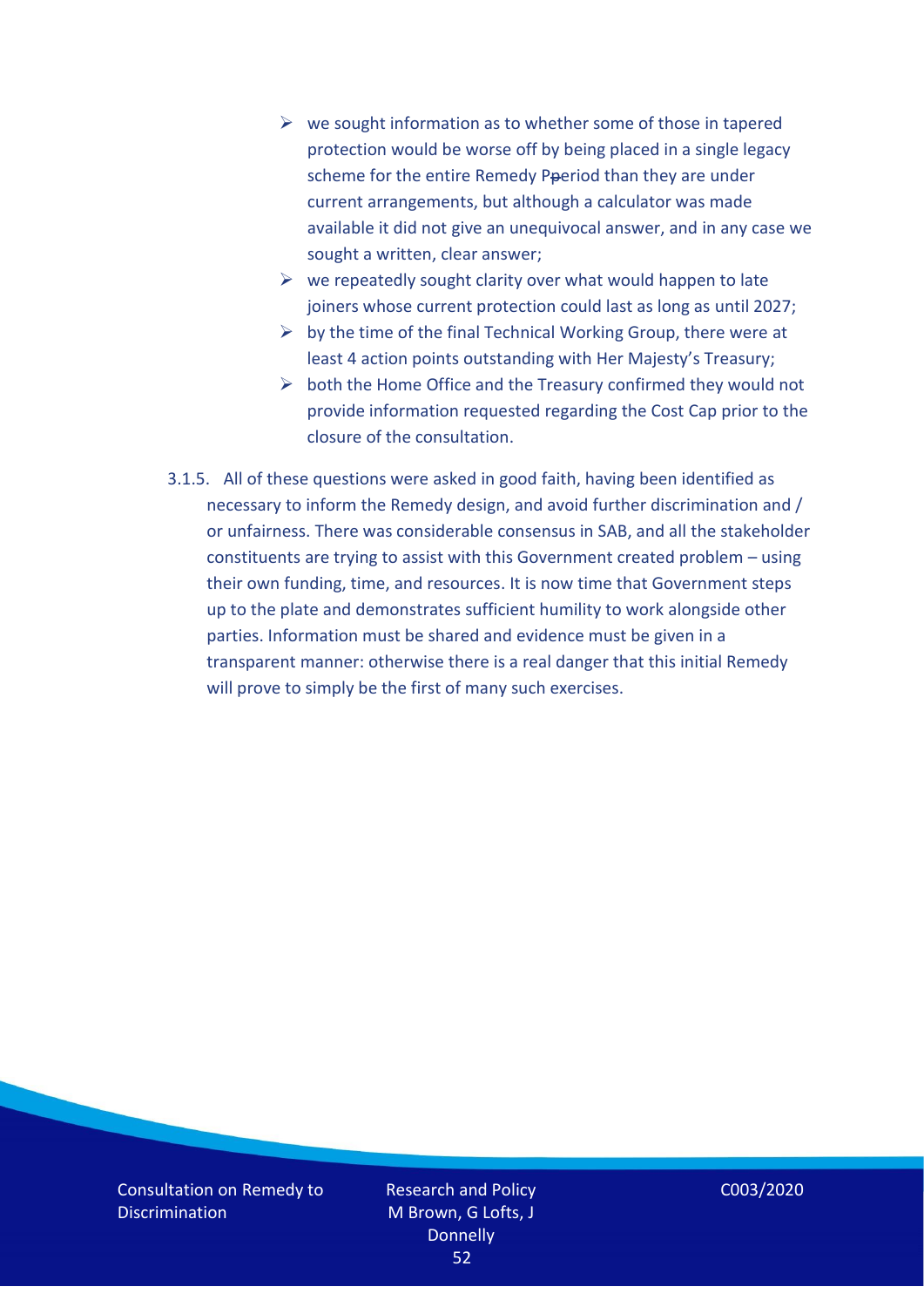3.1.6. In addition to questions raised to which we have received no response, it is worth also noting the circulation of the Immediate Detriment Guidance which was published without warning one month into the consultation period. The way in which this Guidance was issued serves as a warning on how a lack of clarity and engagement can generate more problems than it solves. The Guidance was in places ambiguously worded and at times contradictory, unsurprisingly this caused great concern among our membership as to the scope and application of the Guidance. Had prior warning and detailed information been made available to affected parties, PFEW would have been in a position to assist members in understanding the impact of the Guidance on their personal circumstances. We are also aware that the Guidance was also not adopted by all administrators, which evidences a shared opinion as to the risk of implementing Guidance which is not fit for purpose. PFEW maintain that the final implementation of the Remedy must not repeat the mistakes made in the handling of the Immediate Detriment Guidance.

#### <span id="page-52-0"></span>**3.2. The core consultation questions**

- 3.2.1. We have provided responses to the 24 consultation questions, and key points are as follows:
- 3.2.2. We have identified a number of areas of potential discrimination within the consultation. It is essential that Government publishes any and all advice that suggests discrimination may be defensible; sets out in full the evidence it has gathered to support its policy options, and especially that which it believes demonstrates any discrimination to be a proportionate means to achieve a legitimate aim; and undertakes an Equality Impact Assessment specific to policing.
- 3.2.3. We have identified a number of groups who we believe are in danger of suffering further discrimination, and we invite Government to demonstrate that the Remedy will not cause such effects.
- 3.2.4. No member should be worse off following the Remedy, and we have set out specific concerns regarding tapered members.
- 3.2.5. We have set out our concerns regarding default options, and in particular we remind Government of the need to adhere to the legal retirement to obtain consent, as per the PSPA 2013.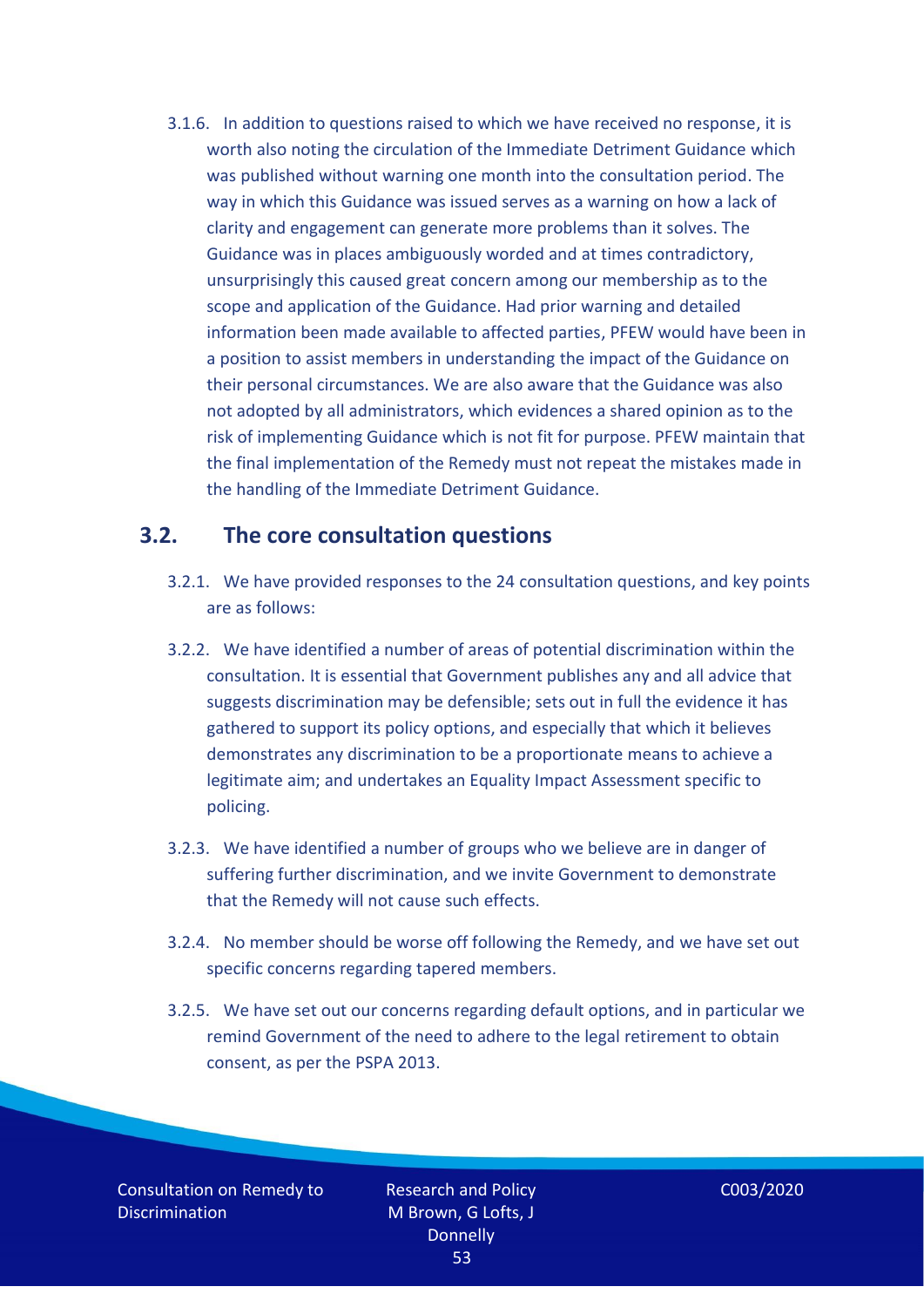- 3.2.6. Our preference is for the DCU option, rather than the IC, as the DCU allows members to make decisions based on fact rather than projections.
- 3.2.7. We recognise the administrative burdens of both options. But this must not be a key factor in determining which option is used. It is for Government to make resources available to redress the discrimination caused by its actions. The additional administrative challenge which results from the police scheme being locally administered must be planned for.
- 3.2.8. On the face of it the proposal to close legacy schemes on  $1<sup>st</sup>$  April 2022 seems to provide equal treatment. Crucially, however, some late joiners who work until their CRA would currently be eligible to accrue pension in their legacy scheme until 2027. These members were led to expect to remain in these schemes.
- 3.2.9. The welcome proposals regarding treatment of excess Annual Allowance charges must be extended to tax charges arising from an additional lump sum. Members must have the choice whether to make repayments by lump sum or in instalments.
- 3.2.10. Overall the proposals for the reconciliation of contributions seem sensible: but we have outlined concerns regarding the nature of the Scheme Pays facility.
- 3.2.11. The fundamental treatment of members who have made additional voluntary contributions (AVCs) seems reasonable, but there are complexities for some individuals. There is also a concern about the timeliness of information.
- 3.2.12. Under the DCU option, future annual benefit statements must include details of both sets of benefits potentially accrued during the Remedy Period. The Pension Regulator has shown that there is considerable cause for concern, and room for improvement regarding police benefit statements. This must be addressed.
- 3.2.13. There is a lack of detail regarding IHR. It is our view that these members must be prioritised.
- 3.2.14. The consultation does not provide solutions for cases where members have died since 2015.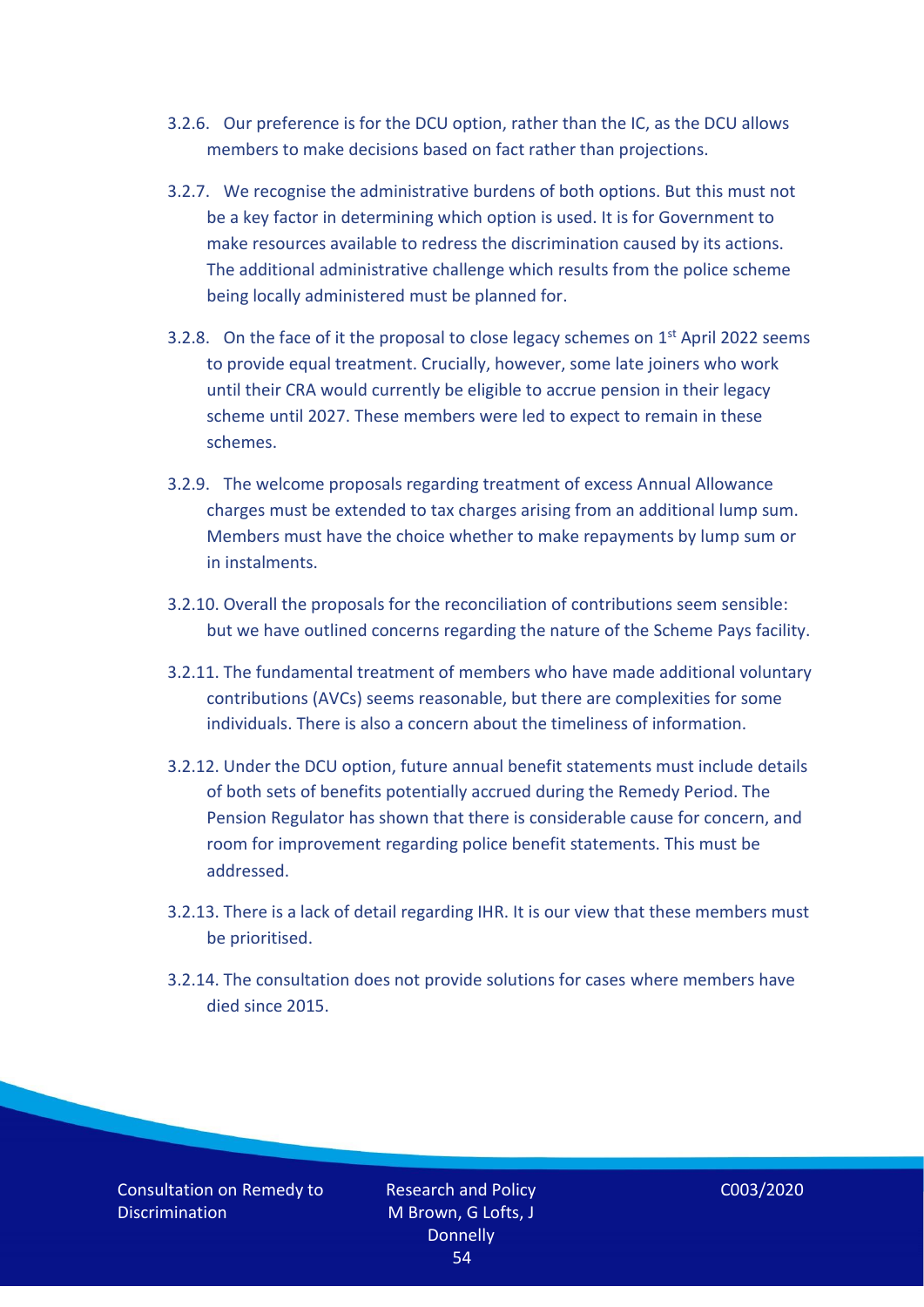- 3.2.15. A clear policy is needed regarding those who have opted out of the scheme, and who argue that they would have behaved differently had it not been for the effects of the discrimination caused by the transitional provisions.
- 3.2.16. We do not agree that the deferred choice should be brought forward for those with a Club transfer, as this is contrary to the concept of the DCU option.
- 3.2.17. Any expenses incurred by members as a result of the Remedy (such as needing to revisit divorce settlements, i.e.. PSOs) should be reimbursed.
- 3.2.18. Members must not be charged interest even where they will need to pay additional contributions: this was a Government error, and to penalise members in this way would be unjust.
- 3.2.19. Affected members should be placed back into the position they would be in had the discrimination not occurred: to that end they should be paid interest they would have gained had the error not occurred.
- 3.2.20. Any refund of overpaid contributions or retirement lump sum should not constitute an unauthorised payment for HMRC purposes.

#### <span id="page-54-0"></span>**3.3. Key issues excluded from the consultation**

- 3.3.1. But just as important as the questions asked in this consultation are those unasked.
- 3.3.2. The Cost Cap has been inextricably linked to the Remedy, by Government. The Written Ministerial Statement (HCWS1286) from the Chief Secretary to the Treasury statement on 30 January 2019 makes clear that the pause in the Cost Cap was necessitated by the McCloud/Sargeant ruling. We would protest in the strongest possible terms, and use any measures available to prevent the manifest unfairness were Government to now insist on forcing members to bear the costs of its error, by including the Remedy costs as member costs.
- 3.3.3. We understand there will be a separate consultation on the Cost Cap. We must have clear timescales set out for this so that we, individually as a staff association, and within the SAB of which we are a constituent member, can ensure we are best placed to engage and respond.

Consultation on Remedy to **Discrimination** 

Research and Policy M Brown, G Lofts, J **Donnelly** 55